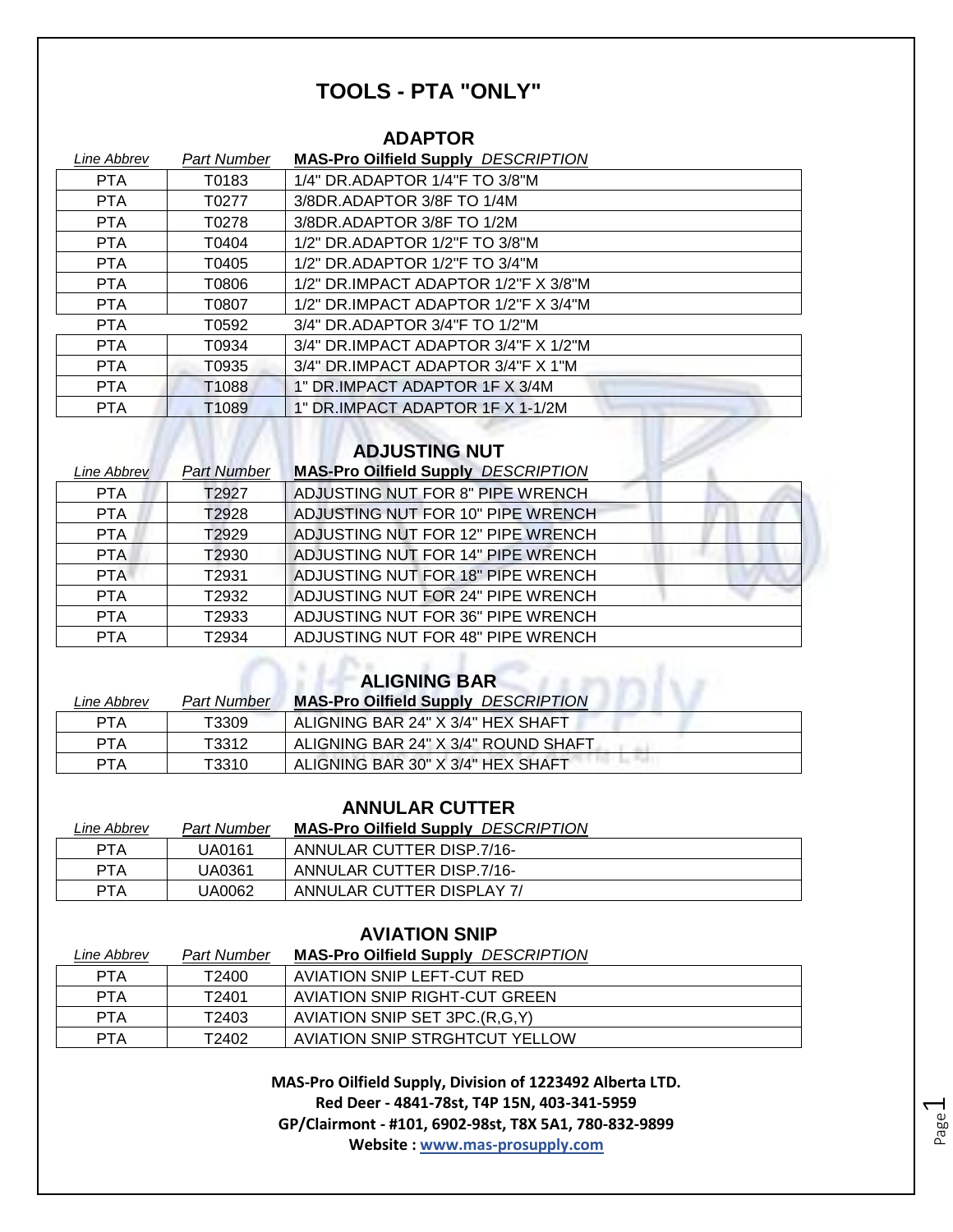| <b>BALL NOSE HEX BIT</b> |                   |                                            |
|--------------------------|-------------------|--------------------------------------------|
| Line Abbrev              | Part Number       | <b>MAS-Pro Oilfield Supply DESCRIPTION</b> |
| PTA                      | T <sub>1575</sub> | 3/8DR.X 1/8 BALL NOSE HEX BIT SKT          |
| <b>PTA</b>               | T1576             | 3/8DR.X 5/32 BALL NOSE HEXBIT SKT          |
| <b>PTA</b>               | T1577             | 3/8DR.X 3/16 BALL NOSE HEXBIT SKT          |
| <b>PTA</b>               | T1578             | 3/8DR.X 7/32 BALL NOSE HEXBIT SKT          |
| <b>PTA</b>               | T1579             | 3/8DR.X 1/4 BALL NOSE HEXBIT SKT           |
| <b>PTA</b>               | T1585             | 3/8DR.X 4MM BALL NOSE HEXBIT SKT           |
| <b>PTA</b>               | T1580             | 3/8DR.X 5/16 BALL NOSE HEXBIT SKT          |
| PTA                      | T1581             | 3/8DR.X 3/8 BALL NOSE HEXBIT SKT           |
| <b>PTA</b>               | T1586             | 3/8DR.X 5MM BALL NOSE HEXBIT SKT           |
| <b>PTA</b>               | T <sub>1587</sub> | 3/8DR.X 6MM BALL NOSE HEXBIT SKT           |
| <b>PTA</b>               | T1588             | 3/8DR.X 7MM BALL NOSE HEXBIT SKT           |
| <b>PTA</b>               | T1589             | 3/8DR.X 8MM BALL NOSE HEXBIT SKT           |
| PTA.                     | T <sub>1590</sub> | 3/8DR.X 9MM BALL NOSE HEXBIT SKT           |
| <b>PTA</b>               | T1591             | 3/8DR.X10MM BALLNOSE HEXBIT SKT            |
| <b>PTA</b>               | T <sub>1517</sub> | 3/8DRMET.BALLNOSEHEXBIT SKTSET             |
| <b>PTA</b>               | T1515             | 3/8DRSAE BALLNOSEHEXBIT SKTSET             |
| <b>PTA</b>               | T2785             | LONG ARM BALL NOSE SET 10PC SAE.           |
| <b>PTA</b>               | T2786             | LONG ARM BALL NOSE SET 9PC MET.            |

w

|             |                                 | <b>CARBIDE BURR</b>                        |
|-------------|---------------------------------|--------------------------------------------|
| Line Abbrev | Part Number                     | <b>MAS-Pro Oilfield Supply DESCRIPTION</b> |
| <b>PTA</b>  | PCBC8                           | <b>PLASTIC CARBIDE BURR CASE</b>           |
| <b>PTA</b>  | CBD30-1                         | <b>CBD30-1 CARBIDE BURR DISPL</b>          |
| <b>PTA</b>  | <b>CBUWDC</b>                   | <b>CBU-W CARBIDE BURR D/C</b>              |
| <b>PTA</b>  | <b>CLRUWDC</b>                  | CLRU-W CARBIDE BURR D/C                    |
| <b>PTA</b>  | <b>ECLUWDC</b>                  | ECLU-W CARBIDE BURR D/C                    |
| <b>PTA</b>  | SA <sub>1</sub> DC              | SA-1 CARBIDE BURR D/C                      |
| PTA.        | SA1DC6OAL                       | SA-1 CARBIDE BURR D/C 6                    |
| <b>PTA</b>  | ESA <sub>1</sub> DC             | SA-1 CARBIDE BURR D/C V-MA                 |
| <b>PTA</b>  | SA1FMC                          | SA-1 CARBIDE BURR FM/C                     |
| PTA         | SA <sub>12</sub> DC             | SA-12 CARBIDE BURR D/C                     |
| <b>PTA</b>  | SA <sub>14</sub> DC             | SA-14 CARBIDE BURR D/C                     |
| <b>PTA</b>  | SA <sub>16</sub> DC             | SA-16 CARBIDE BURR D/C                     |
| <b>PTA</b>  | SA <sub>1</sub> AD <sub>C</sub> | SA-1A CARBIDE BURR D/C                     |
| <b>PTA</b>  | SA2DC                           | SA-2 CARBIDE BURR D/C                      |
| <b>PTA</b>  | SA2ADC                          | SA-2A CARBIDE BURR D/C                     |
| <b>PTA</b>  | SA3DC                           | SA-3 CARBIDE BURR D/C                      |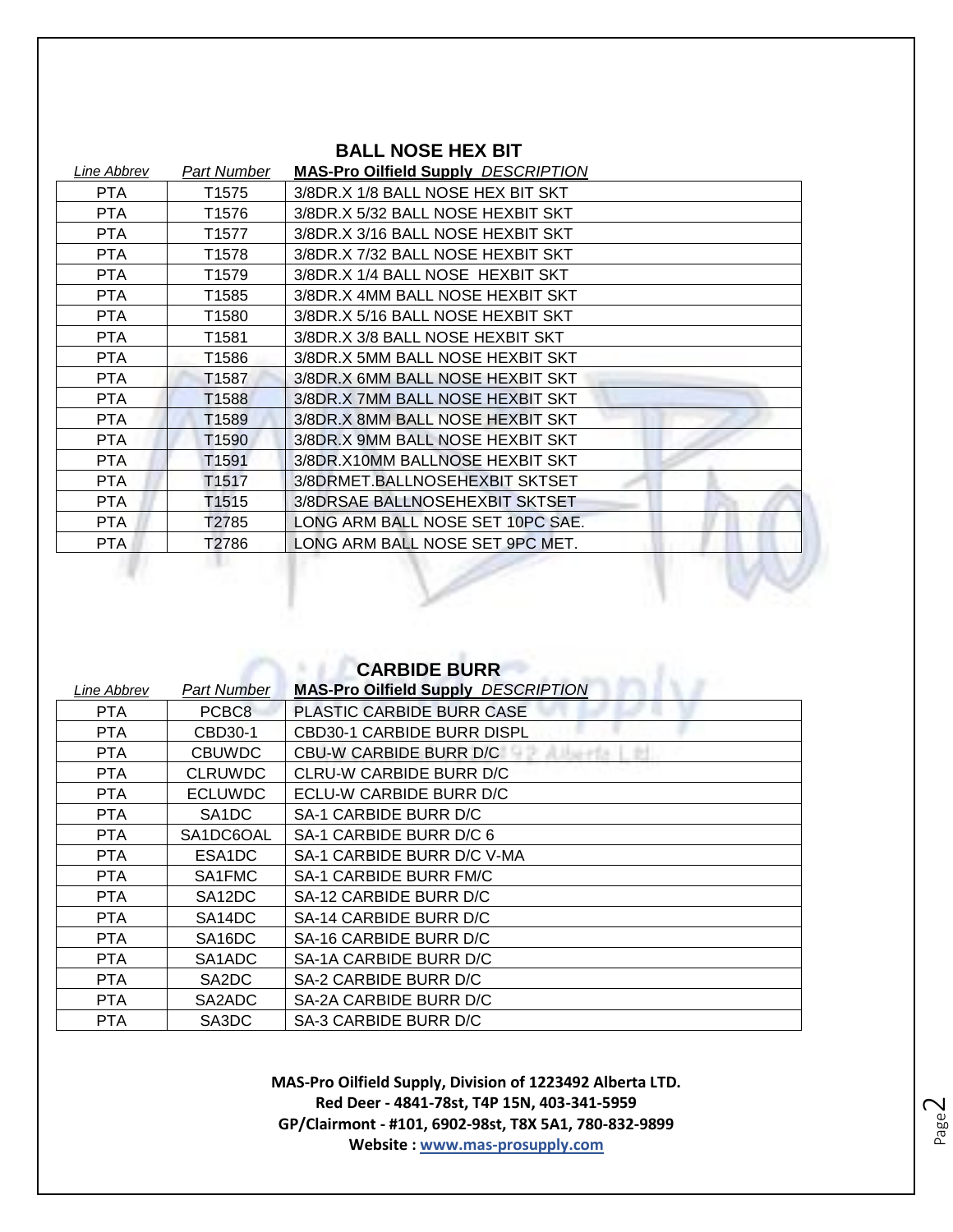| <b>PTA</b> | SA3DC6OAL                       | SA-3 CARBIDE BURR D/C 6                                                                              |
|------------|---------------------------------|------------------------------------------------------------------------------------------------------|
| <b>PTA</b> | ESA3DC                          | SA-3 CARBIDE BURR D/C V-MA                                                                           |
| <b>PTA</b> | SA3FMC                          | <b>SA-3 CARBIDE BURR FM/C</b>                                                                        |
| <b>PTA</b> | SA3ADC                          | SA-3A CARBIDE BURR D/C                                                                               |
| <b>PTA</b> | SA4DC                           | SA-4 CARBIDE BURR D/C                                                                                |
| <b>PTA</b> | SA41DC                          | SA-41 CARBIDE BURR D/C                                                                               |
| <b>PTA</b> | SA42DC                          | SA-42 CARBIDE BURR D/C                                                                               |
| <b>PTA</b> | SA43DC                          | SA-43 CARBIDE BURR D/C                                                                               |
| <b>PTA</b> | SA5DC                           | SA-5 CARBIDE BURR D/C                                                                                |
| <b>PTA</b> | SA5DC6OAL                       | SA-5 CARBIDE BURR D/C 6                                                                              |
| <b>PTA</b> | ESA5DC                          | SA-5 CARBIDE BURR D/C V-MA                                                                           |
| <b>PTA</b> | SA5FMC                          | <b>SA-5 CARBIDE BURR FM/C</b>                                                                        |
| <b>PTA</b> | SA51DC                          | SA-51 CARBIDE BURR D/C                                                                               |
| <b>PTA</b> | SA53DC                          | SA-53 CARBIDE BURR D/C                                                                               |
| <b>PTA</b> | SA6DC                           | SA-6 CARBIDE BURR D/C                                                                                |
| <b>PTA</b> | SA7DC                           | SA-7 CARBIDE BURR D/C                                                                                |
| <b>PTA</b> | SA9DC                           | SA-9 CARBIDE BURR D/C                                                                                |
| <b>PTA</b> | SB <sub>1</sub> DC              | SB-1 CARBIDE BURR D/C                                                                                |
| <b>PTA</b> | SB1DC6OAL                       | SB-1 CARBIDE BURR D/C 6                                                                              |
| <b>PTA</b> | SB <sub>12</sub> DC             | SB-12 CARBIDE BURR D/C                                                                               |
| <b>PTA</b> | SB14DC                          | <b>SB-14 CARBIDE BURR D/C</b>                                                                        |
| <b>PTA</b> | SB <sub>16</sub> DC             | SB-16 CARBIDE BURR D/C                                                                               |
| <b>PTA</b> | SB <sub>1</sub> ADC             | SB-1A CARBIDE BURR D/C                                                                               |
| <b>PTA</b> | SB <sub>2</sub> D <sub>C</sub>  | <b>SB-2 CARBIDE BURR D/C</b>                                                                         |
| <b>PTA</b> | SB <sub>2</sub> ADC             | SB-2A CARBIDE BURR D/C                                                                               |
| <b>PTA</b> | SB <sub>3</sub> DC              | SB-3 CARBIDE BURR D/C                                                                                |
| <b>PTA</b> | SB3DC6OAL                       | SB-3 CARBIDE BURR D/C 6                                                                              |
| <b>PTA</b> | SB3FMC                          | <b>SB-3 CARBIDE BURR FM/C</b>                                                                        |
| <b>PTA</b> | SB3ADC                          | SB-3A CARBIDE BURR D/C                                                                               |
| <b>PTA</b> | SB4DC                           | SB-4 CARBIDE BURR D/C                                                                                |
| <b>PTA</b> | SB5DC                           | SB-5 CARBIDE BURR D/C                                                                                |
| <b>PTA</b> | SB5DC6OAL                       | SB-5 CARBIDE BURR D/C 6                                                                              |
| <b>PTA</b> | SB5FMC                          | SB-5 CARBIDE BURR FM/C CONTROLL CONTROLL CONTROLL CONTROLL CONTROLL CONTROLL CONTROLL CONTROLL CONTR |
| PTA        | SB51DC                          | SB-51 CARBIDE BURR D/C                                                                               |
| <b>PTA</b> | SB6DC                           | SB-6 CARBIDE BURR D/C                                                                                |
| <b>PTA</b> | SB7DC                           | SB-7 CARBIDE BURR D/C                                                                                |
| <b>PTA</b> | SB9DC                           | SB-9 CARBIDE BURR D/C                                                                                |
| <b>PTA</b> | SC <sub>1</sub> DC              | SC-1 CARBIDE BURR D/C                                                                                |
| <b>PTA</b> | SC1DC6OAL                       | SC-1 CARBIDE BURR D/C 6                                                                              |
| <b>PTA</b> | ESC1DC                          | SC-1 CARBIDE BURR D/C V-MA                                                                           |
| <b>PTA</b> | SC1FMC                          | <b>SC-1 CARBIDE BURR FM/C</b>                                                                        |
| <b>PTA</b> | SC <sub>12</sub> D <sub>C</sub> | SC-12 CARBIDE BURR D/C                                                                               |
| <b>PTA</b> | SC <sub>14</sub> D <sub>C</sub> | SC-14 CARBIDE BURR D/C                                                                               |
| <b>PTA</b> | SC1ADC                          | SC-1A CARBIDE BURR D/C                                                                               |
| <b>PTA</b> | SC <sub>2</sub> D <sub>C</sub>  | SC-2 CARBIDE BURR D/C                                                                                |
| <b>PTA</b> | SC2ADC                          | SC-2A CARBIDE BURR D/C                                                                               |
| <b>PTA</b> | SC <sub>3</sub> DC              | SC-3 CARBIDE BURR D/C                                                                                |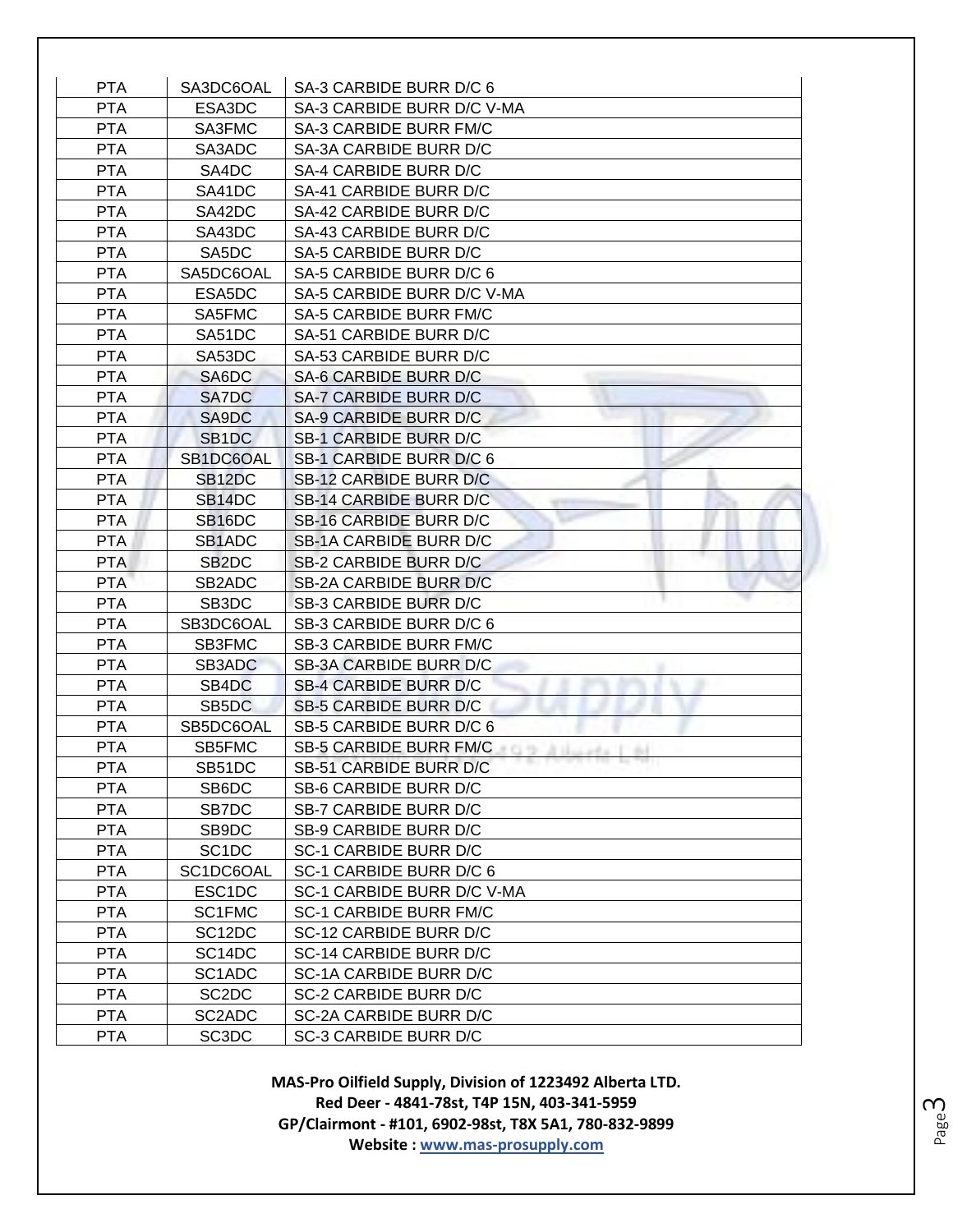| <b>PTA</b>               | SC3DC6OAL                       | SC-3 CARBIDE BURR D/C 6                          |
|--------------------------|---------------------------------|--------------------------------------------------|
| <b>PTA</b>               | ESC3DC                          | SC-3 CARBIDE BURR D/C V-MA                       |
| <b>PTA</b>               | <b>SC3FMC</b>                   | <b>SC-3 CARBIDE BURR FM/C</b>                    |
| <b>PTA</b>               | SC3ADC                          | SC-3A CARBIDE BURR D/C                           |
| <b>PTA</b>               | SC4DC                           | SC-4 CARBIDE BURR D/C                            |
| <b>PTA</b>               | SC41DC                          | SC-41 CARBIDE BURR D/C                           |
| <b>PTA</b>               | SC42DC                          | SC-42 CARBIDE BURR D/C                           |
| <b>PTA</b>               | SC <sub>5</sub> D <sub>C</sub>  | <b>SC-5 CARBIDE BURR D/C</b>                     |
| <b>PTA</b>               | SC5DC6OAL                       | SC-5 CARBIDE BURR D/C 6                          |
| <b>PTA</b>               | ESC5DC                          | SC-5 CARBIDE BURR D/C V-MA                       |
| <b>PTA</b>               | SC5FMC                          | <b>SC-5 CARBIDE BURR FM/C</b>                    |
| <b>PTA</b>               | SC51DC                          | SC-51 CARBIDE BURR D/C                           |
| <b>PTA</b>               | SC6DC                           | SC-6 CARBIDE BURR D/C                            |
| <b>PTA</b>               | SC7DC                           | <b>SC-7 CARBIDE BURR D/C</b>                     |
| <b>PTA</b>               | SD <sub>1</sub> D <sub>C</sub>  | <b>SD-1 CARBIDE BURR D/C</b>                     |
| <b>PTA</b>               | SD1DC6OAL                       | SD-1 CARBIDE BURR D/C 6                          |
| <b>PTA</b>               | ESD <sub>1</sub> DC             | SD-1 CARBIDE BURR D/C V-MA                       |
| <b>PTA</b>               | SD <sub>12</sub> D <sub>C</sub> | SD-12 CARBIDE BURR D/C                           |
| <b>PTA</b>               | SD <sub>14</sub> DC             | SD-14 CARBIDE BURR D/C                           |
| <b>PTA</b>               | SD <sub>2</sub> D <sub>C</sub>  | SD-2 CARBIDE BURR D/C                            |
| <b>PTA</b>               | SD <sub>3</sub> D <sub>C</sub>  | SD-3 CARBIDE BURR D/C                            |
| <b>PTA</b>               | SD3DC6OAL                       | SD-3 CARBIDE BURR D/C 6                          |
| <b>PTA</b>               | ESD3DC                          | SD-3 CARBIDE BURR D/C V-MA                       |
| <b>PTA</b>               | SD3FMC                          | <b>SD-3 CARBIDE BURR FM/C</b>                    |
| <b>PTA</b>               | SD4DC                           | SD-4 CARBIDE BURR D/C                            |
| <b>PTA</b>               | SD41DC                          | SD-41 CARBIDE BURR D/C                           |
| <b>PTA</b>               | SD42DC                          | SD-42 CARBIDE BURR D/C                           |
| <b>PTA</b>               | SD <sub>5</sub> D <sub>C</sub>  | SD-5 CARBIDE BURR D/C                            |
| <b>PTA</b>               | SD5DC6OAL                       | SD-5 CARBIDE BURR D/C 6                          |
| <b>PTA</b>               | ESD5DC                          | SD-5 CARBIDE BURR D/C V-MA                       |
| <b>PTA</b>               | SD5FMC                          | <b>SD-5 CARBIDE BURR FM/C</b>                    |
| <b>PTA</b>               | SD51DC                          | SD-51 CARBIDE BURR D/C                           |
| <b>PTA</b>               | SD53DC                          | SD-53 CARBIDE BURR D/C <b>CARBIOLOGY</b>         |
| PTA                      | SD6DC                           | SD-6 CARBIDE BURR D/C                            |
| <b>PTA</b>               | SD7DC                           | SD-7 CARBIDE BURR D/C                            |
| <b>PTA</b>               | SD9DC                           | SD-9 CARBIDE BURR D/C                            |
| <b>PTA</b><br><b>PTA</b> | SE <sub>1</sub> DC              | SE-1 CARBIDE BURR D/C<br>SE-1 CARBIDE BURR D/C 6 |
|                          | SE1DC6OAL                       |                                                  |
| <b>PTA</b><br><b>PTA</b> | SE1ADC<br>SE3DC                 | SE-1A CARBIDE BURR D/C<br>SE-3 CARBIDE BURR D/C  |
| <b>PTA</b>               | SE3DC6OAL                       | SE-3 CARBIDE BURR D/C 6                          |
| <b>PTA</b>               | SE3FMC                          | <b>SE-3 CARBIDE BURR FM/C</b>                    |
| <b>PTA</b>               | SE41DC                          | SE-41 CARBIDE BURR D/C                           |
| <b>PTA</b>               | SE5DC                           | SE-5 CARBIDE BURR D/C                            |
| <b>PTA</b>               | SE5DC6OAL                       | SE-5 CARBIDE BURR D/C 6                          |
| <b>PTA</b>               | SE5FMC                          | SE-5 CARBIDE BURR FM/C                           |
| <b>PTA</b>               | SE51DC                          | SE-51 CARBIDE BURR D/C                           |
|                          |                                 |                                                  |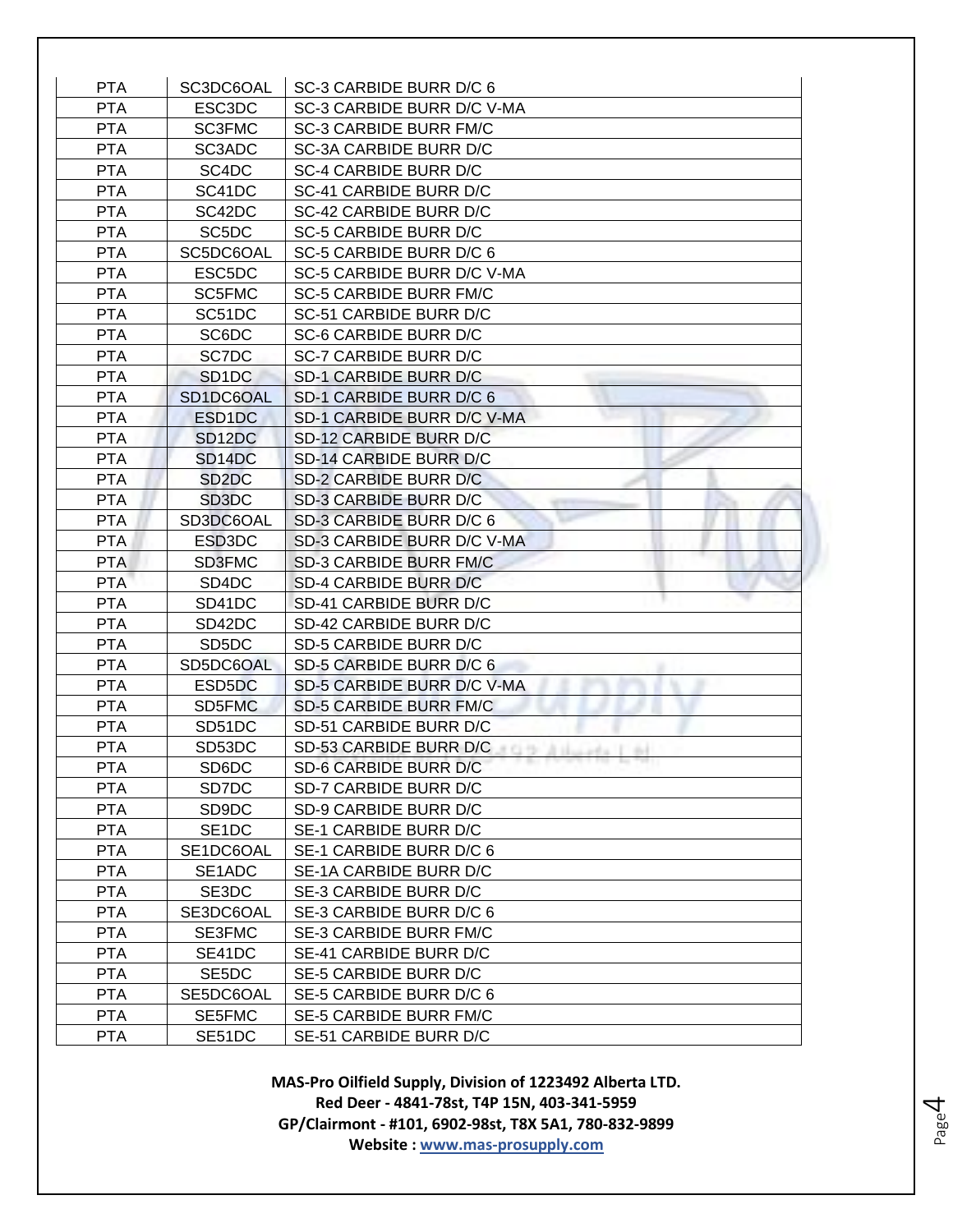| <b>PTA</b> | SE6DC               | SE-6 CARBIDE BURR D/C                           |
|------------|---------------------|-------------------------------------------------|
| <b>PTA</b> | SE7DC               | SE-7 CARBIDE BURR D/C                           |
| <b>PTA</b> | SF <sub>1</sub> DC  | SF-1 CARBIDE BURR D/C                           |
| <b>PTA</b> | SF1DC6OAL           | SF-1 CARBIDE BURR D/C 6                         |
| <b>PTA</b> | ESF1DC              | SF-1 CARBIDE BURR D/C V-MA                      |
| <b>PTA</b> | SF13DC              | SF-13 CARBIDE BURR D/C                          |
| <b>PTA</b> | SF15DC              | SF-15 CARBIDE BURR D/C                          |
| <b>PTA</b> | SF1ADC              | SF-1A CARBIDE BURR D/C                          |
| <b>PTA</b> | SF3DC               | SF-3 CARBIDE BURR D/C                           |
| <b>PTA</b> | SF3DC6OAL           | SF-3 CARBIDE BURR D/C 6                         |
| <b>PTA</b> | ESF3DC              | SF-3 CARBIDE BURR D/C V-MA                      |
| <b>PTA</b> | SF3FMC              | SF-3 CARBIDE BURR FM/C                          |
| <b>PTA</b> | SF4DC               | SF-4 CARBIDE BURR D/C                           |
| <b>PTA</b> | SF41DC              | SF-41 CARBIDE BURR D/C                          |
| <b>PTA</b> | SF42DC              | SF-42 CARBIDE BURR D/C                          |
| <b>PTA</b> | SF5DC               | SF-5 CARBIDE BURR D/C                           |
| <b>PTA</b> | SF5DC6OAL           | SF-5 CARBIDE BURR D/C 6                         |
| <b>PTA</b> | ESF5DC              | SF-5 CARBIDE BURR D/C V-MA                      |
| <b>PTA</b> | SF5FMC              | SF-5 CARBIDE BURR FM/C                          |
| <b>PTA</b> | SF51DC              | SF-51 CARBIDE BURR D/C                          |
| <b>PTA</b> | SF53DC              | SF-53 CARBIDE BURR D/C                          |
| <b>PTA</b> | SF6DC               | SF-6 CARBIDE BURR D/C                           |
| <b>PTA</b> | SF6DC6OAL           | SF-6 CARBIDE BURR D/C 6                         |
| <b>PTA</b> | SF7DC               | SF-7 CARBIDE BURR D/C                           |
| <b>PTA</b> | SG <sub>1</sub> DC  | SG-1 CARBIDE BURR D/C                           |
| <b>PTA</b> | SG1DC6OAL           | SG-1 CARBIDE BURR D/C 6                         |
| <b>PTA</b> | ESG1DC              | SG-1 CARBIDE BURR D/C V-MA                      |
| <b>PTA</b> | SG13DC              | SG-13 CARBIDE BURR D/C                          |
| <b>PTA</b> | SG <sub>15</sub> DC | SG-15 CARBIDE BURR D/C                          |
| <b>PTA</b> | SG1ADC              | <b>SG-1A CARBIDE BURR D/C</b>                   |
| <b>PTA</b> | SG3DC               | <b>SG-3 CARBIDE BURR D/C</b>                    |
| <b>PTA</b> | SG3DC6OAL           | SG-3 CARBIDE BURR D/C 6                         |
| <b>PTA</b> | ESG3DC              | SG-3 CARBIDE BURR D/C V-MA<br>d Hongstein I die |
| <b>PTA</b> | SG3FMC              | <b>SG-3 CARBIDE BURR FM/C</b>                   |
| <b>PTA</b> | SG41DC              | SG-41 CARBIDE BURR D/C                          |
| <b>PTA</b> | SG43DC              | SG-43 CARBIDE BURR D/C                          |
| <b>PTA</b> | SG44DC              | SG-44 CARBIDE BURR D/C                          |
| <b>PTA</b> | SG5DC6OAL           | SG-5 CARBIDE BURR 6 O.A                         |
| <b>PTA</b> | SG5DC               | <b>SG-5 CARBIDE BURR D/C</b>                    |
| <b>PTA</b> | ESG5DC              | SG-5 CARBIDE BURR D/C V-MA                      |
| <b>PTA</b> | SG5FMC              | <b>SG-5 CARBIDE BURR FM/C</b>                   |
| <b>PTA</b> | SG51DC              | SG-51 CARBIDE BURR D/C                          |
| PTA        | SG6DC               | SG-6 CARBIDE BURR D/C                           |
| <b>PTA</b> | SG7DC               | SG-7 CARBIDE BURR D/C                           |
| <b>PTA</b> | SH <sub>1</sub> DC  | SH-1 CARBIDE BURR D/C                           |
| <b>PTA</b> | SH1DC6OAL           | SH-1 CARBIDE BURR D/C 6                         |
| <b>PTA</b> | SH <sub>2</sub> DC  | SH-2 CARBIDE BURR D/C                           |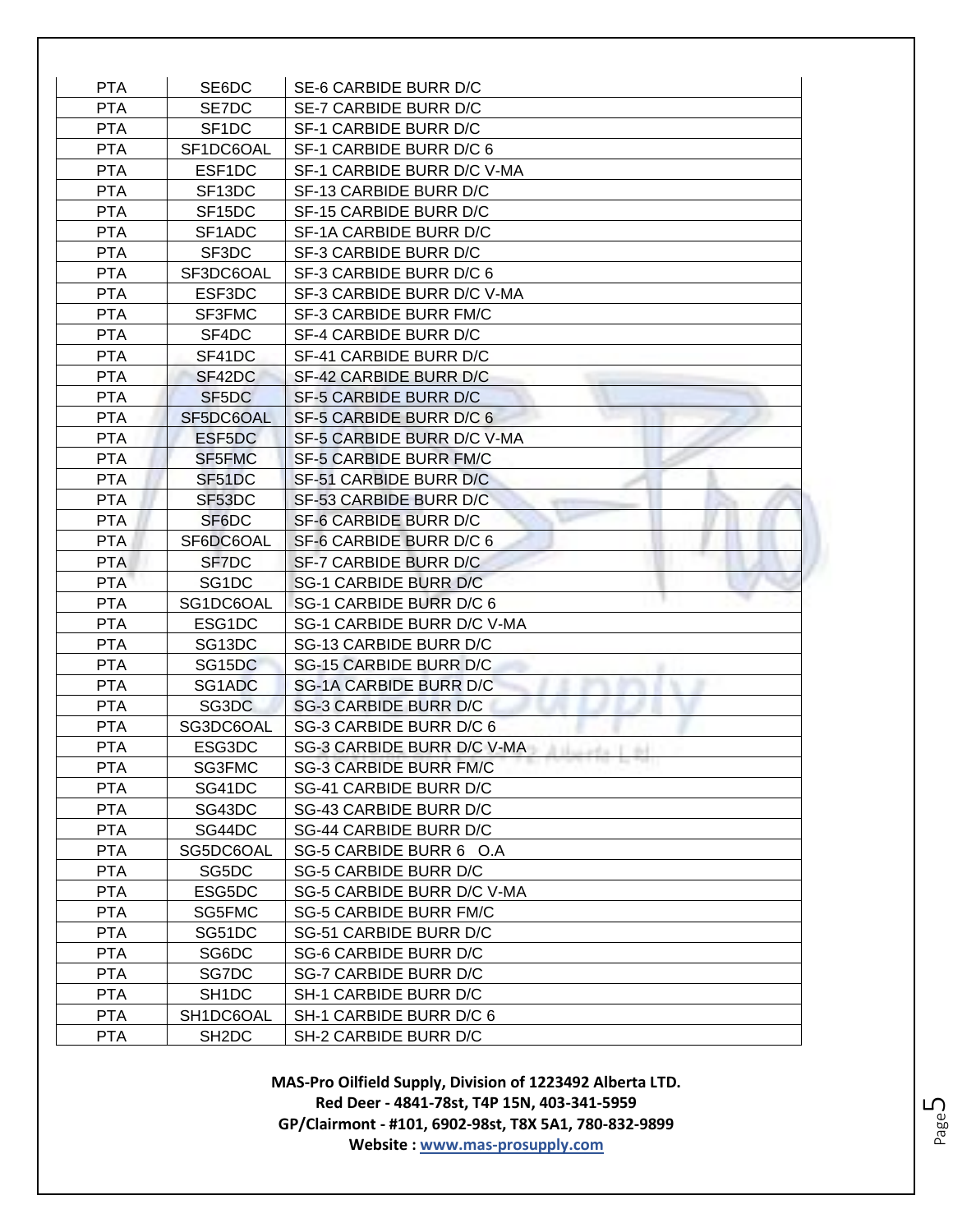| <b>PTA</b> | SH41DC                         | SH-41 CARBIDE BURR D/C                  |
|------------|--------------------------------|-----------------------------------------|
| <b>PTA</b> | SH <sub>5</sub> DC             | SH-5 CARBIDE BURR D/C                   |
| <b>PTA</b> | SH5DC6OAL                      | SH-5 CARBIDE BURR D/C 6                 |
| <b>PTA</b> | SH <sub>6</sub> D <sub>C</sub> | SH-6 CARBIDE BURR D/C                   |
| <b>PTA</b> | SH7DC                          | SH-7 CARBIDE BURR D/C                   |
| <b>PTA</b> | SJ3SC                          | SJ-3 CARBIDE BURR S/C                   |
| <b>PTA</b> | SJ5SC                          | SJ-5 CARBIDE BURR S/C                   |
| <b>PTA</b> | SJ6SC                          | SJ-6 CARBIDE BURR S/C                   |
| <b>PTA</b> | SJ7SC                          | SJ-7 CARBIDE BURR S/C                   |
| <b>PTA</b> | SJ9SC                          | SJ-9 CARBIDE BURR S/C                   |
| <b>PTA</b> | SK3SC                          | SK-3 CARBIDE BURR S/C                   |
| <b>PTA</b> | SK5SC                          | SK-5 CARBIDE BURR S/C                   |
| <b>PTA</b> | SK6SC                          | SK-6 CARBIDE BURR S/C                   |
| <b>PTA</b> | SK7SC                          | SK-7 CARBIDE BURR S/C                   |
| <b>PTA</b> | SK9SC                          | SK-9 CARBIDE BURR S/C                   |
| <b>PTA</b> | SL <sub>1</sub> DC             | SL-1 CARBIDE BURR D/C                   |
| <b>PTA</b> | SL1DC6OAL                      | SL-1 CARBIDE BURR D/C 6                 |
| <b>PTA</b> | ESL1DC                         | SL-1 CARBIDE BURR D/C V-MA              |
| <b>PTA</b> | SL <sub>2</sub> D <sub>C</sub> | SL-2 CARBIDE BURR D/C                   |
| <b>PTA</b> | SL3DC                          | SL-3 CARBIDE BURR D/C                   |
| <b>PTA</b> | SL3DC6OAL                      | SL-3 CARBIDE BURR D/C 6                 |
| <b>PTA</b> | ESL3DC                         | SL-3 CARBIDE BURR D/C V-MA              |
| <b>PTA</b> | <b>SL3FMC</b>                  | <b>SL-3 CARBIDE BURR FM/C</b>           |
| <b>PTA</b> | SL <sub>4</sub> DC             | <b>SL-4 CARBIDE BURR D/C</b>            |
| <b>PTA</b> | SL4DC6OAL                      | SL-4 CARBIDE BURR D/C 6                 |
| <b>PTA</b> | ESL4DC                         | SL-4 CARBIDE BURR D/C V-MA              |
| <b>PTA</b> | SL4FMC                         | <b>SL-4 CARBIDE BURR FM/C</b>           |
| <b>PTA</b> | SL41DC                         | SL-41 CARBIDE BURR D/C                  |
| <b>PTA</b> | SL42DC                         | SL-42 CARBIDE BURR D/C                  |
| <b>PTA</b> | SL53DC                         | SL-53 CARBIDE BURR D/C                  |
| <b>PTA</b> | SL6DC                          | SL-6 CARBIDE BURR D/C                   |
| <b>PTA</b> | SL7DC                          | SL-7 CARBIDE BURR D/C                   |
| <b>PTA</b> | SM <sub>1</sub> DC             | SM-1 CARBIDE BURR D/C <b>CARBIOLOGY</b> |
| <b>PTA</b> | SM1DC6OAL                      | SM-1 CARBIDE BURR D/C 6                 |
| <b>PTA</b> | SM <sub>2</sub> D <sub>C</sub> | SM-2 CARBIDE BURR D/C                   |
| <b>PTA</b> | SM3DC                          | SM-3 CARBIDE BURR D/C                   |
| <b>PTA</b> | SM3DC6OAL                      | SM-3 CARBIDE BURR D/C 6                 |
| <b>PTA</b> | SM3ADC                         | SM-3A CARBIDE BURR D/C                  |
| <b>PTA</b> | SM3BDC                         | SM-3B CARBIDE BURR D/C                  |
| <b>PTA</b> | SM4DC                          | SM-4 CARBIDE BURR D/C                   |
| <b>PTA</b> | SM41DC                         | SM-41 CARBIDE BURR D/C                  |
| <b>PTA</b> | SM42DC                         | SM-42 CARBIDE BURR D/C                  |
| <b>PTA</b> | SM43DC                         | SM-43 CARBIDE BURR D/C                  |
| <b>PTA</b> | SM4ADC                         | SM-4A CARBIDE BURR D/C                  |
| <b>PTA</b> | SM5DC                          | SM-5 CARBIDE BURR D/C                   |
| <b>PTA</b> | SM5DC6OAL                      | SM-5 CARBIDE BURR D/C 6                 |
| <b>PTA</b> | SM6DC                          | SM-6 CARBIDE BURR D/C                   |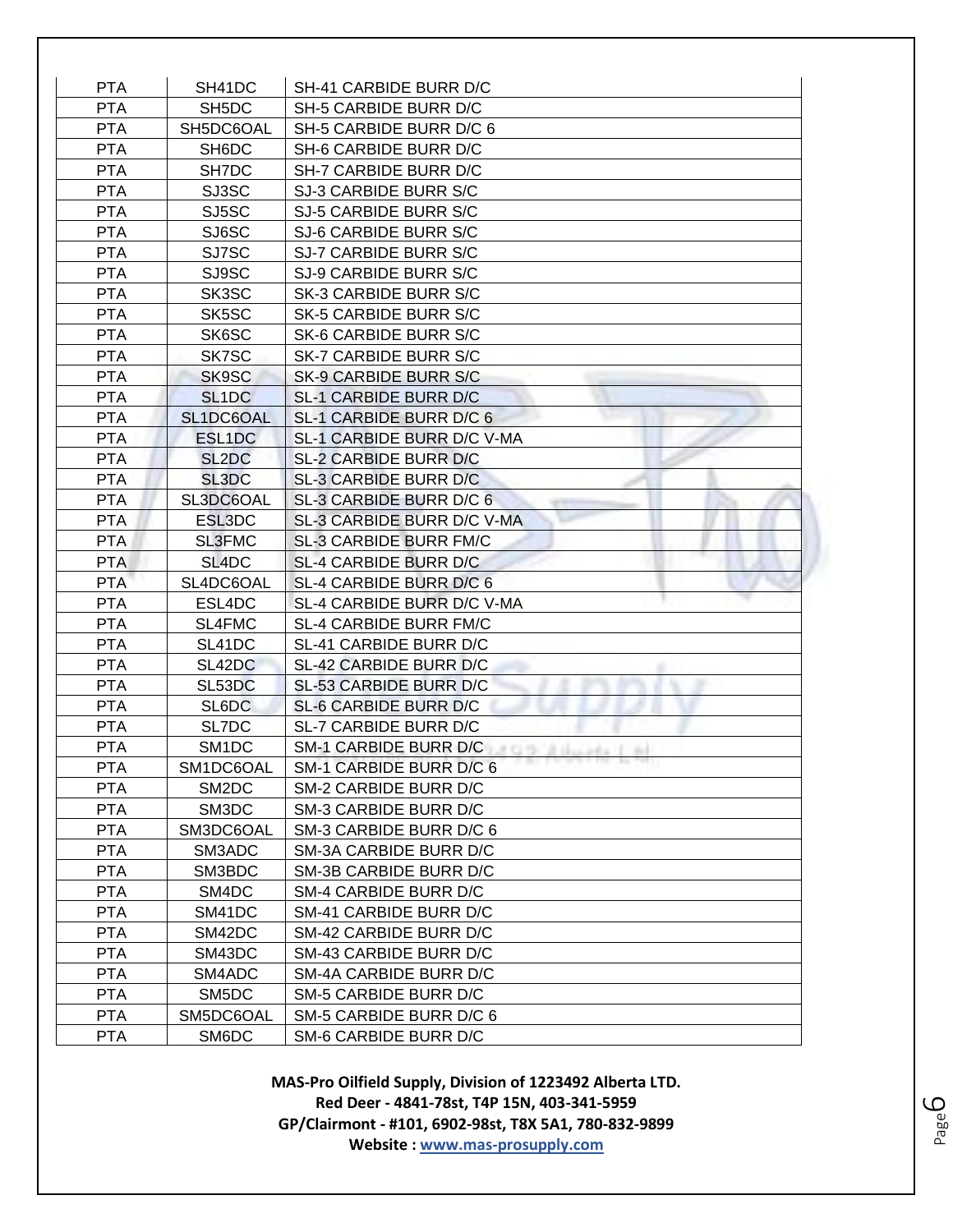| <b>PTA</b> | SN <sub>1</sub> DC  | SN-1 CARBIDE BURR D/C  |
|------------|---------------------|------------------------|
| <b>PTA</b> | SN <sub>1</sub> EDC | SN-1E CARBIDE BURR D/C |
| <b>PTA</b> | SN3DC               | SN-3 CARBIDE BURR D/C  |
| <b>PTA</b> | SN3EDC              | SN-3E CARBIDE BURR D/C |
| <b>PTA</b> | SN42DC              | SN-42 CARBIDE BURR D/C |
| <b>PTA</b> | SN6DC               | SN-6 CARBIDE BURR D/C  |
| <b>PTA</b> | SN7DC               | SN-7 CARBIDE BURR D/C  |

#### **C-CLAMP**

| Line Abbrev | Part Number | <b>MAS-Pro Oilfield Supply DESCRIPTION</b> |
|-------------|-------------|--------------------------------------------|
| <b>PTA</b>  | T6211       | <b>C-CLAMP MALLEABLE STEEL</b>             |
| <b>PTA</b>  | T6212       | <b>C-CLAMP MALLEABLE STEEL</b>             |
| <b>PTA</b>  | T6214       | <b>C-CLAMP MALLEABLE STEEL</b>             |
| <b>PTA</b>  | T6215       | <b>C-CLAMP MALLEABLE STEEL</b>             |
| <b>PTA</b>  | T6216       | <b>C-CLAMP MALLEABLE STEEL 10"</b>         |
| <b>PTA</b>  | T6217       | <b>C-CLAMP MALLEABLE STEEL 12"</b>         |
| <b>PTA</b>  | T6206       | C-CLAMP DROP FORGED 10"                    |
| <b>PTA</b>  | T6207       | C-CLAMP DROP FORGED 12"                    |
| <b>PTA</b>  | T2152       | C-CLAMP LOCK.PLIER/SWIVEL PADS 11"         |
| <b>PTA</b>  | T2150       | C-CLAMP LOCKING PLIER 11"                  |

| Line Abbrev | <b>Part Number</b> | <b>MAS-Pro Oilfield Supply DESCRIPTION</b> |
|-------------|--------------------|--------------------------------------------|
| <b>PTA</b>  | TM0100             | CHAIN HOIST 1/2 TON 10' LI                 |
| <b>PTA</b>  | TM0105             | CHAIN HOIST 1/2 TON 20' LI                 |
| <b>PTA</b>  | TM0110             | CHAIN HOIST 1 TON 10' LIFT                 |
| <b>PTA</b>  | <b>TM0210</b>      | CHAIN HOIST 1 TON 10' LIFT                 |
| <b>PTA</b>  | TM0115             | CHAIN HOIST 1 TON 20' LIFT                 |
| <b>PTA</b>  | TM0215             | CHAIN HOIST 1 TON 20' LIFT                 |
| <b>PTA</b>  | <b>TM0120</b>      | CHAIN HOIST 1-1/2 TON 10'                  |
| <b>PTA</b>  | TM0220             | CHAIN HOIST 1-1/2 TON 10'<br>A Hollada     |
| <b>PTA</b>  | TM0125             | CHAIN HOIST 1-1/2 TON 20'                  |
| <b>PTA</b>  | TM0225             | CHAIN HOIST 1-1/2 TON 20'                  |
| <b>PTA</b>  | TM0130             | CHAIN HOIST 2 TON 10' LIFT                 |
| <b>PTA</b>  | TM0230             | CHAIN HOIST 2 TON 10' LIFT                 |
| <b>PTA</b>  | TM0135             | CHAIN HOIST 2 TON 20' LIFT                 |
| <b>PTA</b>  | TM0235             | CHAIN HOIST 2 TON 20' LIFT                 |
| <b>PTA</b>  | TM0150             | CHAIN HOIST 3 TON 10' LIFT                 |
| <b>PTA</b>  | TM0250             | CHAIN HOIST 3 TON 10' LIFT                 |
| <b>PTA</b>  | TM0155             | CHAIN HOIST 3 TON 20' LIFT                 |
| <b>PTA</b>  | TM0255             | CHAIN HOIST 3 TON 20' LIFT                 |
| <b>PTA</b>  | TM0160             | CHAIN HOIST 5 TON 10' LIFT                 |
| <b>PTA</b>  | TM0165             | CHAIN HOIST 5 TON 20' LIFT                 |
| <b>PTA</b>  | TM0175             | CHAIN HOIST 10 TON 20' LIF                 |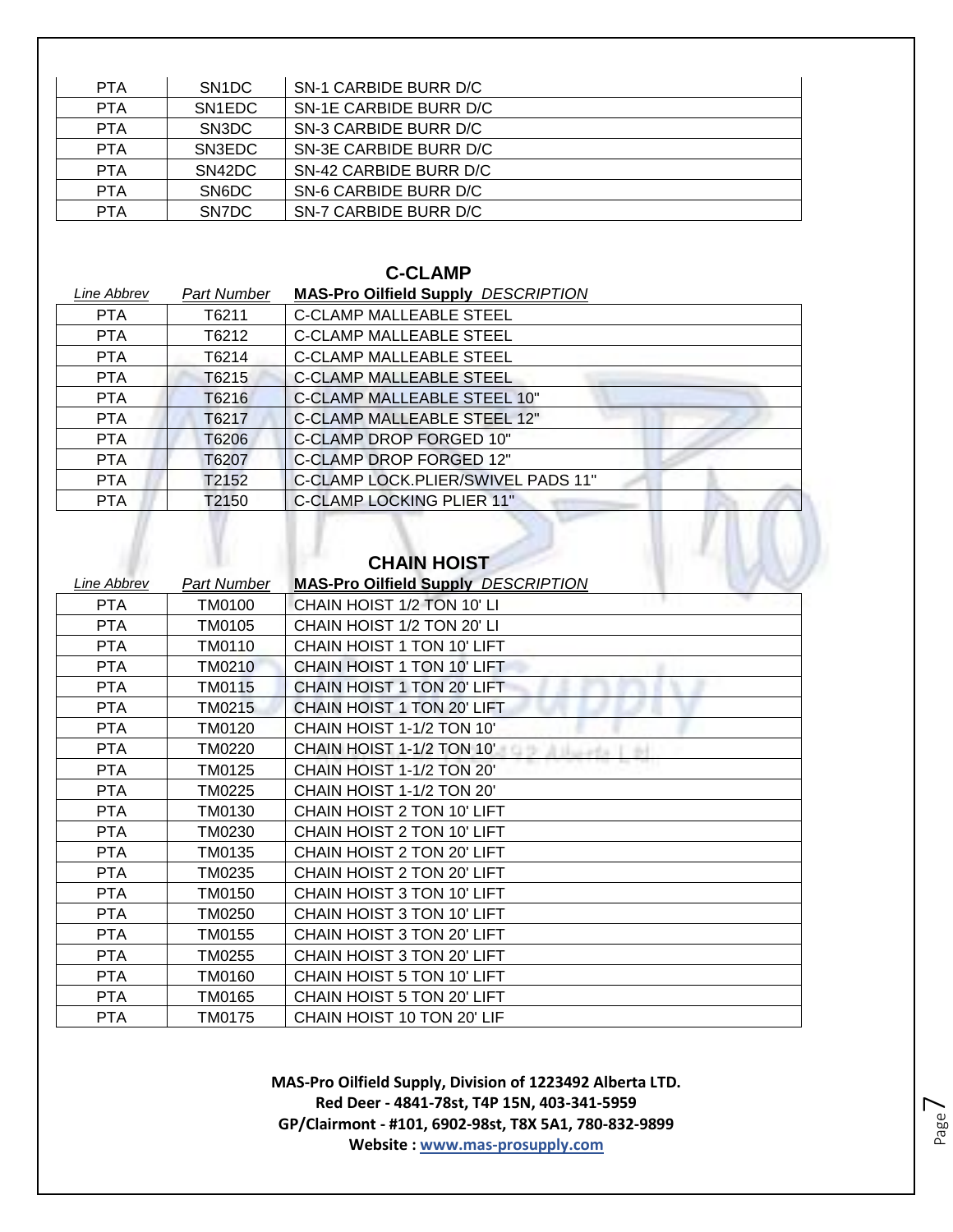| <b>CHAIN LEVER PULLER</b> |                    |                                            |
|---------------------------|--------------------|--------------------------------------------|
| Line Abbrev               | <b>Part Number</b> | <b>MAS-Pro Oilfield Supply DESCRIPTION</b> |
| <b>PTA</b>                | TM0300             | CHAIN LEVER PULLER 3/4 TON                 |
| <b>PTA</b>                | TM0301             | CHAIN LEVER PULLER 3/4 TON                 |
| <b>PTA</b>                | TM0302             | CHAIN LEVER PULLER 3/4 TON                 |
| <b>PTA</b>                | TM0330             | CHAIN LEVER PULLER 3/4 TON                 |
| <b>PTA</b>                | TM0331             | CHAIN LEVER PULLER 3/4 TON                 |
| <b>PTA</b>                | TM0332             | CHAIN LEVER PULLER 3/4 TON                 |
| <b>PTA</b>                | TM0305             | CHAIN LEVER PULLER 1-1/2 T                 |
| <b>PTA</b>                | TM0306             | CHAIN LEVER PULLER 1-1/2 T                 |
| <b>PTA</b>                | <b>TM0307</b>      | <b>CHAIN LEVER PULLER 1-1/2 T</b>          |
| PTA                       | TM0335             | CHAIN LEVER PULLER 1-1/2 T                 |
| <b>PTA</b>                | TM0336             | CHAIN LEVER PULLER 1-1/2 T                 |
| <b>PTA</b>                | TM0337             | CHAIN LEVER PULLER 1-1/2 T                 |
| <b>PTA</b>                | TM0311             | <b>CHAIN LEVER PULLER 3 TON 1</b>          |
| <b>PTA</b>                | <b>TM0312</b>      | <b>CHAIN LEVER PULLER 3 TON 1</b>          |
| <b>PTA</b>                | <b>TM0341</b>      | <b>CHAIN LEVER PULLER 3 TON 1</b>          |
| <b>PTA</b>                | TM0342             | <b>CHAIN LEVER PULLER 3 TON 1</b>          |
| <b>PTA</b>                | TM0310             | <b>CHAIN LEVER PULLER 3 TON 5</b>          |
| <b>PTA</b>                | TM0340             | <b>CHAIN LEVER PULLER 3 TON 5</b>          |
| <b>PTA</b>                | TM0316             | CHAIN LEVER PULLER 6 TON 1                 |
| <b>PTA</b>                | TM0317             | <b>CHAIN LEVER PULLER 6 TON 1</b>          |
| PTA                       | TM0315             | CHAIN LEVER PULLER 6 TON 5                 |
|                           |                    |                                            |

# **CHISELS**

| Line Abbrev | Part Number | <b>MAS-Pro Oilfield Supply DESCRIPTION</b> |
|-------------|-------------|--------------------------------------------|
| <b>PTA</b>  | T4800       | COLD CHISEL 1/4" X 1/4"X 5"                |
| <b>PTA</b>  | T4801       | COLD CHISEL 5/16" X 1/4" X 5"              |
| <b>PTA</b>  | T4802       | COLD CHISEL 3/8" X 5/16" X 5-1/2"          |
| <b>PTA</b>  | T4803       | COLD CHISEL 7/16" X 3/8" X 6"              |
| <b>PTA</b>  | T4804       | COLD CHISEL 1/2" X 7/16" X 6"              |
| <b>PTA</b>  | T4807       | COLD CHISEL 5/8" X 1/2" X 6-1/2"           |
| <b>PTA</b>  | T4810       | COLD CHISEL 3/4" X 5/8" X 7"               |
| <b>PTA</b>  | T4814       | COLD CHISEL 7/8" X 3/4" X 7-1/2"           |
| <b>PTA</b>  | T4817       | COLD CHISEL 1" X 3/4" X 8"                 |

#### **COIL & FLATSPRING**

| Line Abbrev | <b>Part Number</b> | <b>MAS-Pro Oilfield Supply DESCRIPTION</b> |
|-------------|--------------------|--------------------------------------------|
| <b>PTA</b>  | T2918              | COIL & FLATSPRING FOR 8" PIPE WRENCH       |
| <b>PTA</b>  | T <sub>2919</sub>  | COIL & FLATSPRING FOR 10" PIPE WRENCH      |
| <b>PTA</b>  | T2920              | COIL & FLATSPRING FOR 12" PIPE WRENCH      |
| <b>PTA</b>  | T <sub>2921</sub>  | COIL & FLATSPRING FOR 14" PIPE WRENCH      |
| <b>PTA</b>  | T <sub>2922</sub>  | COIL & FLATSPRING FOR 18" PIPE WRENCH      |
| <b>PTA</b>  | T2923              | COIL & FLATSPRING FOR 24" PIPE WRENCH      |
| <b>PTA</b>  | T <sub>2924</sub>  | COIL & FLATSPRING FOR 36" PIPE WRENCH      |
| <b>PTA</b>  | T <sub>2925</sub>  | COIL & FLATSPRING FOR 48" PIPE WRENCH      |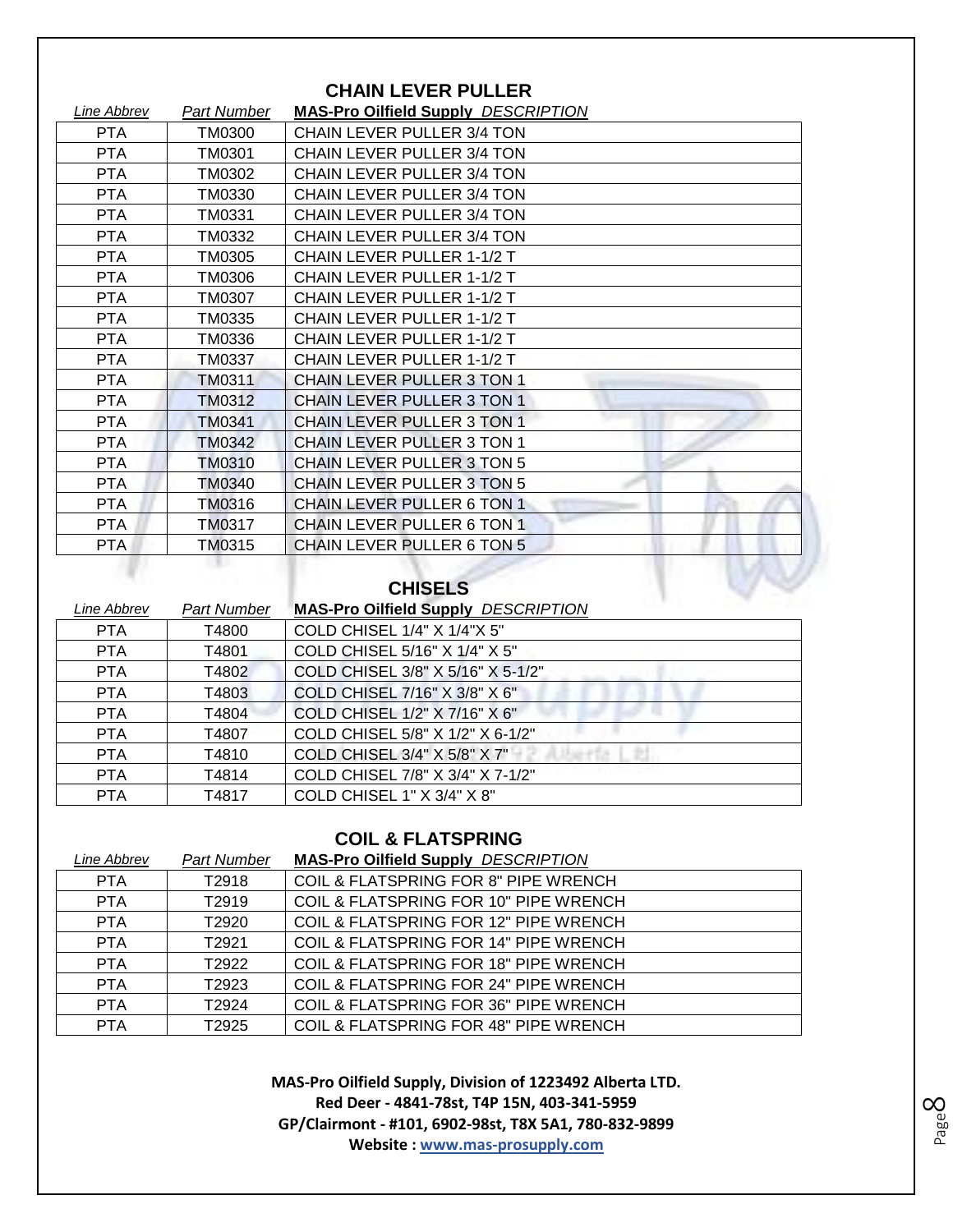#### **COMPOSITE/ SUPER IMPACT**

| Line Abbrev | Part Number       | <b>MAS-Pro Oilfield Supply DESCRIPTION</b> |
|-------------|-------------------|--------------------------------------------|
| <b>PTA</b>  | P <sub>1028</sub> | 3/8 DR.SUPER MINI IMPAC                    |
| <b>PTA</b>  | P <sub>1030</sub> | 1/2" DR.COMPOSITE IMPACT                   |
| <b>PTA</b>  | P <sub>1038</sub> | 1/2" DR.SUPER MINI IMPACT                  |
| <b>PTA</b>  | P <sub>1060</sub> | 3/4" DR.COMPOSITE IMPACT                   |
| <b>PTA</b>  | P <sub>1080</sub> | DR.COMPOSITE IMPACT W<br>1 "               |
| <b>PTA</b>  | P <sub>1180</sub> | DR.COMPOSITE IMPACT W<br>4 H               |

# **CUTTERS**

| <i><b>Line Abbrev</b></i> | <b>Part Number</b> | <b>MAS-Pro Oilfield Supply DESCRIPTION</b> |
|---------------------------|--------------------|--------------------------------------------|
| <b>PTA</b>                | T2030              | <b>DIAGONAL CUTTER 6-1/2"</b>              |
| <b>PTA</b>                | T2035              | <b>DIAGONAL CUTTER 7-1/2"</b>              |
| <b>PTA</b>                | T1935              | DIAGONAL PRO.CUTTER 6-1/2"                 |
| <b>PTA</b>                | T <sub>1936</sub>  | DIAGONAL PRO.CUTTER 7-1/2"                 |
| PTA.                      | T1960              | ELECTRICIAN'S PRO.CUTTER/CRIMP.            |
|                           |                    |                                            |

#### **DIE GRINDER**

| Line Abbrev | <b>Part Number</b> | <b>MAS-Pro Oilfield Supply DESCRIPTION</b> |
|-------------|--------------------|--------------------------------------------|
| <b>PTA</b>  | P <sub>1220</sub>  | 1/4" DIE GRINDER COMPOSI                   |
| <b>PTA</b>  | P <sub>1222</sub>  | 1/4" DIE GRINDER 6 EXT                     |
| <b>PTA</b>  | P <sub>1228</sub>  | 1/4" DIE GRINDER 90 DEGR                   |
| <b>PTA</b>  | P <sub>1320</sub>  | 1/4" DIE GRINDER COMPOSI                   |
| <b>PTA</b>  | P <sub>1238</sub>  | 1/4" DIE GRINDER MINI CH                   |

#### **EMPTY TOOL BOX**

| Line Abbrev | Part Number       | <b>MAS-Pro Oilfield Supply DESCRIPTION</b> |
|-------------|-------------------|--------------------------------------------|
| <b>PTA</b>  | PDC <sub>21</sub> | EMPTY 21PC DRILL BIT INDEX                 |
| <b>PTA</b>  | PDC <sub>29</sub> | EMPTY 29PC DRILL BIT INDEX                 |
| <b>PTA</b>  | PDC7              | EMPTY 7PC ANNULAR CUTTER C                 |
| <b>PTA</b>  | PDC8              | EMPTY 8PC PRENTICE DRILL I                 |
| <b>PTA</b>  | U0150             | <b>EMPTY COUNTER DISPLAY 1/1</b>           |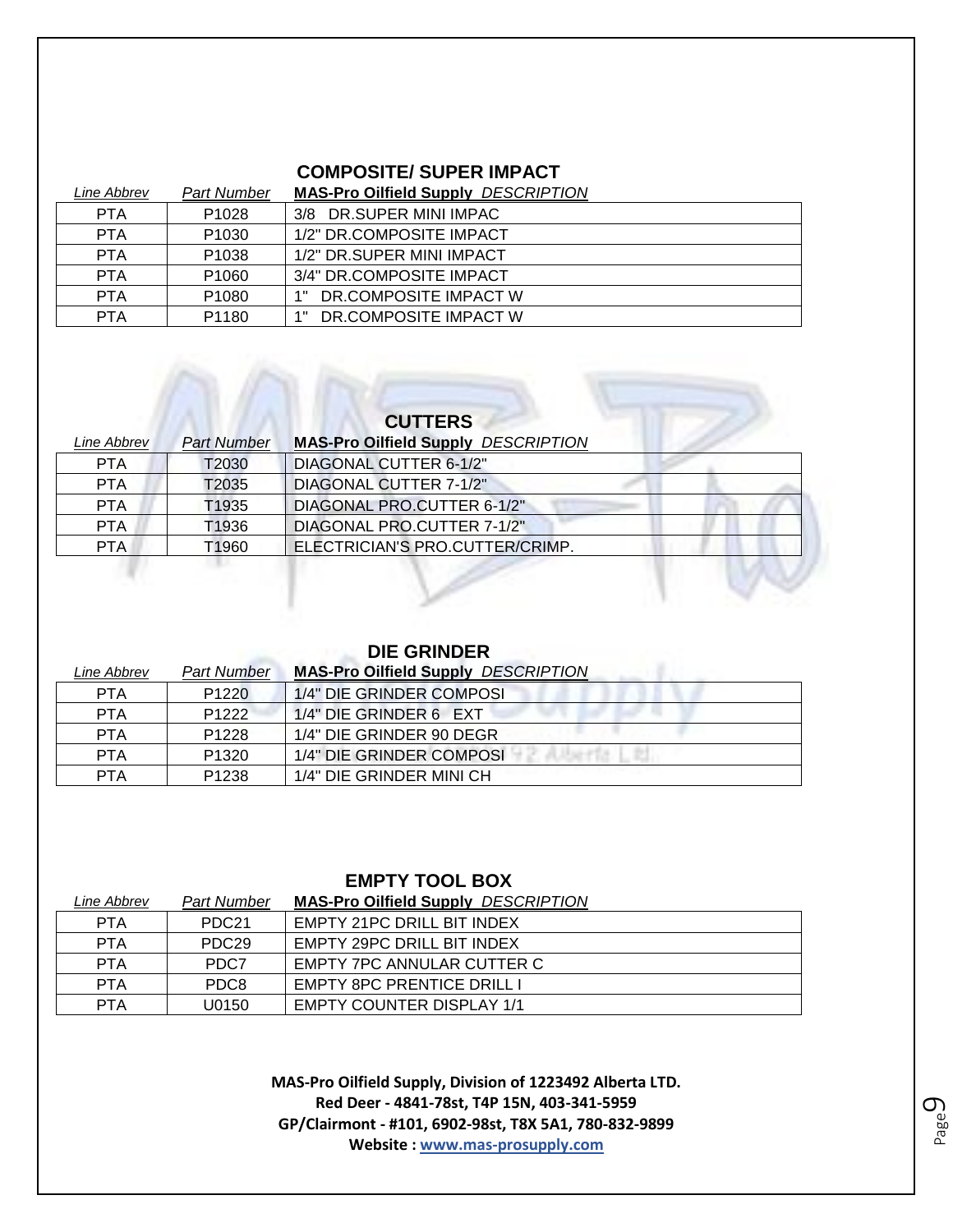|             |             | елтеною тран                               |
|-------------|-------------|--------------------------------------------|
| Line Abbrev | Part Number | <b>MAS-Pro Oilfield Supply DESCRIPTION</b> |
| <b>PTA</b>  | T0171       | 1/4" DR.2 EXTENSION BAR                    |
| <b>PTA</b>  | T0172       | 1/4" DR.4 EXTENSION BAR                    |
| <b>PTA</b>  | T0266       | 3/8DR 3 EXTENSION BAR                      |
| <b>PTA</b>  | T0267       | 3/8DR.6 EXTENSION BAR                      |
| <b>PTA</b>  | T0268       | 3/8DR.10 EXTENSION BAR                     |
| <b>PTA</b>  | T0391       | 1/2" DR.5 EXTENSION BAR                    |
| <b>PTA</b>  | T0392       | 1/2" DR.10 EXTENSION BAR                   |
| <b>PTA</b>  | T0582       | 3/4" DR.4 EXTENSION BAR                    |
| <b>PTA</b>  | T0583       | 3/4" DR.8 EXTENSION BAR                    |
| <b>PTA</b>  | T0584       | 3/4" DR.16 EXTENSION BAR                   |
| <b>PTA</b>  | T0630       | 1" DR.8 EXTENSION BAR                      |
| <b>PTA</b>  | T0631       | 1" DR.16 EXTENSION BAR                     |
| <b>PTA</b>  | T0703       | 3/8DR.3 IMPACT EXTENSION BAR               |
| <b>PTA</b>  | T0704       | 3/8DR.6 IMPACT EXTENSION BAR               |
| <b>PTA</b>  | T0802       | 1/2" DR.3 IMPACT EXTENSION BAR             |
| <b>PTA</b>  | T0803       | 1/2" DR.5 IMPACT EXTENSION BAR             |
| <b>PTA</b>  | T0804       | 1/2" DR.10 IMPACT EXTENSION BAR            |
| <b>PTA</b>  | T0928       | 3/4" DR.4 IMPACT EXTENSIONBAR              |
| <b>PTA</b>  | T0931       | 3/4" DR.7 IMPACT EXTENSION BAR             |
| <b>PTA</b>  | T0932       | 3/4" DR.10 IMPACT EXTENSION BAR            |
| <b>PTA</b>  | T1083       | 1" DR.7 IMPACT EXTENSION BAR               |
| <b>PTA</b>  | T1080       | 1" DR.4 IMPACT EXTENSIONBAR                |
| <b>PTA</b>  | T1084       | 1" DR.10 IMPACT EXTENSIONBAR               |
| <b>PTA</b>  | T1085       | 1" DR.12 IMPACT EXTENSION BAR              |
|             |             |                                            |

#### **EXTENSION BAR**

#### **EXTENSION SHAFT**

| Line Abbrev | <b>Part Number</b> | <b>MAS-Pro Oilfield Supply DESCRIPTION</b> |
|-------------|--------------------|--------------------------------------------|
| <b>PTA</b>  | TM0440             | EXTENS.SHAFT 12 FOR 1/2                    |
| <b>PTA</b>  | TM0441             | EXTENS SHAFT 12 FOR 1T                     |
| <b>PTA</b>  | TM0443             | EXTENS SHAFT 12 FOR 2T                     |
| <b>PTA</b>  | TM0444             | EXTENS.SHAFT 12 FOR 3T                     |
| <b>PTA</b>  | TM0445             | EXTENS SHAFT 12 FOR 5T                     |
| <b>PTA</b>  | TM0446             | EXTENS SHAFT 12 FOR 10T                    |

# **EXTERNAL TORKS**

| Line Abbrev | Part Number       | <b>MAS-Pro Oilfield Supply DESCRIPTION</b> |
|-------------|-------------------|--------------------------------------------|
| <b>PTA</b>  | T1545             | 3/8DR.X E6 EXTERNAL TORKS SOCKET           |
| <b>PTA</b>  | T1546             | 3/8DR.X E8 EXTERNAL TORKS SOCKET           |
| <b>PTA</b>  | T <sub>1547</sub> | 3/8DR.X E10 EXTERNAL TORKS SOCKET          |
| <b>PTA</b>  | T1548             | 3/8DR X E12 EXTERNAL TORKS SOCKET          |
| <b>PTA</b>  | T1549             | 3/8DR.X E14 EXTERNAL TORKS SOCKET          |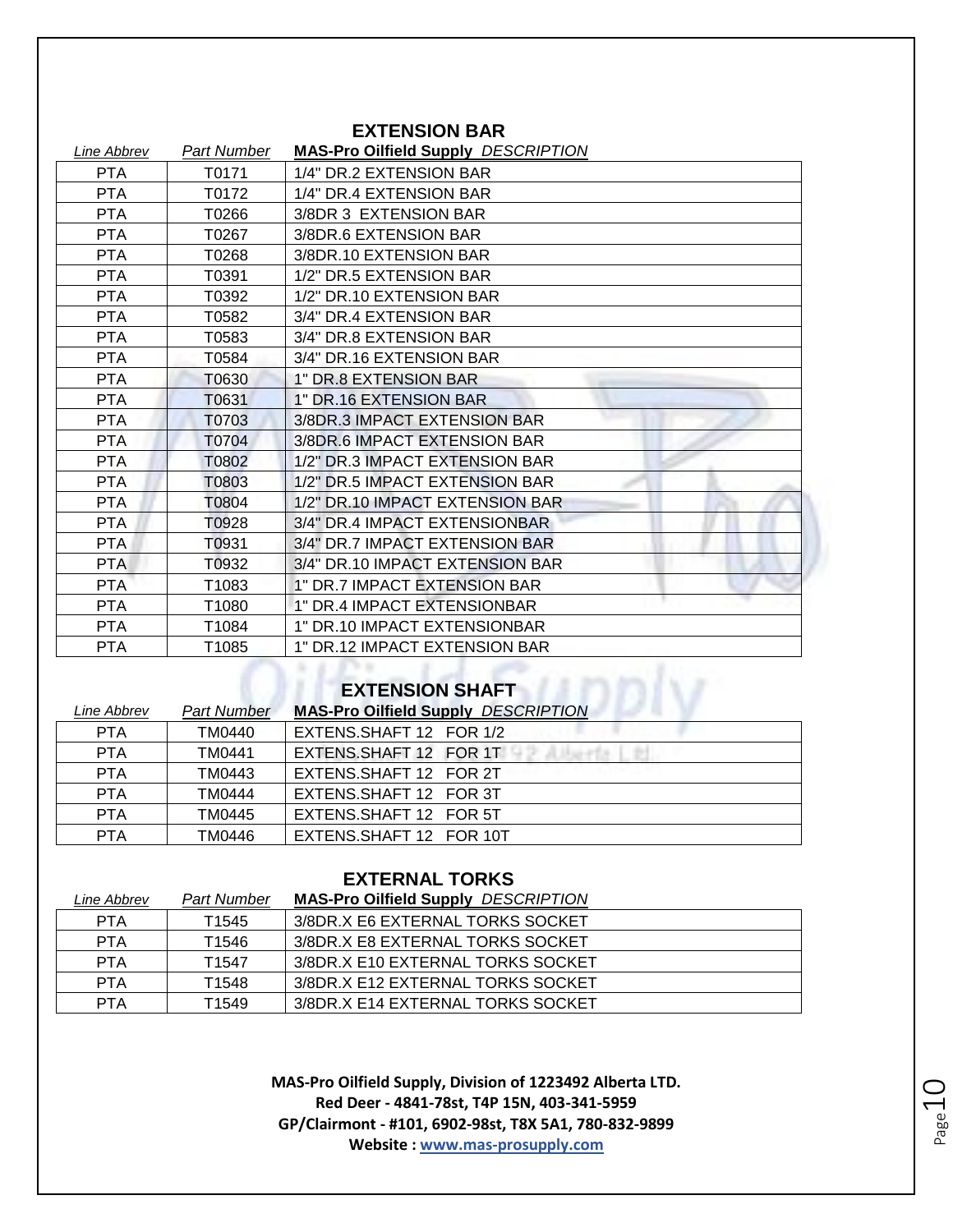## **FLEX BAR**

| Line Abbrev | Part Number | <b>MAS-Pro Oilfield Supply</b><br>DESCRIPTION |
|-------------|-------------|-----------------------------------------------|
| <b>PTA</b>  | T0274       | 3/8DR.8 FLEX BAR                              |
| <b>PTA</b>  | T0401       | 1/2" DR.15 FLEX BAR                           |
| PTA         | T0588       | 3/4" DR.20 FLEX BAR                           |

#### **GOOSENECK**

| Line Abbrev | <b>Part Number</b> | <b>MAS-Pro Oilfield Supply DESCRIPTION</b> |
|-------------|--------------------|--------------------------------------------|
| <b>PTA</b>  | T3301              | GOOSENECK WRECK. BAR 18" X 5/8"            |
| <b>PTA</b>  | T3304              | GOOSENECK WRECK. BAR 36" X 3/4"            |

## **G.P. BUSHING & REDDI**

| Line Abbrev | <b>Part Number</b> | <b>MAS-Pro Oilfield Supply DESCRIPTION</b> |
|-------------|--------------------|--------------------------------------------|
| <b>PTA</b>  | A5002              | TO 5/8" G.P. BUSHING                       |
| <b>PTA</b>  | A5000              | 1" TO 1/2" G.P. BUSHING                    |
| <b>PTA</b>  | A5052              | 1-1/2" X 1" G.P. REDDI                     |
| PTA.        | A5048              | $1-1/2$ " $X$ 3/4" G.P. REDDI              |
|             |                    |                                            |

#### **HAMMERS**

| Line Abbrev | Part Number | <b>MAS-Pro Oilfield Supply DESCRIPTION</b> |
|-------------|-------------|--------------------------------------------|
| PTA.        | T3116       | HAMMER SLEDGE 4LB.16 FG HANDLE             |
| <b>PTA</b>  | T3119       | HAMMER SLEDGE10LB 35 FG HANDLE             |
| <b>PTA</b>  | T3120       | HAMMER SLEDGE 12LB.35 FG HANDLE            |
| PTA         | T3102       | HAMMER BALL PEIN 16OZ FG HANDLE            |
| <b>PTA</b>  | T3190       | HAMMER DEAD BLOW BALL PEIN 16OZ            |
| <b>PTA</b>  | T3103       | HAMMER BALL PEIN 24OZ FG HANDLE            |
| <b>PTA</b>  | T3104       | HAMMER BALL PEIN 320Z FG HANDLE            |
| PTA         | T3192       | HAMMER DEAD BLOW BALL PEIN 320Z            |
| PTA         | T3155       | HAMMER CLAW 16OZ FG HANDLE                 |
| PTA         | T3150       | HAMMER CLAW 16OZ WOOD HANDLE               |
| PTA.        | T3162       | HAMMER FRAMING 16OZ FG HANDLE              |
| PTA.        | T3163       | HAMMER FRAMING 16OZ STEEL HANDLE           |
| PTA.        | T3165       | HAMMER FRAMING 240Z FG HANDLE              |
| PTA         | T3180       | HAMMER DEAD BLOW 1LB                       |
| PTA.        | T3182       | <b>HAMMER DEAD BLOW 2LB</b>                |
| <b>PTA</b>  | T3184       | HAMMER DEAD BLOW 3LB                       |
| PTA.        | T3200       | RUBBER MALLET 1lb.                         |
| <b>PTA</b>  | T3202       | RUBBER MALLET 2lb.                         |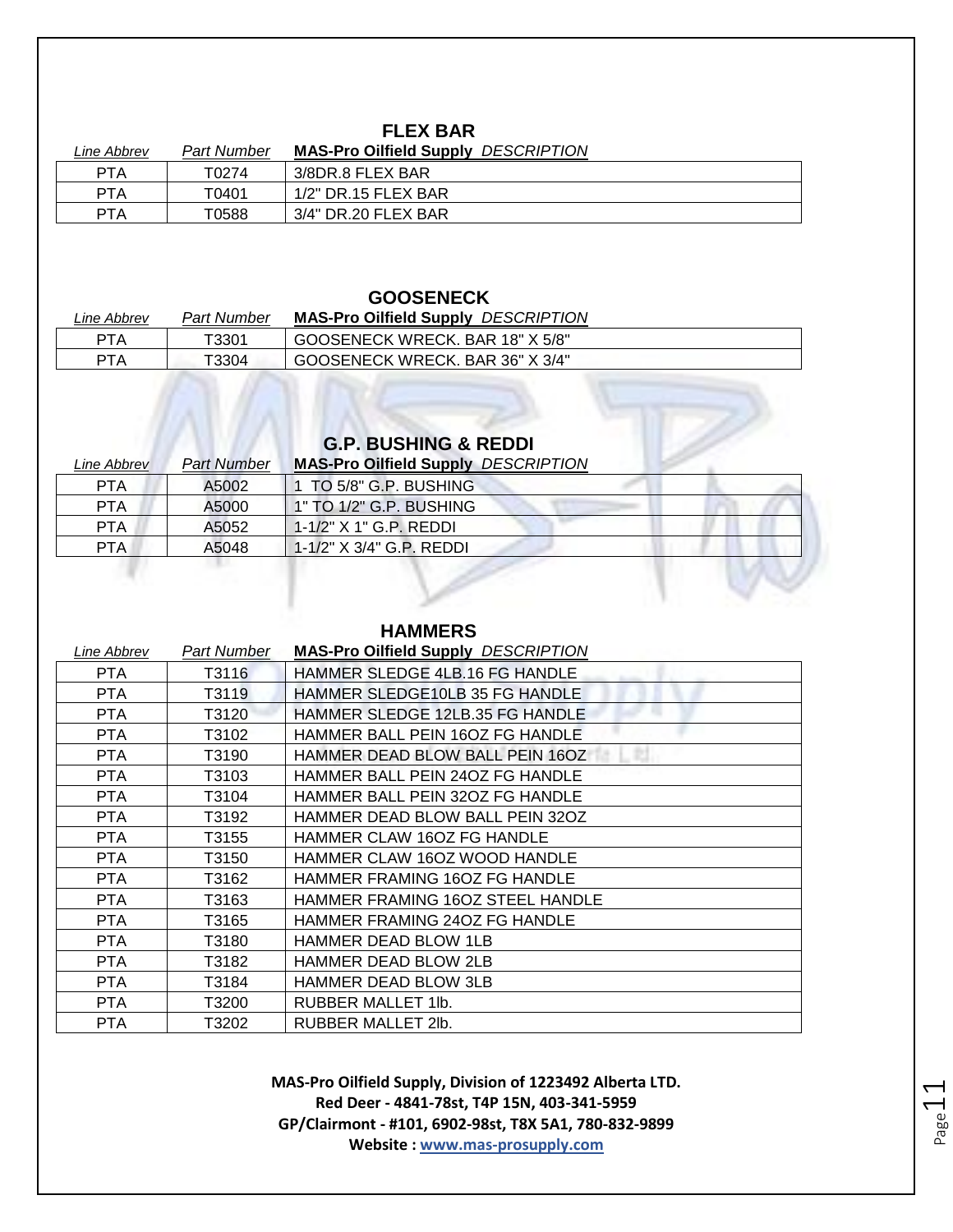#### **HEAD RATCHET**

| Line Abbrev | <b>Part Number</b> | <b>MAS-Pro Oilfield Supply DESCRIPTION</b> |
|-------------|--------------------|--------------------------------------------|
| <b>PTA</b>  | T0394              | 1/2" DR.OVAL HEAD RATCHET 72T.Q.R.         |
| <b>PTA</b>  | T0393              | 1/2" DR. ROUND HEAD RATCHET 45TOR          |
| <b>PTA</b>  | T0174              | 1/4" DR. ROUND HEAD RATCHET 43TQR          |
| <b>PTA</b>  | T0175              | 1/4" DR.OVAL HEAD RATCHET20T.Q.R.          |
| <b>PTA</b>  | T0176              | 1/4" DROHHIGH TORQUE RATCHET 72T           |
| <b>PTA</b>  | T0269              | 3/8DR.RND HEAD RATCHET 41T.Q.R.            |
| <b>PTA</b>  | T0270              | 3/8DR.OVAL HEAD RATCHET 72T.Q.R.           |
| <b>PTA</b>  | T0585              | 3/4" DR.OVAL HEAD RATCHET 20 24T.          |
| <b>PTA</b>  | T0633              | 1" DR.OVAL HEAD RATCHET 26 24T.            |

#### **HEEL JAW & PIN**

| Line Abbrev | <b>Part Number</b> | <b>MAS-Pro Oilfield Supply DESCRIPTION</b> |
|-------------|--------------------|--------------------------------------------|
| <b>PTA</b>  | T <sub>2909</sub>  | HEEL JAW & PIN FOR 8" PIPE WRENCH          |
| <b>PTA</b>  | T2910              | HEEL JAW & PIN FOR 10" PIPE WRENCH         |
| <b>PTA</b>  | T2911              | HEEL JAW & PIN FOR 12" PIPE WRENCH         |
| <b>PTA</b>  | T2912              | HEEL JAW & PIN FOR 14" PIPE WRENCH         |
| <b>PTA</b>  | T <sub>2913</sub>  | HEEL JAW & PIN FOR 18" PIPE WRENCH         |
| <b>PTA</b>  | T <sub>2915</sub>  | HEEL JAW & PIN FOR 36" PIPE WRENCH         |
| <b>PTA</b>  | T2916              | HEEL JAW & PIN FOR 48" PIPE WRENCH         |

#### **HEX KEY**

| Line Abbrev | Part Number       | <b>MAS-Pro Oilfield Supply DESCRIPTION</b> |
|-------------|-------------------|--------------------------------------------|
| PTA         | T1558             | 3/8DR.X 7/32 HEX KEY SOCKET                |
| <b>PTA</b>  | T1565             | 3/8DR.X 3MM HEX KEY SOCKET                 |
| <b>PTA</b>  | T1566             | 3/8DR.X 4MM HEX KEY SOCKET                 |
| <b>PTA</b>  | T1567             | 3/8DR.X 5MM HEX KEY SOCKET                 |
| <b>PTA</b>  | T1569             | 3/8DR.X 7MM HEX KEY SOCKET                 |
| <b>PTA</b>  | T1570             | 3/8DR.X 8MM HEX KEY SOCKET                 |
| PTA.        | T1572             | 3/8DR.X 10MM HEX KEY SOCKET                |
| PTA         | T <sub>1597</sub> | 1/2" DR.X 9/16" HEX KEY SOCKET             |
| PTA         | T1598             | 1/2" DR.X 5/8" HEX KEY SOCKET              |
| PTA.        | T1602             | 1/2" DR.X 12MM HEX KEY SOCKET              |
| PTA.        | T1606             | 1/2" DR.X 16MM HEX KEY SOCKET              |
| PTA.        | T2830             | FOLDING HEX KEY SET 9PC SAE                |
| PTA.        | T2834             | FOLDING HEX KEY SET 9PC MET                |
| <b>PTA</b>  | T2796             | HEX KEY SET CR-V 25PC. S.A.E./METRIC       |
| PTA         | T2810             | L-HANDLE BALL/HEX KEY SET 9P SAE           |
| PTA.        | T2814             | L-HANDLE BALL/HEX KEY SET 10P MET          |
| PTA         | T2772             | SHORT ARM HEX KEY SET 13PC SAE             |
| <b>PTA</b>  | T2774             | SHORT ARM HEX KEY SET 9PC MET              |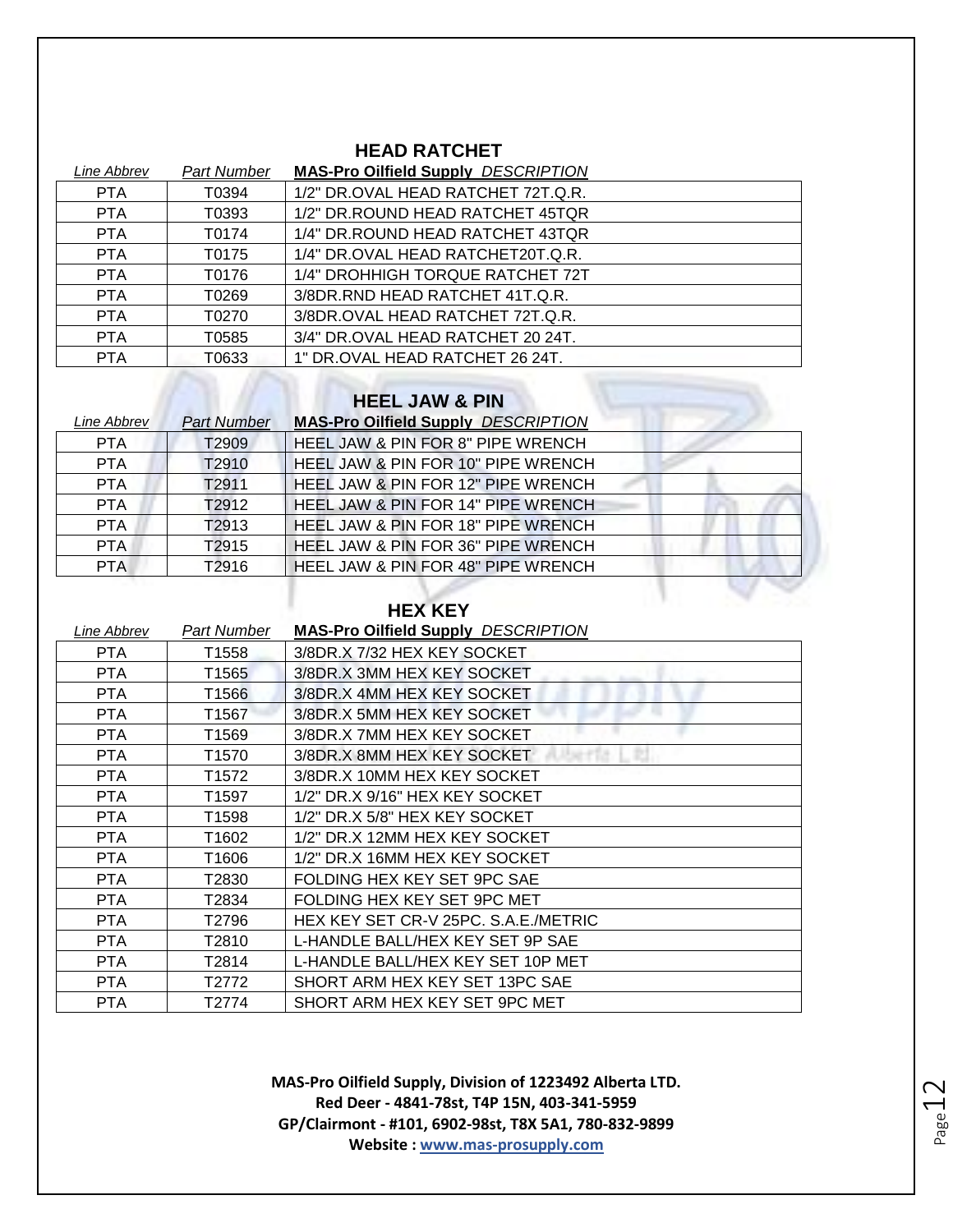#### **HOLLOW NUT DRIVER**

| Line Abbrev | Part Number | <b>MAS-Pro Oilfield Supply DESCRIPTION</b> |
|-------------|-------------|--------------------------------------------|
| PTA         | T3650       | HOLLOW NUT DRIVER 3/16" X 3"               |
| PTA         | T3651       | HOLLOW NUT DRIVER 1/4" X 3"                |
| <b>PTA</b>  | T3652       | HOLLOW NUT DRIVER 5/16" X 3"               |
| PTA.        | T3653       | HOLLOW NUT DRIVER 11/32" X 3"              |
| PTA         | T3654       | HOLLOW NUT DRIVER 3/8" X 3"                |
| <b>PTA</b>  | T3655       | HOLLOW NUT DRIVER 7/16" X 3"               |
| PTA         | T3656       | HOLLOW NUT DRIVER 1/2" X 3"                |
| PTA         | T3660       | HOLLOW NUT DRIVER 5MM X 3"                 |
| PTA         | T3662       | <b>HOLLOW NUT DRIVER 6MM X 3"</b>          |
| <b>PTA</b>  | T3663       | <b>HOLLOW NUT DRIVER 7MM X 3"</b>          |
| <b>PTA</b>  | T3664       | <b>HOLLOW NUT DRIVER 8MM X 3"</b>          |
| PTA.        | T3665       | <b>HOLLOW NUT DRIVER 9MM X 3"</b>          |
| PTA.        | T3666       | <b>HOLLOW NUT DRIVER 10MM X 3"</b>         |
| <b>PTA</b>  | T3667       | <b>HOLLOW NUT DRIVER 11MM X 3"</b>         |
| <b>PTA</b>  | T3658       | HOLLOW NUT DRIVER SET 7PC. SAE.            |
| <b>PTA</b>  | T3671       | <b>HOLLOW NUT DRIVER SET 7PC. METRIC</b>   |

#### **HOOK JAW**

| Line Abbrev | <b>Part Number</b> | <b>MAS-Pro Oilfield Supply DESCRIPTION</b> |
|-------------|--------------------|--------------------------------------------|
| <b>PTA</b>  | T2900              | <b>HOOK JAW FOR 8" PIPE WRENCH</b>         |
| <b>PTA</b>  | T2901              | HOOK JAW FOR 10" PIPE WRENCH               |
| <b>PTA</b>  | T2902              | <b>HOOK JAW FOR 12" PIPE WRENCH</b>        |
| <b>PTA</b>  | T2903              | <b>HOOK JAW FOR 14" PIPE WRENCH</b>        |
| <b>PTA</b>  | T2904              | <b>HOOK JAW FOR 18" PIPE WRENCH</b>        |
| <b>PTA</b>  | T2905              | <b>HOOK JAW FOR 24" PIPE WRENCH</b>        |
| <b>PTA</b>  | T2907              | HOOK JAW FOR 48" PIPE WRENCH               |

A division of 1223492 Alberta Ltd.

 $\Box$   $\Box$   $\Box$ 

#### **HYDRAULIC BOTTLE JACK**

| Line Abbrev | Part Number | <b>MAS-Pro Oilfield Supply DESCRIPTION</b> |
|-------------|-------------|--------------------------------------------|
| <b>PTA</b>  | TM0620      | BOTTLE HYDRAULIC JACK LOW PRO.12           |
| <b>PTA</b>  | TM0623      | BOTTLE HYDRAULIC JACK LOW PRO.20           |
| <b>PTA</b>  | TM0609      | <b>HYDRAULIC BOTTLE JACK 12T</b>           |
| <b>PTA</b>  | TM0615      | <b>HYDRAULIC BOTTLE JACK 32T</b>           |
| <b>PTA</b>  | TM0617      | <b>HYDRAULIC BOTTLE JACK 50T</b>           |
| <b>PTA</b>  | TM0602      | <b>HYDRAULIC BOTTLE JACK C/W</b>           |
| <b>PTA</b>  | TM0604      | <b>HYDRAULIC BOTTLE JACK C/W</b>           |
| <b>PTA</b>  | 6060MT      | <b>HYDRAULIC BOTTLE JACK C/W</b>           |
| <b>PTA</b>  | TM0607      | HYDRAULIC BOTTLE JACK C/W                  |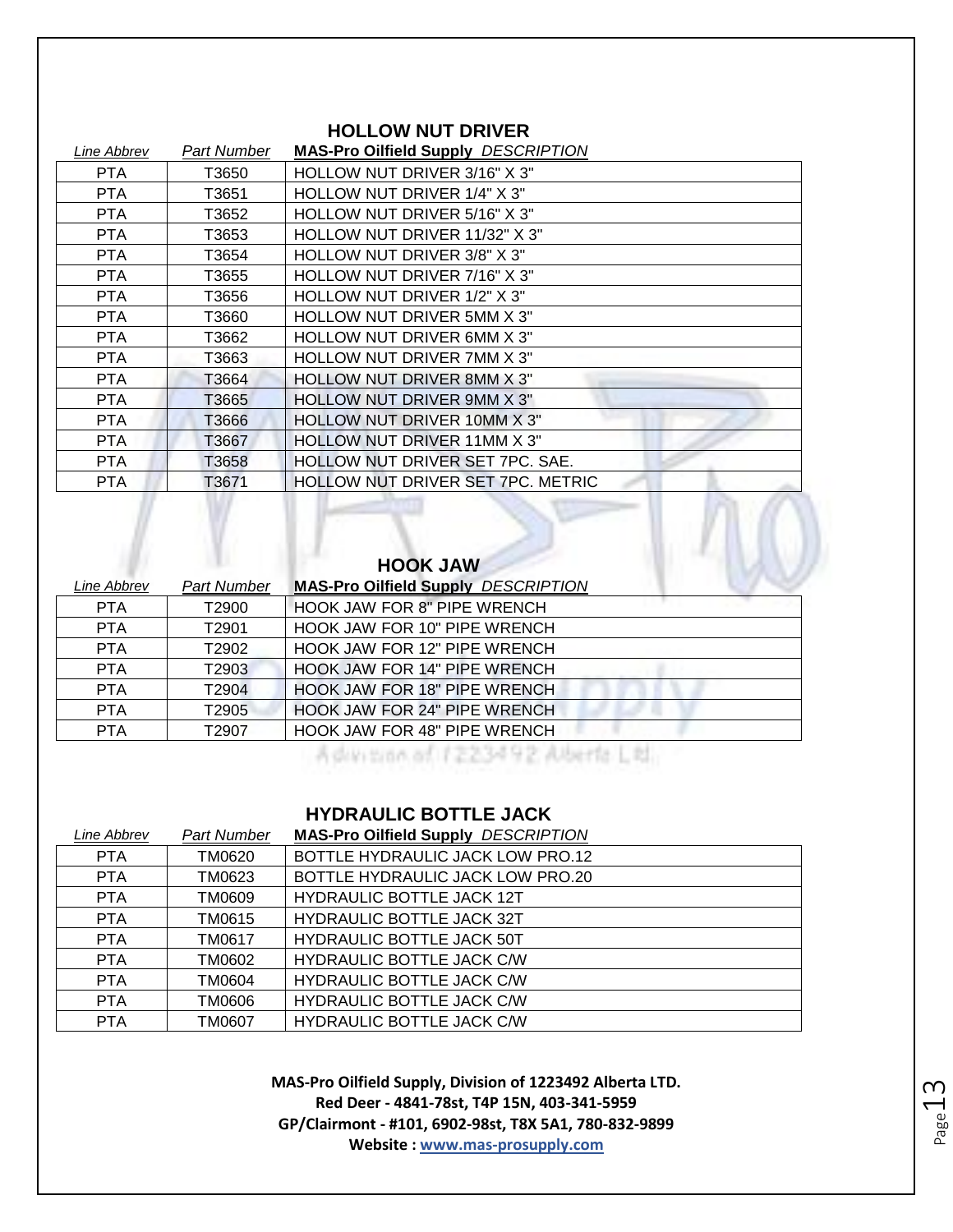#### **KNIFES/ BLADES**

| Line Abbrev | Part Number       | <b>MAS-Pro Oilfield Supply DESCRIPTION</b> |
|-------------|-------------------|--------------------------------------------|
| <b>PTA</b>  | N <sub>1315</sub> | EXTRA H.D.KNIFE METAL TIP SCREW 25mm       |
| <b>PTA</b>  | N <sub>1600</sub> | H.D.SELF-RETRACTABLE KNIFE                 |
| <b>PTA</b>  | N <sub>1505</sub> | LARGE BLADES EXTRA HD10P 25mm              |
| <b>PTA</b>  | N <sub>1500</sub> | LARGE BLADES H.D.10PK.18mm x 0.5           |
| <b>PTA</b>  | N <sub>1501</sub> | LARGE BLADES H.D.50PK.18mm X 0.5           |
| <b>PTA</b>  | N1200             | NC-1108 HDKNIFE METAL TIP MANUAL           |
| <b>PTA</b>  | N1310             | NC-1125S H.D.KNIFE METAL SCREW             |
| <b>PTA</b>  | N <sub>1300</sub> | NC-1269 H.D.KNIFE METAL TIP AUTO           |
| <b>PTA</b>  | N1100             | NC-80 HDKNIFE PLASTIC TIP MANUAL           |
| <b>PTA</b>  | N <sub>1506</sub> | UTILITY BLADES - RETRACTABLE KNIFE 10PK    |

| <b>L-CLAMP</b>            |                    |                                            |  |
|---------------------------|--------------------|--------------------------------------------|--|
| <i><b>Line Abbrev</b></i> | <b>Part Number</b> | <b>MAS-Pro Oilfield Supply DESCRIPTION</b> |  |
| <b>PTA</b>                | T6100              | REG. DUTY L-CLAMP 6 1330LBS.               |  |
| <b>PTA</b>                | T6105              | REG. DUTY L-CLAMP 8 2660LBS                |  |
| <b>PTA</b>                | T6110              | REG. DUTY L-CLAMP 10 2660LBS               |  |
| <b>PTA</b>                | T6111              | REG. DUTY L-CLAMP 12 2660LBS               |  |
| <b>PTA</b>                | T6112              | REG. DUTY L-CLAMP 20 2660LBS               |  |
| <b>PTA</b>                | T6121              | <b>HEAVY DUTY L-CLAMP 12 2660LBS</b>       |  |
| <b>PTA</b>                | T6123              | <b>HEAVY DUTY L-CLAMP 20 2660LBS</b>       |  |

 $MN$ 

#### **O-RING & LOCKING PIN**

| Line Abbrev | Part Number | <b>MAS-Pro Oilfield Supply DESCRIPTION</b> |
|-------------|-------------|--------------------------------------------|
| <b>PTA</b>  | T0801       | O-RING & LOCKING PIN FOR 1/2DR IMP.        |
| <b>PTA</b>  | T0926       | O-RING & LOCKING PIN FOR 3/4DR IMP.        |
| PTA         | T1078       | O-RING & LOCKING PIN FOR 1 DR IMP.         |

#### **PLATE CLAMP**

| Line Abbrev | <b>Part Number</b> | <b>MAS-Pro Oilfield Supply DESCRIPTION</b> |
|-------------|--------------------|--------------------------------------------|
| <b>PTA</b>  | TM0461             | PLATE CLAMP VERTICAL 1 TON                 |
| <b>PTA</b>  | TM0462             | PLATE CLAMP VERTICAL 2 TON                 |
| <b>PTA</b>  | TM0463             | PLATE CLAMP VERTICAL 3 TON                 |
| PTA         | TM0465             | PLATE CLAMP VERTICAL 5 TON                 |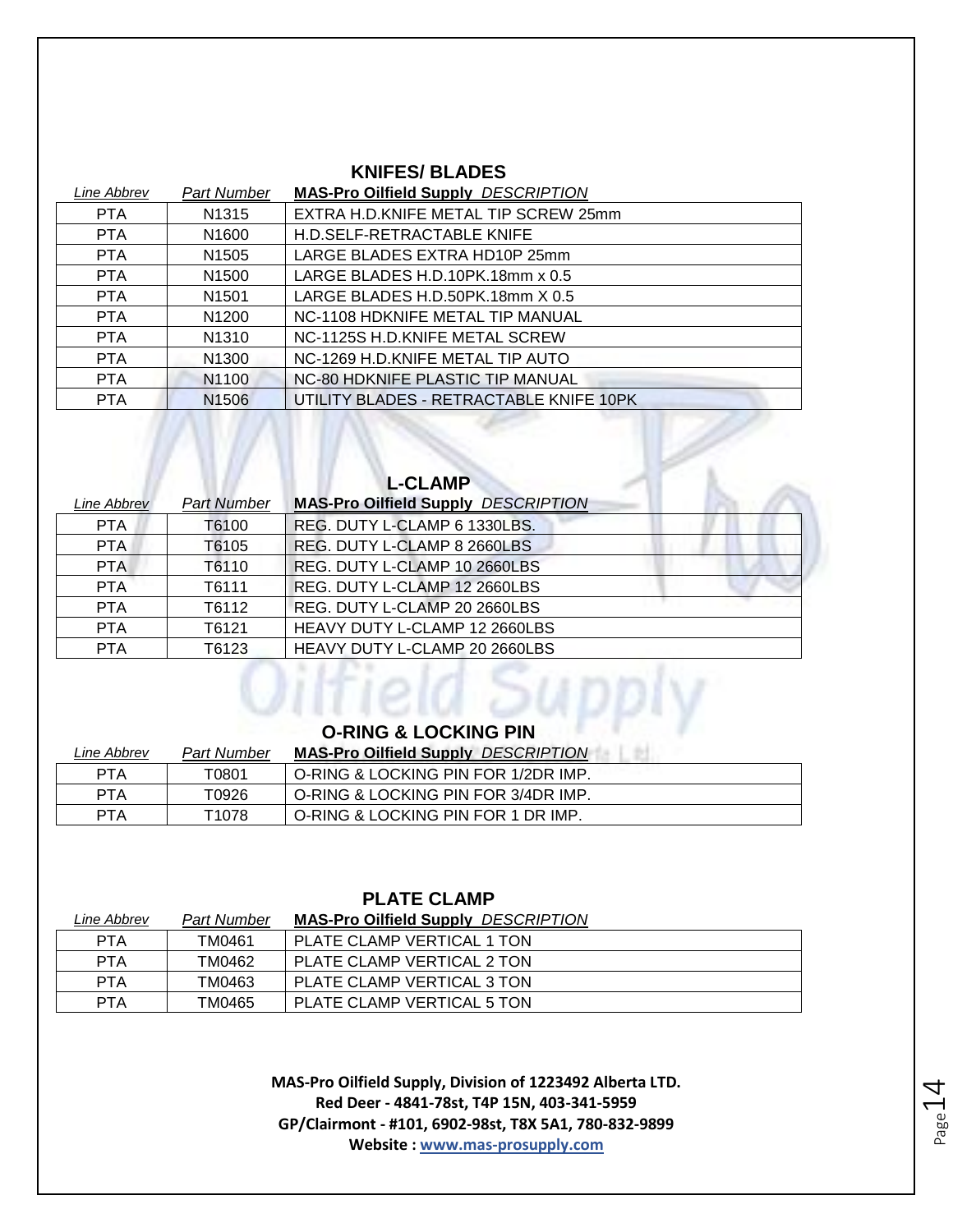| <b>PLIERS</b>      |             |                                            |
|--------------------|-------------|--------------------------------------------|
| <u>Line Abbrev</u> | Part Number | <b>MAS-Pro Oilfield Supply DESCRIPTION</b> |
| <b>PTA</b>         | T1981       | <b>BENT NOSE MINI PROPLIER 45DEG5</b>      |
| <b>PTA</b>         | T1920       | BENT NOSE PRO.PLIER 45DEG. 6"              |
| <b>PTA</b>         | T1921       | BENT NOSE PRO.PLIER 45DEG. 8"              |
| <b>PTA</b>         | T1922       | BENT NOSE PRO.PLIER 45DEG. 11"             |
| <b>PTA</b>         | T1925       | BENT NOSE PRO.PLIER 90DEG. 6"              |
| <b>PTA</b>         | T1926       | BENT NOSE PRO.PLIER 90DEG. 7-1/2"          |
| <b>PTA</b>         | T1927       | BENT NOSE PRO.PLIER 90DEG. 10"             |
| <b>PTA</b>         | T2130       | <b>CHAIN CLAMP LOCKING PLIER 18"</b>       |
| <b>PTA</b>         | T2080       | <b>CURVED JAW LOCKING PLIER</b>            |
| <b>PTA</b>         | T2085       | <b>CURVED JAW LOCKING PLIER</b>            |
| <b>PTA</b>         | T2090       | <b>CURVED JAW LOCKING PLIER 10"</b>        |
| <b>PTA</b>         | T2077       | DROP FORGED PLIER SET 5 PC.                |
| <b>PTA</b>         | T1983       | END CUTTING MINI PRO. PLIER 4-1/2          |
| <b>PTA</b>         | T1985       | <b>FLAT NOSE MINI PRO.PLIER</b>            |
| <b>PTA</b>         | T1970       | <b>GROOVE JOINT PRO.PLIER 8"</b>           |
| <b>PTA</b>         | T2060       | <b>GROOVE JOINT PLIER 8"</b>               |
| <b>PTA</b>         | T2065       | <b>GROOVE JOINT PLIER 10"</b>              |
| <b>PTA</b>         | T2070       | <b>GROOVE JOINT PLIER 12"</b>              |
| <b>PTA</b>         | T2075       | <b>GROOVE JOINT PLIER 16"</b>              |
| <b>PTA</b>         | T1984       | LINESMAN MINI PRO.PLIER                    |
| <b>PTA</b>         | T2050       | LINESMAN PLIER 7"                          |
| <b>PTA</b>         | T1950       | LINESMAN PRO.PLIER 7"                      |
| <b>PTA</b>         | T2055       | <b>LINESMAN PLIER 8"</b>                   |
| <b>PTA</b>         | T1951       | LINESMAN PRO.PLIER 8"                      |
| <b>PTA</b>         | T1955       | LINESMAN PRO.PLIER/CRIMP. 9-3/4"           |
| <b>PTA</b>         | T2128       | LOCKING PLIER SET 3PC.                     |
| <b>PTA</b>         | T2095       | LONG NOSE LOCKING PLIER 6"                 |
| <b>PTA</b>         | T2015       | LONG NOSE PLIER 6-1/2"                     |
| <b>PTA</b>         | T2020       | LONG NOSE PLIER 8"                         |
| <b>PTA</b>         | T2100       | LONG NOSE LOCKING PLIER 9"                 |
| <b>PTA</b>         | T1913       | LONG NOSE PRO. PLIER 11"                   |
| <b>PTA</b>         | T1940       | PILERS PRO DIAGONAL BENT 45DEG. 8"         |
| <b>PTA</b>         | T1945       | PLIER PRO END CUTTING 8"                   |
| <b>PTA</b>         | T2040       | PLIERS END CUTTING 8"                      |
| <b>PTA</b>         | T2135       | PLIERS SHEET METAL LOCKING 10"             |
| <b>PTA</b>         | T1975       | PRO.SERIES PLIER SET 5PC.                  |
| <b>PTA</b>         | T2000       | SLIP JOINT PLIER 6"                        |
| <b>PTA</b>         | T2005       | SLIP JOINT PLIER 8"                        |
| <b>PTA</b>         | T2010       | SLIP JOINT PLIER 10"                       |
| <b>PTA</b>         | T1900       | SLIP JOINT PRO.PLIER 6"                    |
| <b>PTA</b>         | T1901       | SLIP JOINT PRO.PLIER 8"                    |
| <b>PTA</b>         | T1902       | SLIP JOINT PRO.PLIER 10"                   |
| <b>PTA</b>         | T2120       | STRAIGHT JAW LOCKING PLIER 7"              |
| <b>PTA</b>         | T2125       | STRAIGHT JAW LOCKING PLIER 10"             |
| <b>PTA</b>         | T2137       | <b>WELDERS LOCKING PLIER 10"</b>           |

Page15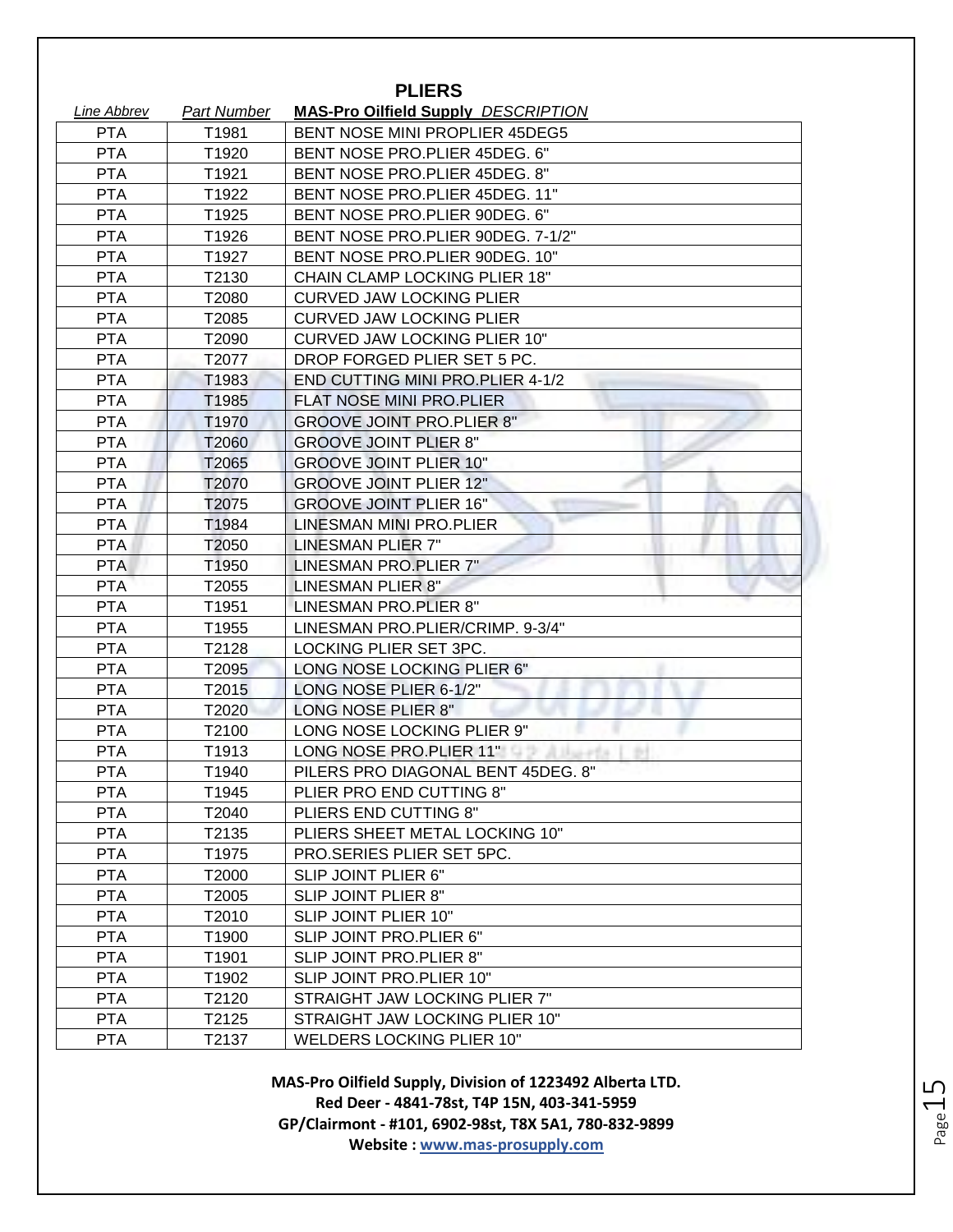| טו וטאוט    |             |                                            |
|-------------|-------------|--------------------------------------------|
| Line Abbrev | Part Number | <b>MAS-Pro Oilfield Supply DESCRIPTION</b> |
| PTA         | T4871       | CENTER PUNCH 5/32" X 5/16" X 4-1/2"        |
| PTA         | T4872       | <b>CENTER PUNCH 3/16" X 3/8" X 5"</b>      |
| <b>PTA</b>  | T4873       | CENTER PUNCH 5/16" X 1/2" X 6"             |
| PTA         | T4891       | DRIFT PUNCH 1/8" X 5/16" X 8"              |
| <b>PTA</b>  | T4894       | DRIFT PUNCH 3/16" X 1/2" X 10"             |
| PTA.        | T4896       | DRIFT PUNCH 1/4" X 5/8" X 12"              |
| PTA.        | T4820       | PIN PUNCH 1/16" X 1/4" X 4"                |
| PTA         | T4821       | PIN PUNCH 3/32" X 5/16" X 4-1/2"           |
| PTA         | T4822       | PIN PUNCH 1/8" X 5/16" X 4-3/4"            |
| <b>PTA</b>  | T4823       | PIN PUNCH 5/32" X 5/16" X 5"               |
| PTA.        | T4824       | PIN PUNCH 3/16" X 3/8" X 5-1/4"            |
| PTA.        | T4827       | PIN PUNCH 1/4" X 3/8" X 5-3/4"             |
| <b>PTA</b>  | T4828       | PIN PUNCH 5/16" X 7/16" X 6"               |
| PTA.        | T4852       | SOLID PUNCH 1/8" X 3/8" X 5"               |
| <b>PTA</b>  | T4855       | SOLID PUNCH 3/16" X 1/2" X 6"              |
| PTA         | T4857       | SOLID PUNCH 1/4" X 1/2" X 6"               |
|             |             |                                            |

**PUNCHS** 

#### **PUNCH & CHISEL SETS**

| Line Abbrev | <b>Part Number</b> | <b>MAS-Pro Oilfield Supply DESCRIPTION</b> |  |
|-------------|--------------------|--------------------------------------------|--|
| <b>PTA</b>  | T4990              | PPS-7 PIN PUNCH SET 7PC.                   |  |
| <b>PTA</b>  | T4992              | PCS-8 PUNCH AND CHISEL SET 8PC.            |  |
| <b>PTA</b>  | T4996              | PCS-16 PUNCH AND CHISEL SET 16P.           |  |
| PTA         | T4999              | PUNCH AND CHISEL HOLDER                    |  |

# QUICK LEVER CLAMP

| Line Abbrev | <b>Part Number</b> | <b>MAS-Pro Oilfield Supply DESCRIPTION</b> |
|-------------|--------------------|--------------------------------------------|
| <b>PTA</b>  | T6150              | QUICK LEVER L-CLAMP 10 990LBS              |
| <b>PTA</b>  | T6155              | QUICK LEVER L-CLAMP 12 1110LBS             |
| PTA         | T6160              | QUICK LEVER L-CLAMP 20 1210LBS             |

**SAW**

| Line Abbrev | <b>Part Number</b> | <b>MAS-Pro Oilfield Supply DESCRIPTION</b> |
|-------------|--------------------|--------------------------------------------|
| <b>PTA</b>  | AB1170P            | 14X3/32X1 CHOP SAW METAL                   |
| <b>PTA</b>  | T6010              | HACKSAW BLADE BI-HARD 12" X 18T            |
| <b>PTA</b>  | T6011              | HACKSAW BLADE BI-HARD12 X 24T              |
| <b>PTA</b>  | T6012              | HACKSAW BLADE BI-HARD 12" X 32T            |
| <b>PTA</b>  | T6000              | HIGH TENSION HACKSAW FRAME 12"             |
| <b>PTA</b>  | T6020              | TUBULAR HACKSAW FRAME 12"                  |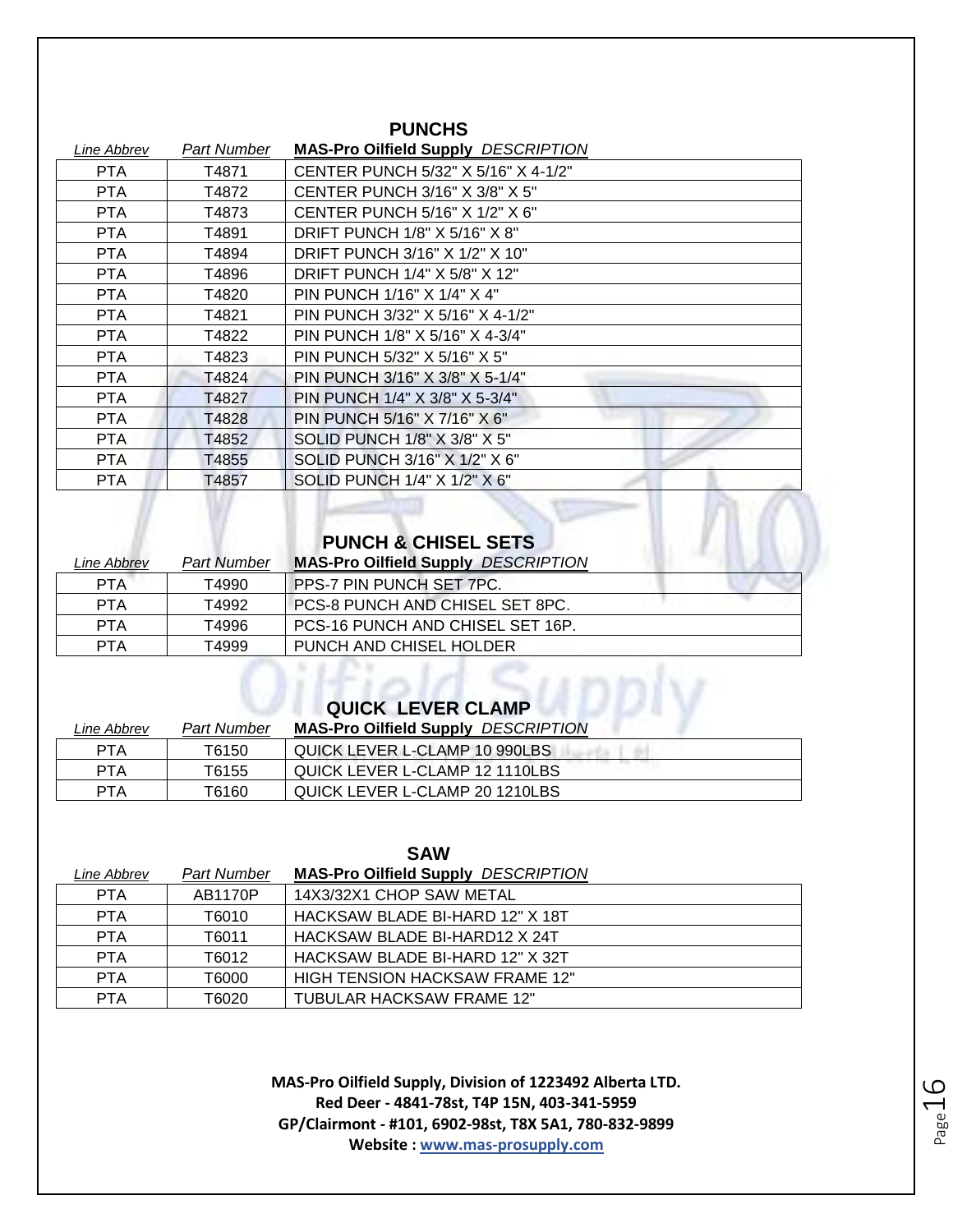### **SCREW & HANDLE**

| Line Abbrev | Part Number | <b>MAS-Pro Oilfield Supply DESCRIPTION</b> |
|-------------|-------------|--------------------------------------------|
| <b>PTA</b>  | T6192       | V-PAD FOR H.D.&EX.H.D. L-CLAMP             |
| <b>PTA</b>  | T6193       | SCREW & HANDLE FOR 6 REG.D. L-CL.          |
| <b>PTA</b>  | T6196       | SCREW & HANDLE FOR EX.H.D.L-CLAMP          |
| <b>PTA</b>  | T6195       | SCREW & HANDLE FOR H.D.L-CLAMP             |
| PTA         | T6194       | SCREW & HANDLE FOR REG.D.L-CLAMP           |

#### **SCREWDRIVERS**

| Line Abbrev | <b>Part Number</b> | <b>MAS-Pro Oilfield Supply DESCRIPTION</b> |
|-------------|--------------------|--------------------------------------------|
| <b>PTA</b>  | T3700              | <b>CUSHION GRIP SCRWDRVR SET 8PC.</b>      |
| <b>PTA</b>  | T3705              | <b>CUSHION GRIP SCRWDRVR SET10PC.</b>      |
| <b>PTA</b>  | T3710              | <b>CUSHION GRIP SCRWDRVR SET 12P</b>       |
| <b>PTA</b>  | T3456              | GO-THRU PHILLIPS SCREWDRIVER #1X4          |
| <b>PTA</b>  | T3459              | GO-THRU PHILLIPS SCREWDRIVER #3X6          |
| <b>PTA</b>  | T3465              | GO-THRU PHILLIPS SCREWDRIVER #3X6          |
| <b>PTA</b>  | T3450              | GO-THRU SLOT SCREWDRIVER 3/16" X 4"        |
| <b>PTA</b>  | T3461              | GO-THRU ROBERTSON SCREWDR. #1X4            |
| <b>PTA</b>  | T3474              | JUMBO SCREWDRIVER SET 3PC                  |
| <b>PTA</b>  | T3525              | NARROW SLOT SCREWDR. 3/16" X 4"            |
| <b>PTA</b>  | T3530              | NARROW SLOT SCREWDR. 3/16" X 6"            |
| <b>PTA</b>  | T3535              | NARROW SLOT SCREWDR. 3/16" X 8"            |
| <b>PTA</b>  | T3540              | PHILLIPS SCREWDRIVER #1X3                  |
| <b>PTA</b>  | T3545              | PHILLIPS SCREWDRIVER #2X4                  |
| <b>PTA</b>  | T3547              | PHILLIPS SCREWDRIVER #2X8                  |
| <b>PTA</b>  | T3548              | PHILLIPS SCREWDRIVER #2X12                 |
| <b>PTA</b>  | T3550              | PHILLIPS SCREWDRIVER #3X6                  |
| <b>PTA</b>  | T3552              | PHILLIPS SCREWDRIVER #4X8                  |
| <b>PTA</b>  | T3553              | PHILLIPS STUBBY SCR.DR.#1X1-1/2            |
| <b>PTA</b>  | T3555              | PHILLIPS STUBBY SCR.DR.#2X1-1/2            |
| <b>PTA</b>  | T3500              | REGULAR SLOT SCREWDRIVER 1/4" X 4"         |
| <b>PTA</b>  | T3505              | REGULAR SLOT SCREWDR. 5/16" X 6"           |
| <b>PTA</b>  | T3510              | REGULAR SLOT SCREWDRIVER 3/8" X 8"         |
| <b>PTA</b>  | T3515              | REGULAR SLOT SCREWDR. 3/8" X 10"           |
| <b>PTA</b>  | T3517              | REGULAR SLOT SCREWDR. 3/8" X 12"           |
| <b>PTA</b>  | T3520              | REG.SLOT STUBBY SC.DR.1/4X1-1/2            |
| <b>PTA</b>  | T3559              | ROBERTSON SCREWDRIVER #0X4                 |
| <b>PTA</b>  | T3560              | ROBERTSON SCREWDRIVER #1X4                 |
| <b>PTA</b>  | T3561              | <b>ROBERTSON SCREWDRIVER #1X8</b>          |
| <b>PTA</b>  | T3565              | ROBERTSON SCREWDRIVER #2X5                 |
| <b>PTA</b>  | T3566              | ROBERTSON SCREWDRIVER #2X8                 |
| <b>PTA</b>  | T3568              | ROBERTSON SCREWDRIVER #2X12                |
| <b>PTA</b>  | T3570              | ROBERTSON SCREWDRIVER #3X6                 |
| <b>PTA</b>  | T3571              | ROBERTSON SCREWDRIVER #3X8                 |
| <b>PTA</b>  | T3574              | ROB.STUBBYSCREWDRIVER #1X1-1/2             |
| <b>PTA</b>  | T3575              | ROB.STUBBYSCREWDRIVER #2X1-1/2             |

**MAS-Pro Oilfield Supply, Division of 1223492 Alberta LTD. Red Deer - 4841-78st, T4P 15N, 403-341-5959 GP/Clairmont - #101, 6902-98st, T8X 5A1, 780-832-9899 Website : www.mas-prosupply.com**

Page17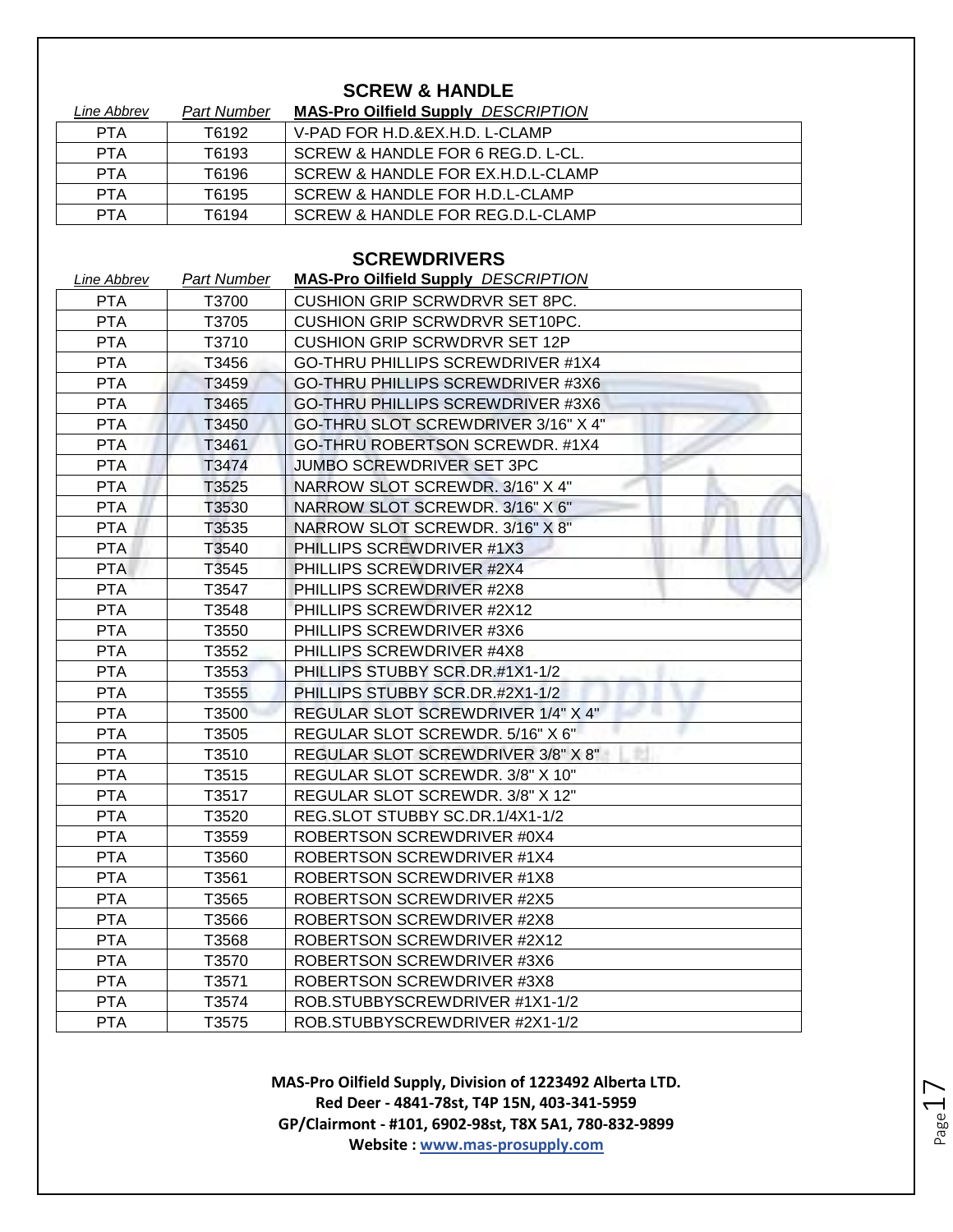| <b>PTA</b> | T3576 | ROB.STUBBYSCREWDRIVER #3X1-1/2        |
|------------|-------|---------------------------------------|
| <b>PTA</b> | T3630 | <b>TAMPERPRF TORKS SCRWDRVR T10X3</b> |
| <b>PTA</b> | T3631 | <b>TAMPERPRF TORKS SCRWDRVR T15X3</b> |
| <b>PTA</b> | T3632 | <b>TAMPERPRF TORKS SCRWDRVR T20X4</b> |
| <b>PTA</b> | T3633 | <b>TAMPERPRF TORKS SCRWDRVR T25X4</b> |
| <b>PTA</b> | T3634 | <b>TAMPERPRF TORKS SCRWDRVR T27X4</b> |
| <b>PTA</b> | T3635 | <b>TAMPERPRF TORKS SCRWDRVR T30X4</b> |
| <b>PTA</b> | T3595 | <b>TORKS SCREWDRIVER T5X2</b>         |
| <b>PTA</b> | T3596 | <b>TORKS SCREWDRIVER T6X2</b>         |
| <b>PTA</b> | T3597 | <b>TORKS SCREWDRIVER T7X2</b>         |
| <b>PTA</b> | T3598 | <b>TORKS SCREWDRIVER T8X2</b>         |
| <b>PTA</b> | T3599 | <b>TORKS SCREWDRIVER T9X2</b>         |
| <b>PTA</b> | T3600 | <b>TORKS SCREWDRIVER T10X3</b>        |
| <b>PTA</b> | T3605 | <b>TORKS SCREWDRIVER T15X3</b>        |
| <b>PTA</b> | T3610 | <b>TORKS SCREWDRIVER T20X4</b>        |
| <b>PTA</b> | T3615 | <b>TORKS SCREWDRIVER T25X4</b>        |
| <b>PTA</b> | T3616 | <b>TORKS SCREWDRIVER T27X4</b>        |
| <b>PTA</b> | T3617 | <b>TORKS SCREWDRIVER T30X4</b>        |
| <b>PTA</b> | T3618 | <b>TORKS SCREWDRIVER T40X5</b>        |
| <b>PTA</b> | T3619 | <b>TORKS SCREWDRIVER T45X5</b>        |

#### **SOCKETS 6 PT.**

| Line Abbrev | <b>Part Number</b> | <b>MAS-Pro Oilfield Supply DESCRIPTION</b> |
|-------------|--------------------|--------------------------------------------|
| <b>PTA</b>  | T0130              | 1/4" DR.X 3/16" SKT.6PT.                   |
| <b>PTA</b>  | T0131              | 1/4" DR.X 7/32" SKT.6PT.                   |
| <b>PTA</b>  | T0132              | 1/4" DR.X 1/4 SKT.6PT.                     |
| <b>PTA</b>  | T0133              | 1/4" DR.X 9/32 SKT.6PT.                    |
| <b>PTA</b>  | T0134              | 1/4" DR.X 5/16" SKT.6PT.                   |
| <b>PTA</b>  | T0135              | 1/4" DR.X 11/32 SKT.6PT.                   |
| <b>PTA</b>  | T0136              | 1/4" DR.X 3/8" SKT.6PT.                    |
| <b>PTA</b>  | T0137              | 1/4" DR.X 7/16" SKT.6PT.                   |
| <b>PTA</b>  | T0138              | 1/4" DR.X 1/2 SKT.6PT.                     |
| <b>PTA</b>  | T0200              | 3/8DR.X 1/4 SKT.6PT.<br>えロラ                |
| <b>PTA</b>  | T0201              | 3/8DR.X 5/16 SKT.6PT.                      |
| <b>PTA</b>  | T0202              | 3/8DR.X 3/8 SKT.6PT.                       |
| <b>PTA</b>  | T0203              | 3/8DR.X 7/16 SKT.6PT.                      |
| <b>PTA</b>  | T0204              | 3/8DR.X 1/2 SKT.6PT.                       |
| <b>PTA</b>  | T0205              | 3/8DR.X 9/16 SKT.6PT.                      |
| <b>PTA</b>  | T0206              | 3/8DR.X 5/8 SKT.6PT.                       |
| <b>PTA</b>  | T0207              | 3/8DR.X 11/16 SKT.6PT.                     |
| <b>PTA</b>  | T0208              | 3/8DR.X 3/4 SKT.6PT.                       |
| <b>PTA</b>  | T0209              | 3/8DR.X 13/16 SKT.6PT.                     |
| <b>PTA</b>  | T0210              | 3/8DR.X 7/8 SKT.6PT.                       |
| <b>PTA</b>  | T0211              | 3/8DR.X 15/16 SKT.6PT.                     |
| <b>PTA</b>  | T0212              | 3/8DR.X 1 SKT.6PT.                         |
| <b>PTA</b>  | T0300              | 1/2" DR.X 3/8" SKT.6PT.                    |
| <b>PTA</b>  | T0301              | 1/2" DR.X 7/16" SKT.6PT.                   |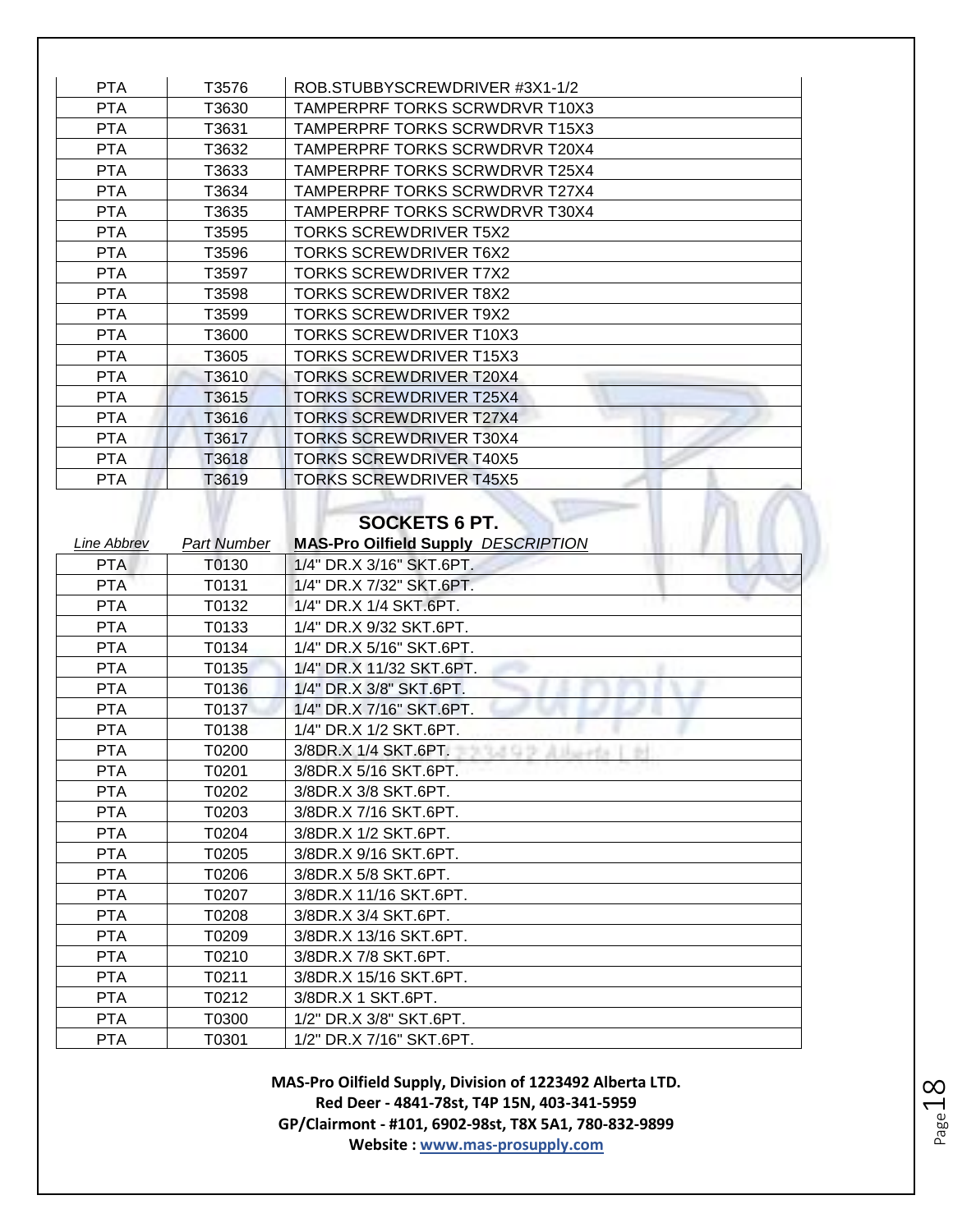| <b>PTA</b> | T0302 | 1/2" DR.X 1/2 SKT.6PT.     |
|------------|-------|----------------------------|
| <b>PTA</b> | T0303 | 1/2" DR.X 9/16" SKT.6PT.   |
| <b>PTA</b> | T0305 | 1/2" DR.X 5/8" SKT.6PT.    |
| <b>PTA</b> | T0307 | 1/2" DR.X 11/16" SKT.6PT.  |
| <b>PTA</b> | T0308 | 1/2" DR.X 3/4" SKT.6PT.    |
| <b>PTA</b> | T0310 | 1/2" DR.X 13/16" SKT.6PT.  |
| <b>PTA</b> | T0311 | 1/2" DR.X 7/8" SKT.6PT.    |
| <b>PTA</b> | T0312 | 1/2" DR.X 15/16" SKT.6PT.  |
| <b>PTA</b> | T0314 | 1/2" DR.X 1 SKT.6PT.       |
| <b>PTA</b> | T0315 | 1/2" DR.X 1-1/16" SKT.6PT. |
| <b>PTA</b> | T0316 | 1/2" DR.X 1-1/8" SKT.6PT.  |
| <b>PTA</b> | T0317 | 1/2" DR.X 1-3/16" SKT.6PT. |
| <b>PTA</b> | T0318 | 1/2" DR.X 1-1/4" SKT.6PT.  |

# **SOCKETS 12 PT.**

| <b>Line Abbrev</b> | <b>Part Number</b> | UUUNLIU ILI I.<br><b>MAS-Pro Oilfield Supply DESCRIPTION</b> |
|--------------------|--------------------|--------------------------------------------------------------|
| <b>PTA</b>         | T0524              | 3/4DR.X 3/4 SKT.12PT.                                        |
| <b>PTA</b>         | T0525              | 3/4" DR.X 13/16" SKT.12PT.                                   |
| <b>PTA</b>         | T0526              | 3/4DR.X 7/8 SKT.12PT.                                        |
| <b>PTA</b>         | T0528              | 3/4" DR.X 1" SKT.12PT.                                       |
| <b>PTA</b>         | T0527              | 3/4" DR.X 15/16" SKT.12PT.                                   |
| <b>PTA</b>         | T0529              | 3/4" DR.X 1-1/16" SKT.12PT.                                  |
| <b>PTA</b>         | T0530              | 3/4" DR.X 1-1/8" SKT.12PT.                                   |
| <b>PTA</b>         | T0531              | 3/4" DR.X 1-3/16" SKT.12PT.                                  |
| <b>PTA</b>         | T0532              | 3/4" DR.X 1-1/4" SKT.12PT.                                   |
| <b>PTA</b>         | T0533              | 3/4" DR.X 1-5/16" SKT.12PT.                                  |
| <b>PTA</b>         | T0534              | 3/4" DR.X 1-3/8" SKT.12PT.                                   |
| <b>PTA</b>         | T0535              | 3/4" DR.X 1-7/16" SKT.12PT.                                  |
| <b>PTA</b>         | T0536              | 3/4" DR.X 1-1/2" SKT.12PT.                                   |
| <b>PTA</b>         | T0537              | 3/4" DR.X 1-9/16" SKT.12PT.                                  |
| <b>PTA</b>         | T0538              | 3/4" DR.X 1-5/8" SKT.12PT.                                   |
| <b>PTA</b>         | T0539              | 3/4" DR.X 1-11/16" SKT.12PT.                                 |
| <b>PTA</b>         | T0540              | 3/4" DR.X 1-3/4" SKT.12PT.                                   |
| <b>PTA</b>         | T0541              | 3/4" DR.X 1-13/16" SKT.12PT.                                 |
| <b>PTA</b>         | T0542              | 3/4" DR.X 1-7/8" SKT.12PT.                                   |
| <b>PTA</b>         | T0543              | 3/4" DR.X 2" SKT.12PT.                                       |
| <b>PTA</b>         | T0600              | 1" DR.X 1-7/16" SKT.12PT.                                    |
| <b>PTA</b>         | T0601              | 1" DR.X 1-1/2" SKT.12PT.                                     |
| <b>PTA</b>         | T0602              | 1" DR.X 1-5/8" SKT.12PT.                                     |
| <b>PTA</b>         | T0603              | 1" DR.X 1-11/16" SKT.12PT.                                   |
| <b>PTA</b>         | T0604              | 1" DR.X 1-3/4" SKT.12PT.                                     |
| <b>PTA</b>         | T0615              | 1" DR.X 2-5/8" SKT.12PT.                                     |
| <b>PTA</b>         | T0605              | 1" DR.X 1-13/16" SKT.12PT.                                   |
| <b>PTA</b>         | T0617              | 1" DR.X 2-15/16" SKT.12PT.                                   |
| <b>PTA</b>         | T0606              | 1" DR.X 1-7/8" SKT.12PT.                                     |
| <b>PTA</b>         | T0619              | 1" DR.X 3-1/8" SKT.12PT.                                     |
| <b>PTA</b>         | T0607              | 1" DR.X 2" SKT.12PT.                                         |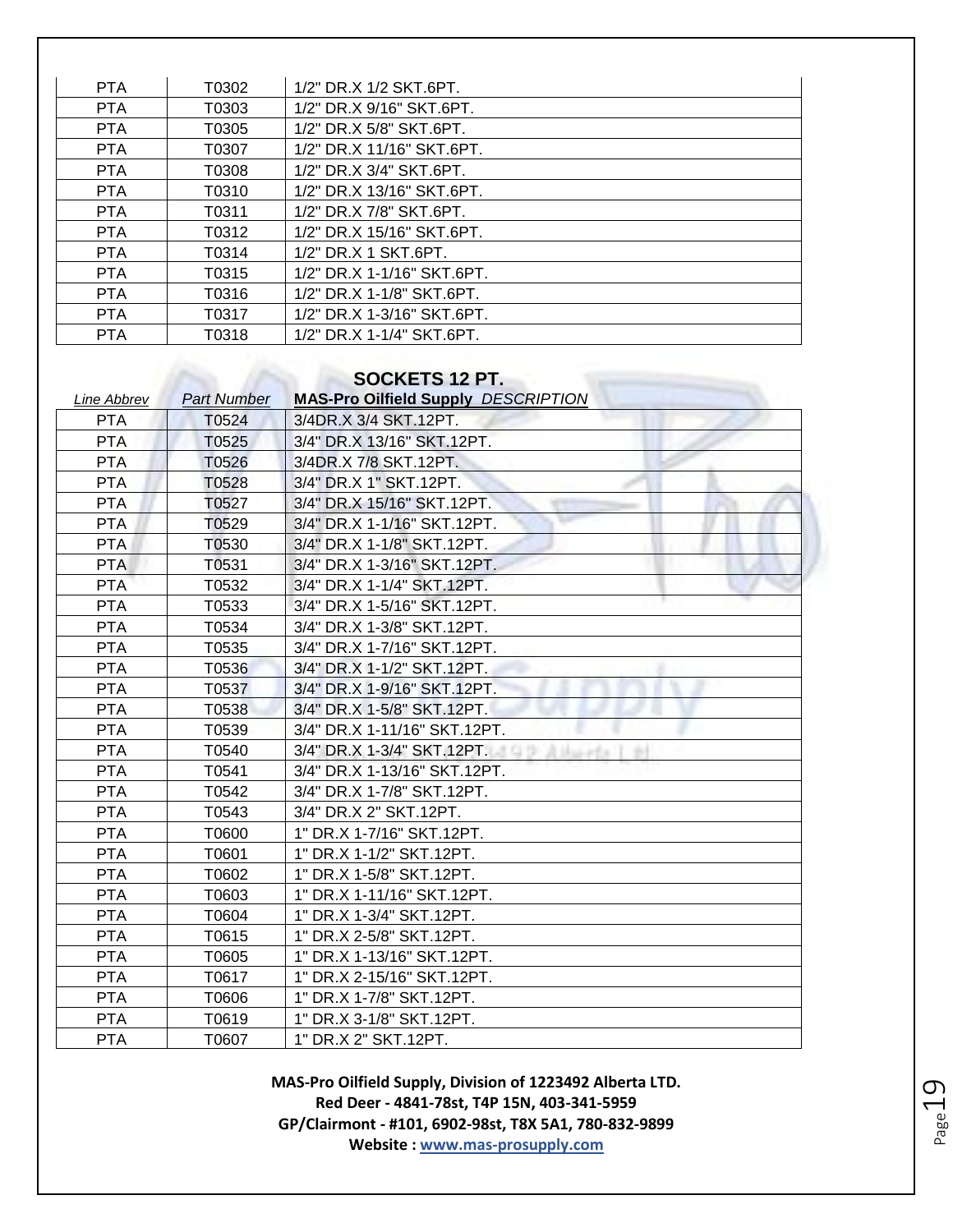| <b>PTA</b> | T0609 | 1" DR.X 2-1/8" SKT.12PT.  |
|------------|-------|---------------------------|
| <b>PTA</b> | T0610 | 1" DR.X 2-3/16" SKT.12PT. |
| <b>PTA</b> | T0612 | 1" DR.X 2-3/8" SKT.12PT.  |
| PTA        | T0613 | 1" DR.X 2-1/2" SKT.12PT   |

### **SOCKETS MM 6 PT.**

| <b>Line Abbrev</b> | <b>Part Number</b> | <b>MAS-Pro Oilfield Supply DESCRIPTION</b> |
|--------------------|--------------------|--------------------------------------------|
| <b>PTA</b>         | T0150              | 1/4" DR.X 4MM SKT.6PT.                     |
| <b>PTA</b>         | T0151              | 1/4" DR.X 5MM SKT.6PT.                     |
| <b>PTA</b>         | T0152              | 1/4" DR.X 5.5MM SKT.6PT.                   |
| <b>PTA</b>         | T0153              | 1/4" DR.X 6MM SKT.6PT.                     |
| <b>PTA</b>         | T0154              | 1/4" DR.X 7MM SKT.6PT.                     |
| <b>PTA</b>         | T0155              | 1/4" DR.X 8MM SKT.6PT.                     |
| <b>PTA</b>         | T0156              | 1/4" DR.X 9MM SKT.6PT.                     |
| <b>PTA</b>         | T0157              | 1/4" DR.X 10MM SKT.6PT.                    |
| <b>PTA</b>         | T0158              | 1/4" DR.X 11MM SKT.6PT.                    |
| <b>PTA</b>         | T0159              | 1/4" DR.X 12MM SKT.6PT.                    |
| <b>PTA</b>         | T0230              | 3/8DR.X 6MM SKT.6PT.                       |
| <b>PTA</b>         | T0231              | 3/8DR.X 7MM SKT.6PT.                       |
| <b>PTA</b>         | T0232              | 3/8DR.X 8MM SKT.6PT.                       |
| <b>PTA</b>         | T0233              | 3/8DR.X 9MM SKT.6PT.                       |
| <b>PTA</b>         | T0234              | 3/8DR.X 10MM SKT.6PT.                      |
| <b>PTA</b>         | T0235              | 3/8DR.X 11MM SKT.6PT.                      |
| <b>PTA</b>         | T0236              | 3/8DR.X 12MM SKT.6PT.                      |
| <b>PTA</b>         | T0237              | 3/8DR.X 13MM SKT.6PT.                      |
| <b>PTA</b>         | T0238              | 3/8DR.X 14MM SKT.6PT.                      |
| <b>PTA</b>         | T0239              | 3/8DR.X 15MM SKT.6PT.                      |
| <b>PTA</b>         | T0240              | 3/8DR.X 16MM SKT.6PT.                      |
| <b>PTA</b>         | T0241              | 3/8DR.X 17MM SKT.6PT.                      |
| <b>PTA</b>         | T0242              | 3/8DR.X 18MM SKT.6PT.                      |
| <b>PTA</b>         | T0243              | 3/8DR.X 19MM SKT.6PT.                      |
| <b>PTA</b>         | T0244              | 3/8DR.X 20MM SKT.6PT.                      |
| <b>PTA</b>         | T0245              | 3/8DR.X 21MM SKT.6PT.<br>조디가<br>$+1$       |
| <b>PTA</b>         | T0246              | 3/8DR.X 22MM SKT.6PT.                      |
| <b>PTA</b>         | T0247              | 3/8DR.X 23MM SKT.6PT.                      |
| <b>PTA</b>         | T0248              | 3/8DR.X 24MM SKT.6PT.                      |
| <b>PTA</b>         | T0342              | 1/2" DR.X 10MM SKT.6PT.                    |
| <b>PTA</b>         | T0343              | 1/2" DR.X 11MM SKT.6PT.                    |
| <b>PTA</b>         | T0344              | 1/2" DR.X 12MM SKT.6PT.                    |
| <b>PTA</b>         | T0345              | 1/2" DR.X 13MM SKT.6PT.                    |
| <b>PTA</b>         | T0346              | 1/2" DR.X 14MM SKT.6PT.                    |
| <b>PTA</b>         | T0347              | 1/2" DR.X 15MM SKT.6PT.                    |
| <b>PTA</b>         | T0348              | 1/2" DR.X 16MM SKT.6PT.                    |
| <b>PTA</b>         | T0349              | 1/2" DR.X 17MM SKT.6PT.                    |
| <b>PTA</b>         | T0350              | 1/2" DR.X 18MM SKT.6PT.                    |
| <b>PTA</b>         | T0351              | 1/2" DR.X 19MM SKT.6PT.                    |
| <b>PTA</b>         | T0352              | 1/2" DR.X 20MM SKT.6PT.                    |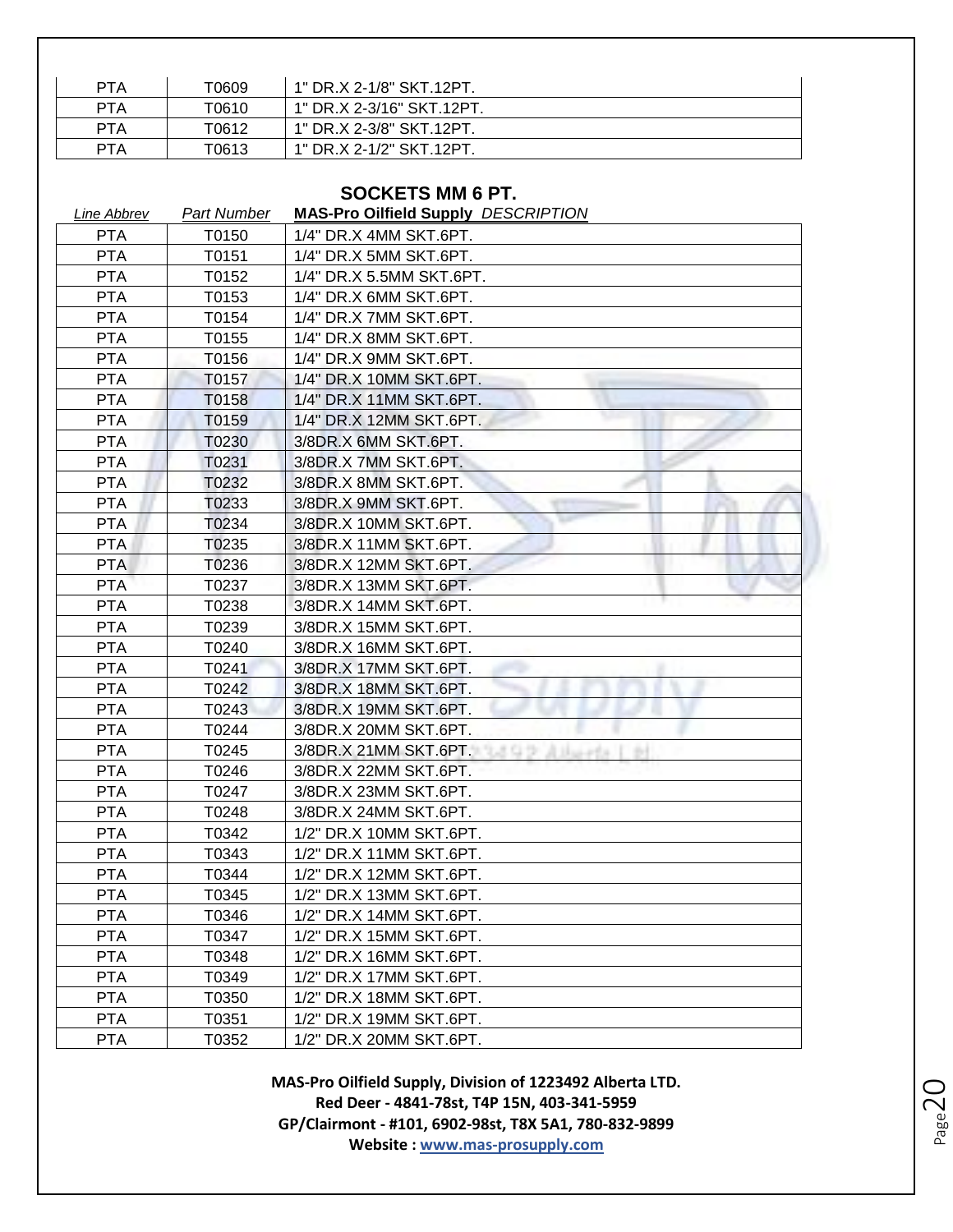| <b>PTA</b> | T0353 | 1/2" DR.X 21MM SKT.6PT. |
|------------|-------|-------------------------|
| <b>PTA</b> | T0354 | 1/2" DR.X 22MM SKT.6PT. |
| <b>PTA</b> | T0355 | 1/2" DR.X 23MM SKT.6PT. |
| <b>PTA</b> | T0356 | 1/2" DR.X 24MM SKT.6PT. |
| PTA        | T0357 | 1/2" DR.X 25MM SKT.6PT. |
| <b>PTA</b> | T0358 | 1/2" DR.X 26MM SKT.6PT. |
| <b>PTA</b> | T0359 | 1/2" DR.X 27MM SKT.6PT. |
| <b>PTA</b> | T0360 | 1/2" DR.X 28MM SKT.6PT. |
| <b>PTA</b> | T0361 | 1/2" DR.X 29MM SKT.6PT. |
| <b>PTA</b> | T0363 | 1/2" DR.X 30MM SKT.6PT. |
| <b>PTA</b> | T0364 | 1/2" DR.X 31MM SKT.6PT. |
| <b>PTA</b> | T0365 | 1/2" DR.X 32MM SKT.6PT. |

#### **SOCKETS MM 12 PT.**

| Line Abbrev | <b>Part Number</b> | <b>MAS-Pro Oilfield Supply DESCRIPTION</b> |
|-------------|--------------------|--------------------------------------------|
| <b>PTA</b>  | T0547              | 3/4" DR.X 19MM SKT.12PT.                   |
| <b>PTA</b>  | T0549              | 3/4DR.X 21MM SKT.12PT.                     |
| <b>PTA</b>  | T0550              | 3/4DR.X 22MM SKT.12PT.                     |
| <b>PTA</b>  | T0551              | 3/4DR.X 23MM SKT.12PT.                     |
| <b>PTA</b>  | T0552              | 3/4DR.X 24MM SKT.12PT.                     |
| <b>PTA</b>  | T0554              | 3/4DR.X 26MM SKT.12PT.                     |
| <b>PTA</b>  | T0555              | 3/4DR.X 27MM SKT.12PT.                     |
| PTA.        | T0557              | 3/4DR.X 29MM SKT.12PT.                     |
| <b>PTA</b>  | T0560              | 3/4DR.X 32MM SKT.12PT.                     |
| <b>PTA</b>  | T0563              | 3/4DR.X 35MM SKT.12PT.                     |
| <b>PTA</b>  | T0566              | 3/4DR.X 38MM SKT.12PT.                     |
| <b>PTA</b>  | T0569              | 3/4DR.X 41MM SKT.12PT.                     |
| <b>PTA</b>  | T0574              | 3/4DR.X 46MM SKT.12PT.                     |
| <b>PTA</b>  | T0578              | 3/4DR.X 50MM SKT.12PT.                     |

#### **SOCKETS DEEP**

| 1/4" DR.X 3/16" DEEP SKT.6PT.<br><b>PTA</b><br>T0139<br>1/4" DR.X 7/32" DEEP SKT.6PT.<br><b>PTA</b><br>T0140<br><b>PTA</b><br>T0141<br>1/4" DR.X 1/4 DEEP SKT.6PT.<br>1/4" DR.X 9/32" DEEP SKT.6PT.<br><b>PTA</b><br>T0142<br><b>PTA</b><br>T0143<br>1/4" DR.X 5/16" DEEP SKT.6PT.<br>1/4" DR.X 11/32 DEEP SKT.6PT.<br><b>PTA</b><br>T0144<br><b>PTA</b><br>T0145<br>1/4" DR.X 3/8" DEEP SKT.6PT.<br>1/4" DR.X 7/16" DEEP SKT.6PT.<br><b>PTA</b><br>T0146<br><b>PTA</b><br>T0147<br>1/4" DR.X 1/2 DEEP SKT.6PT.<br>3/8DR.X 5/16 DEEP SKT.6PT.<br><b>PTA</b><br>T0214<br>T0215<br>3/8DR.X 3/8 DEEP SKT.6PT.<br><b>PTA</b><br>3/8DR.X 7/16 DEEP SKT.6PT.<br><b>PTA</b><br>T0216<br>3/8DR.X 1/2 DEEP SKT.6PT.<br><b>PTA</b><br>T0217<br>3/8DR.X 9/16 DEEP SKT.6PT.<br><b>PTA</b><br>T0218 | Line Abbrev | Part Number | <b>MAS-Pro Oilfield Supply DESCRIPTION</b> |
|----------------------------------------------------------------------------------------------------------------------------------------------------------------------------------------------------------------------------------------------------------------------------------------------------------------------------------------------------------------------------------------------------------------------------------------------------------------------------------------------------------------------------------------------------------------------------------------------------------------------------------------------------------------------------------------------------------------------------------------------------------------------------------------|-------------|-------------|--------------------------------------------|
|                                                                                                                                                                                                                                                                                                                                                                                                                                                                                                                                                                                                                                                                                                                                                                                        |             |             |                                            |
|                                                                                                                                                                                                                                                                                                                                                                                                                                                                                                                                                                                                                                                                                                                                                                                        |             |             |                                            |
|                                                                                                                                                                                                                                                                                                                                                                                                                                                                                                                                                                                                                                                                                                                                                                                        |             |             |                                            |
|                                                                                                                                                                                                                                                                                                                                                                                                                                                                                                                                                                                                                                                                                                                                                                                        |             |             |                                            |
|                                                                                                                                                                                                                                                                                                                                                                                                                                                                                                                                                                                                                                                                                                                                                                                        |             |             |                                            |
|                                                                                                                                                                                                                                                                                                                                                                                                                                                                                                                                                                                                                                                                                                                                                                                        |             |             |                                            |
|                                                                                                                                                                                                                                                                                                                                                                                                                                                                                                                                                                                                                                                                                                                                                                                        |             |             |                                            |
|                                                                                                                                                                                                                                                                                                                                                                                                                                                                                                                                                                                                                                                                                                                                                                                        |             |             |                                            |
|                                                                                                                                                                                                                                                                                                                                                                                                                                                                                                                                                                                                                                                                                                                                                                                        |             |             |                                            |
|                                                                                                                                                                                                                                                                                                                                                                                                                                                                                                                                                                                                                                                                                                                                                                                        |             |             |                                            |
|                                                                                                                                                                                                                                                                                                                                                                                                                                                                                                                                                                                                                                                                                                                                                                                        |             |             |                                            |
|                                                                                                                                                                                                                                                                                                                                                                                                                                                                                                                                                                                                                                                                                                                                                                                        |             |             |                                            |
|                                                                                                                                                                                                                                                                                                                                                                                                                                                                                                                                                                                                                                                                                                                                                                                        |             |             |                                            |
|                                                                                                                                                                                                                                                                                                                                                                                                                                                                                                                                                                                                                                                                                                                                                                                        |             |             |                                            |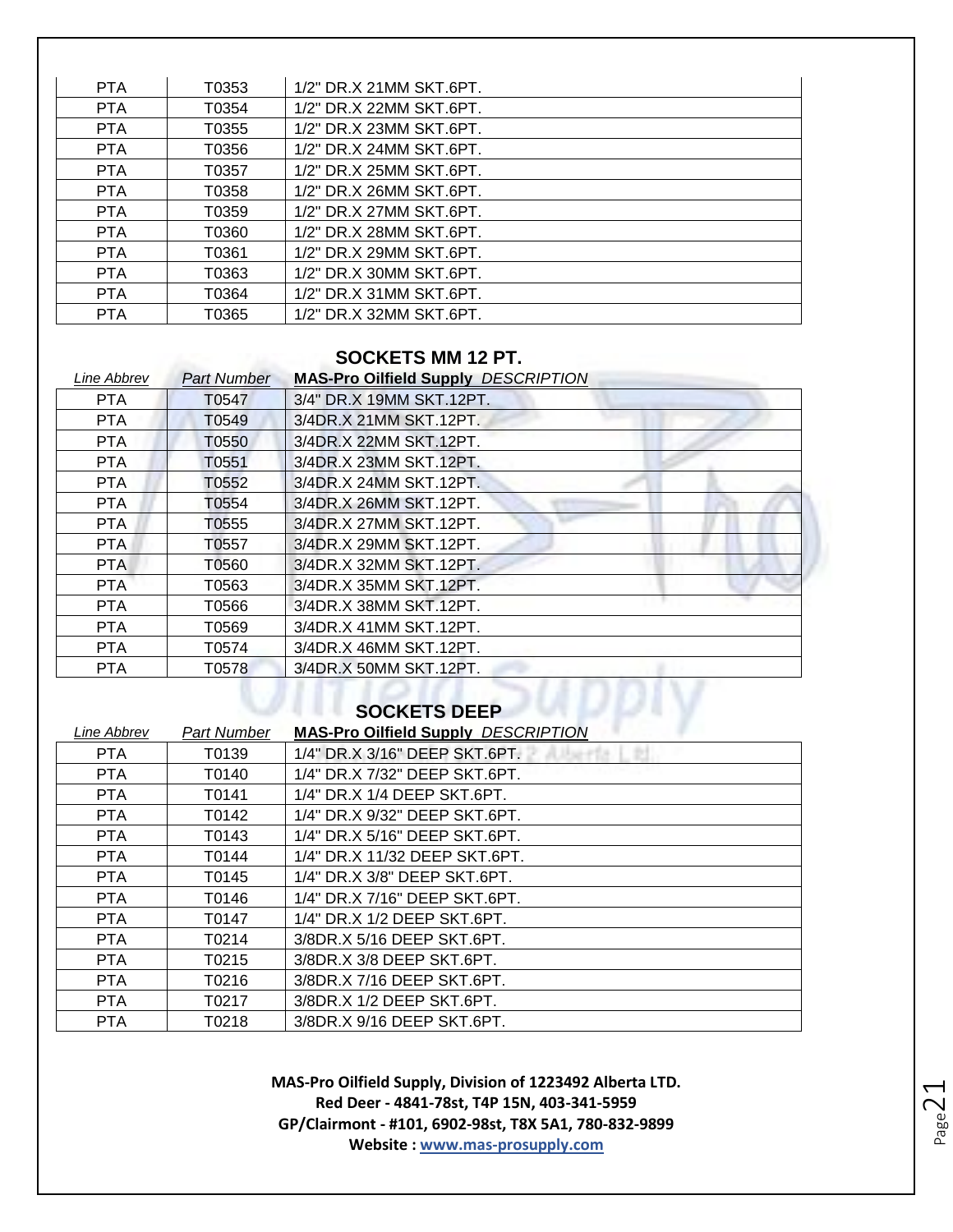| <b>PTA</b> | T0219 | 3/8DR.X 5/8 DEEP SKT.6PT.       |
|------------|-------|---------------------------------|
| <b>PTA</b> | T0220 | 3/8DR.X 11/16 DEEP SKT.6PT.     |
| <b>PTA</b> | T0221 | 3/8DR.X 3/4 DEEP SKT.6PT.       |
| <b>PTA</b> | T0222 | 3/8DR.X 13/16 DEEP SKT.6PT.     |
| <b>PTA</b> | T0223 | 3/8DR.X 7/8 DEEP SKT.6PT.       |
| <b>PTA</b> | T0224 | 3/8DR.X 15/16 DEEP SKT.6PT.     |
| <b>PTA</b> | T0324 | 1/2" DR.X 3/8" DEEP SKT.6PT.    |
| <b>PTA</b> | T0325 | 1/2" DR.X 7/16" DEEP SKT.6PT.   |
| <b>PTA</b> | T0326 | 1/2" DR.X 1/2 DEEP SKT.6PT.     |
| <b>PTA</b> | T0327 | 1/2" DR.X 9/16" DEEP SKT.6PT.   |
| <b>PTA</b> | T0328 | 1/2" DR.X 5/8" DEEP SKT.6PT.    |
| <b>PTA</b> | T0330 | 1/2" DR.X 3/4" DEEP SKT.6PT.    |
| <b>PTA</b> | T0331 | 1/2" DR.X 13/16" DEEP SKT.6PT.  |
| <b>PTA</b> | T0332 | 1/2" DR.X 7/8" DEEP SKT.6PT.    |
| <b>PTA</b> | T0333 | 1/2" DR.X 15/16" DEEP SKT.6PT.  |
| <b>PTA</b> | T0334 | 1/2" DR.X 1 DEEP SKT.6PT.       |
| <b>PTA</b> | T0335 | 1/2" DR.X 1-1/16" DEEP SKT.6PT. |
| <b>PTA</b> | T0336 | 1/2" DR.X 1-1/8" DEEP SKT.6PT.  |
| <b>PTA</b> | T0337 | 1/2" DR.X 1-3/16" DEEP SKT.6PT. |
| <b>PTA</b> | T0338 | 1/2" DR.X 1-1/4" DEEP SKT.6PT.  |
|            |       |                                 |

#### **SOCKETS DEEP MM**

| Line Abbrev | <b>Part Number</b> | <b>MAS-Pro Oilfield Supply DESCRIPTION</b> |
|-------------|--------------------|--------------------------------------------|
| <b>PTA</b>  | T0160              | 1/4" DR.X 4MM DEEP SKT.6PT.                |
| <b>PTA</b>  | T0161              | 1/4" DR.X 5MM DEEP SKT.6PT.                |
| <b>PTA</b>  | T0162              | 1/4" DR.X 6MM DEEP SKT.6PT.                |
| <b>PTA</b>  | T0163              | 1/4" DR.X 7MM DEEP SKT.6PT.                |
| <b>PTA</b>  | T0164              | 1/4" DR.X 8MM DEEP SKT.6PT.                |
| <b>PTA</b>  | T0165              | 1/4" DR.X 9MM DEEP SKT.6PT.                |
| <b>PTA</b>  | T0166              | 1/4" DR.X 10MM DEEP SKT.6PT.               |
| <b>PTA</b>  | T0167              | 1/4" DR.X 11MM DEEP SKT.6PT.               |
| <b>PTA</b>  | T0168              | 1/4" DR.X 12MM DEEP SKT.6PT.               |
| <b>PTA</b>  | T0169              | 1/4" DR.X 13MM DEEP SKT.6PT.<br>Dall-PEA   |
| <b>PTA</b>  | T0170              | 1/4" DR.X 14MM DEEP SKT.6PT.               |
| <b>PTA</b>  | T0250              | 3/8DR.X 8MM DEEP SKT.6PT.                  |
| <b>PTA</b>  | T0251              | 3/8DR.X 9MM DEEP SKT.6PT.                  |
| <b>PTA</b>  | T0252              | 3/8DR.X 10MM DEEP SKT.6PT.                 |
| <b>PTA</b>  | T0253              | 3/8DR.X 11MM DEEP SKT.6PT.                 |
| <b>PTA</b>  | T0254              | 3/8DR.X 12MM DEEP SKT.6PT.                 |
| <b>PTA</b>  | T0255              | 3/8DR.X 13MM DEEP SKT.6PT.                 |
| <b>PTA</b>  | T0256              | 3/8DR.X 14MM DEEP SKT.6PT.                 |
| <b>PTA</b>  | T0257              | 3/8DR.X 15MM DEEP SKT.6PT.                 |
| <b>PTA</b>  | T0258              | 3/8DR.X 16MM DEEP SKT.6PT.                 |
| <b>PTA</b>  | T0259              | 3/8DR.X 17MM DEEP SKT.6PT.                 |
| <b>PTA</b>  | T0260              | 3/8DR.X 18MM DEEP SKT.6PT.                 |
| <b>PTA</b>  | T0261              | 3/8DR.X 19MM DEEP SKT.6PT.                 |
| <b>PTA</b>  | T0262              | 3/8DR.X 20MM DEEP SKT.6PT.                 |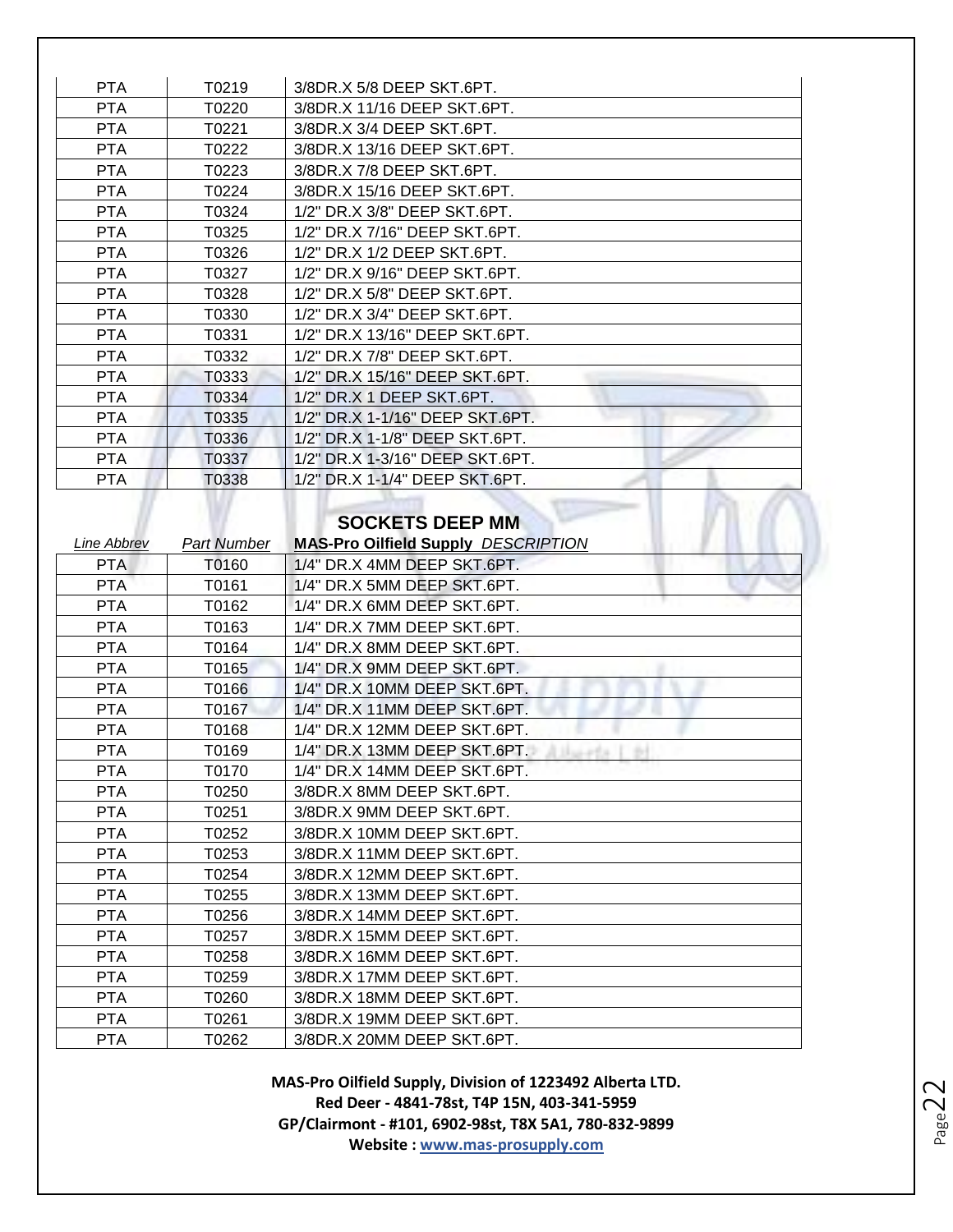| <b>PTA</b> | T0263 | 3/8DR.X 21MM DEEP SKT.6PT.   |
|------------|-------|------------------------------|
| <b>PTA</b> | T0264 | 3/8DR.X 22MM DEEP SKT.6PT.   |
| <b>PTA</b> | T0370 | 1/2" DR.X 10MM DEEP SKT.6PT. |
| <b>PTA</b> | T0371 | 1/2" DR.X 11MM DEEP SKT.6PT. |
| <b>PTA</b> | T0372 | 1/2" DR.X 12MM DEEP SKT.6PT. |
| <b>PTA</b> | T0373 | 1/2" DR.X 13MM DEEP SKT.6PT. |
| <b>PTA</b> | T0374 | 1/2" DR.X 14MM DEEP SKT.6PT. |
| <b>PTA</b> | T0375 | 1/2" DR.X 15MM DEEP SKT.6PT. |
| <b>PTA</b> | T0376 | 1/2" DR.X 16MM DEEP SKT.6PT. |
| <b>PTA</b> | T0377 | 1/2" DR.X 17MM DEEP SKT.6PT. |
| <b>PTA</b> | T0378 | 1/2" DR.X 18MM DEEP SKT.6PT. |
| <b>PTA</b> | T0379 | 1/2" DR.X 19MM DEEP SKT.6PT. |
| <b>PTA</b> | T0380 | 1/2" DR.X 20MM DEEP SKT.6PT. |
| <b>PTA</b> | T0381 | 1/2" DR.X 21MM DEEP SKT.6PT. |
| <b>PTA</b> | T0382 | 1/2" DR.X 22MM DEEP SKT.6PT. |
| <b>PTA</b> | T0383 | 1/2" DR.X 23MM DEEP SKT.6PT. |
| <b>PTA</b> | T0384 | 1/2" DR.X 24MM DEEP SKT.6PT. |
| <b>PTA</b> | T0385 | 1/2" DR.X 25MM DEEP SKT.6PT. |
| <b>PTA</b> | T0386 | 1/2" DR.X 26MM DEEP SKT.6PT. |
| <b>PTA</b> | T0387 | 1/2" DR.X 27MM DEEP SKT.6PT. |
| <b>PTA</b> | T0388 | 1/2" DR.X 28MM DEEP SKT.6PT. |
| <b>PTA</b> | T0389 | 1/2" DR.X 29MM DEEP SKT.6PT. |
| <b>PTA</b> | T0390 | 1/2" DR.X 30MM DEEP SKT.6PT. |

# **SOCKETS DEEP IMPACT**

| Line Abbrev | Part Number | <b>MAS-Pro Oilfield Supply DESCRIPTION</b>      |
|-------------|-------------|-------------------------------------------------|
| PTA         | T0655       | 3/8DR.X 5/16 DEEP IMPACT SKT.6PT.               |
| PTA         | T0656       | 3/8DR.X 3/8 DEEP IMPACT SKT.6PT.                |
| <b>PTA</b>  | T0658       | 3/8DR.X 1/2 DEEP IMPACT SKT.6PT.                |
| PTA         | T0660       | 3/8DR.X 5/8 DEEP IMPACT SKT.6PT.                |
| PTA         | T0661       | 3/8DR.X 11/16 DEEP IMPACT SKT.6PT.              |
| <b>PTA</b>  | T0735       | 1/2" DR.X 7/16" DEEP IMPACT SKT.6PT.            |
| PTA         | T0736       | 1/2" DR.X 1/2 DEEP IMPACT SKT.6PT.<br>$-10 - 1$ |
| <b>PTA</b>  | T0737       | 1/2" DR.X 9/16" DEEP IMPACT SKT.6PT.            |
| <b>PTA</b>  | T0738       | 1/2" DR.X 5/8" DEEP IMPACT SKT.6PT.             |
| <b>PTA</b>  | T0329       | 1/2" DR.X 11/16" DEEP IMPACT SKT.6PT.           |
| PTA         | T0739       | 1/2" DR.X 11/16" DEEP IMPACT SKT.6PT.           |
| <b>PTA</b>  | T0740       | 1/2" DR.X 3/4" DEEP IMPACT SKT.6PT.             |
| PTA         | T0741       | 1/2" DR.X 13/16" DEEP IMPACT SKT.6PT.           |
| PTA         | T0742       | 1/2" DR.X 7/8" DEEP IMPACT SKT.6PT.             |
| <b>PTA</b>  | T0743       | 1/2" DR.X 15/16" DEEP IMPACT SKT.6PT.           |
| PTA         | T0744       | 1/2" DR.X 1 DEEP IMPACT SKT.6PT.                |
| PTA         | T0745       | 1/2" DR.X 1-1/16" DEEP IMPACT SKT.6PT           |
| PTA         | T0746       | 1/2" DR.X 1-1/8" DEEP IMPACT SKT.6PT.           |
| <b>PTA</b>  | T0748       | 1/2" DR.X 1-1/4" DEEP IMPACT SKT.6PT.           |
| PTA         | T0840       | 3/4DR.X 3/4 DEEP IMPACT SKT.6PT.                |
| <b>PTA</b>  | T0841       | 3/4" DR.X 13/16" DEEP IMPACT SKT.6PT.           |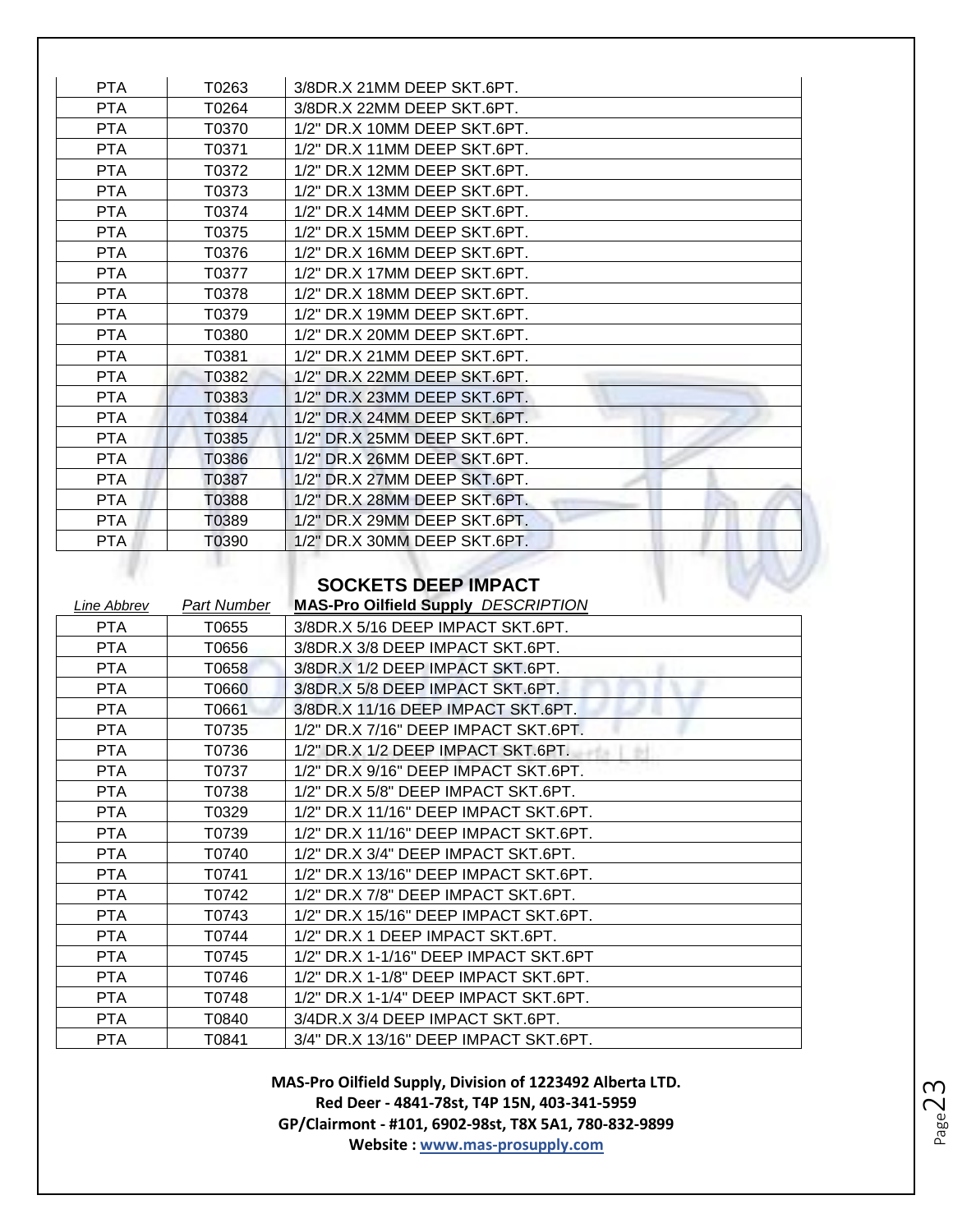| <b>PTA</b> | T0842             | 3/4DR.X 7/8 DEEP IMPACT SKT.6PT.      |
|------------|-------------------|---------------------------------------|
| <b>PTA</b> | T0843             | 3/4" DR.X 15/16" DEEP IMPACT SKT.6PT. |
| <b>PTA</b> | T0844             | 3/4" DR.X 1" DEEP IMPACT SKT.6PT.     |
| <b>PTA</b> | T0845             | 3/4" DR.X 1-1/16" DEEP IMPACT SKT.6PT |
| <b>PTA</b> | T0846             | 3/4" DR.X 1-1/8" DEEP IMPACT SKT.6PT. |
| <b>PTA</b> | T0847             | 3/4" DR.X 1-3/16" DEEP IMPACT SKT.6PT |
| <b>PTA</b> | T0848             | 3/4" DR.X 1-1/4" DEEP IMPACT SKT.6PT. |
| <b>PTA</b> | T0849             | 3/4" DR.X 1-5/16" DEEP IMPACT SKT.6PT |
| <b>PTA</b> | T0850             | 3/4" DR.X 1-3/8" DEEP IMPACT SKT.6PT. |
| <b>PTA</b> | T0851             | 3/4" DR.X 1-7/16" DEEP IMPACT SKT.6PT |
| <b>PTA</b> | T0852             | 3/4" DR.X 1-1/2" DEEP IMPACT SKT.6PT. |
| <b>PTA</b> | T0853             | 3/4" DR.X 1-9/16" DEEP IMPACT SKT.6PT |
| <b>PTA</b> | T0854             | 3/4" DR.X 1-5/8" DEEP IMPACT SKT.6PT. |
| <b>PTA</b> | T0855             | 3/4" DR.X 1-11/16" DEEPIMPACT SKT6PT  |
| <b>PTA</b> | T0856             | 3/4" DR.X 1-3/4" DEEP IMPACT SKT.6PT. |
| <b>PTA</b> | T0857             | 3/4" DR.X 1-13/16" DEEPIMPACT SKT6PT  |
| <b>PTA</b> | T0858             | 3/4" DR.X 1-7/8" DEEP IMPACT SKT.6PT. |
| <b>PTA</b> | T0859             | 3/4DR.X1-15/16 DEEP IMPACT SKT.6PT    |
| <b>PTA</b> | T0860             | 3/4" DR.X 2" DEEP IMPACT SKT.6PT.     |
| <b>PTA</b> | T0987             | 1" DR.X 1" DEEP IMPACT SKT.6PT.       |
| <b>PTA</b> | T0988             | 1" DR.X 1-1/16" DEEP IMPACT SKT.6PT.  |
| <b>PTA</b> | T0989             | 1" DR.X 1-1/8" DEEP IMPACT SKT.6PT.   |
| <b>PTA</b> | T0990             | 1" DR.X 1-3/16" DEEP IMPACT SKT.6PT.  |
| <b>PTA</b> | T0991             | 1" DR.X 1-1/4" DEEP IMPACT SKT.6PT.   |
| <b>PTA</b> | T0992             | 1" DR.X 1-5/16" DEEP IMPACT SKT.6PT.  |
| <b>PTA</b> | T0993             | 1" DR.X 1-3/8" DEEP IMPACT SKT.6PT.   |
| <b>PTA</b> | T0994             | 1" DR.X 1-7/16" DEEP IMPACT SKT.6PT.  |
| <b>PTA</b> | T0995             | 1" DR.X 1-1/2" DEEP IMPACT SKT.6PT.   |
| <b>PTA</b> | T0997             | 1" DR.X 1-5/8" DEEP IMPACT SKT.6PT.   |
| <b>PTA</b> | T0998             | 1" DR.X 1-3/4" DEEP IMPACT SKT.6PT.   |
| <b>PTA</b> | T0999             | 1" DR.X 1-13/16" DEEP IMPACT SKT.6PT. |
| <b>PTA</b> | T1000             | 1" DR.X 1-7/8" DEEP IMPACT SKT.6PT.   |
| <b>PTA</b> | T <sub>1001</sub> | 1" DR.X 1-15/16" DEEP IMPACT SKT.6PT. |
| <b>PTA</b> | T1002             | 1" DR.X 2" DEEP IMPACT SKT.6PT.       |

# **SOCKETS DEEP IMPACT MM**

| Line Abbrev | Part Number | <b>MAS-Pro Oilfield Supply DESCRIPTION</b> |
|-------------|-------------|--------------------------------------------|
| <b>PTA</b>  | T0697       | 3/8DR.X 5MM DEEP IMPACT SKT.6PT.           |
| <b>PTA</b>  | T0689       | 3/8DR.X7MM DEEP IMPACT SKT.6PT.            |
| <b>PTA</b>  | T0690       | 3/8DR.X8MM DEEP IMPACT SKT.6PT.            |
| <b>PTA</b>  | T0691       | 3/8DR. X9MM DEEP IMPACT SKT.6PT.           |
| <b>PTA</b>  | T0692       | 3/8DR.X10MM DEEP IMPACT SKT.6PT.           |
| <b>PTA</b>  | T0693       | 3/8DR.X11MM DEEP IMPACT SKT.6PT.           |
| <b>PTA</b>  | T0694       | 3/8DR.X12MM DEEP IMPACT SKT.6PT.           |
| <b>PTA</b>  | T0695       | 3/8DR.X13MM DEEP IMPACT SKT.6PT.           |
| <b>PTA</b>  | 70696       | 3/8DR.X14MM DEEP IMPACT SKT.6PT.           |
| <b>PTA</b>  | T0698       | 3/8DR.X16MM DEEP IMPACT SKT.6PT.           |

 $P_{\text{age}}24$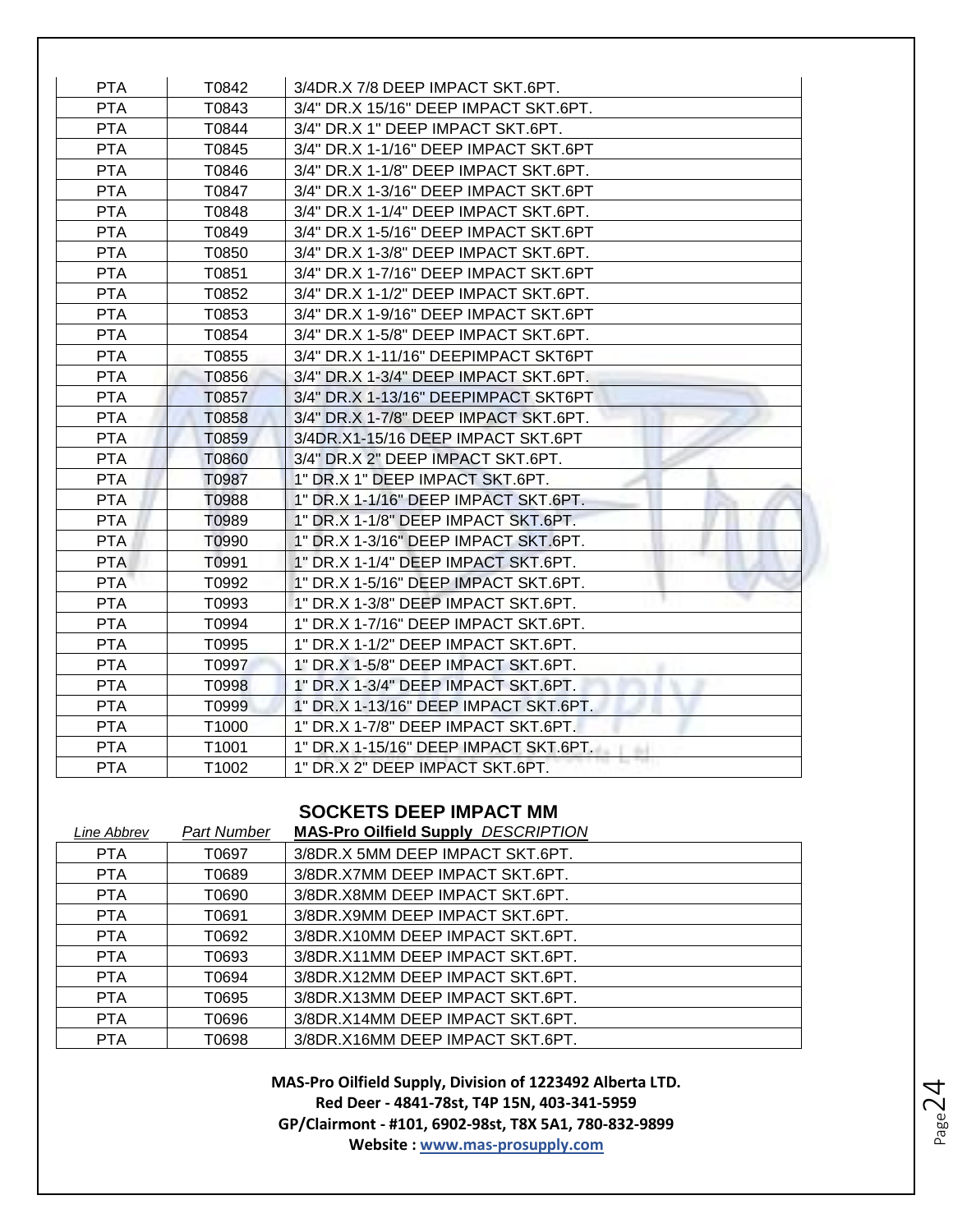| PTA.       | T0699 | 3/8DR. X17MM DEEP IMPACT SKT.6PT.   |
|------------|-------|-------------------------------------|
| <b>PTA</b> | T0700 | 3/8DR. X18MM DEEP IMPACT SKT.6PT.   |
| <b>PTA</b> | T0701 | 3/8DR. X19MM DEEP IMPACT SKT.6PT.   |
| PTA.       | T0785 | 1/2" DR.X 10MM DEEP IMPACT SKT.6PT. |
| <b>PTA</b> | T0786 | 1/2" DR.X 11MM DEEP IMPACT SKT.6PT. |
| <b>PTA</b> | T0787 | 1/2" DR.X 12MM DEEP IMPACT SKT.6PT. |
| PTA.       | T0788 | 1/2" DR.X 13MM DEEP IMPACT SKT.6PT. |
| <b>PTA</b> | T0789 | 1/2" DR.X 14MM DEEP IMPACT SKT.6PT. |
| PTA        | T0790 | 1/2" DR.X 15MM DEEP IMPACT SKT.6PT. |
| <b>PTA</b> | T0791 | 1/2" DR.X 16MM DEEP IMPACT SKT.6PT. |
| PTA.       | T0792 | 1/2" DR.X 17MM DEEP IMPACT SKT.6PT. |
| PTA.       | T0793 | 1/2" DR.X 18MM DEEP IMPACT SKT.6PT. |
| <b>PTA</b> | T0794 | 1/2" DR.X 19MM DEEP IMPACT SKT.6PT. |
| PTA.       | T0796 | 1/2" DR.X 21MM DEEP IMPACT SKT.6PT. |
| <b>PTA</b> | T0797 | 1/2" DR.X 22MM DEEP IMPACT SKT.6PT. |
| <b>PTA</b> | T0798 | 1/2" DR.X 23MM DEEP IMPACT SKT.6PT. |
| <b>PTA</b> | T0799 | 1/2" DR.X 24MM DEEP IMPACT SKT.6PT. |

# **SOCKETS IMPACT**

| <b>Line Abbrev</b> | <b>Part Number</b> | <b>MAS-Pro Oilfield Supply DESCRIPTION</b> |
|--------------------|--------------------|--------------------------------------------|
| <b>PTA</b>         | T0640              | 3/8DR.X 5/16 IMPACT SKT.6PT.               |
| <b>PTA</b>         | T0641              | 3/8DR.X 3/8 IMPACT SKT.6PT.                |
| <b>PTA</b>         | T0642              | 3/8DR.X 7/16 IMPACT SKT.6PT.               |
| <b>PTA</b>         | T0643              | 3/8DR.X 1/2 IMPACT SKT.6PT.                |
| <b>PTA</b>         | T0644              | 3/8DR.X 9/16 IMPACT SKT.6PT.               |
| <b>PTA</b>         | T0645              | 3/8DR.X 5/8 IMPACT SKT.6PT.                |
| <b>PTA</b>         | T0646              | 3/8DR.X 11/16 IMPACT SKT.6PT.              |
| <b>PTA</b>         | T0647              | 3/8DR.X 3/4 IMPACT SKT.6PT.                |
| <b>PTA</b>         | T0710              | 1/2" DR.X 7/16" IMPACT SKT.6PT.            |
| <b>PTA</b>         | T0711              | 1/2" DR.X 1/2 IMPACT SKT.6PT.              |
| <b>PTA</b>         | T0712              | 1/2" DR.X 9/16" IMPACT SKT.6PT.            |
| <b>PTA</b>         | T0713              | 1/2" DR.X 5/8" IMPACT SKT.6PT.             |
| <b>PTA</b>         | T0714              | 1/2" DR.X 11/16" IMPACT SKT.6PT.           |
| <b>PTA</b>         | T0715              | 1/2" DR.X 3/4" IMPACT SKT.6PT.             |
| <b>PTA</b>         | T0716              | 1/2" DR.X 13/16" IMPACT SKT.6PT.           |
| <b>PTA</b>         | T0717              | 1/2" DR.X 7/8" IMPACT SKT.6PT.             |
| <b>PTA</b>         | T0718              | 1/2" DR.X 15/16" IMPACT SKT.6PT.           |
| <b>PTA</b>         | T0719              | 1/2" DR.X 1 IMPACT SKT.6PT.                |
| <b>PTA</b>         | T0720              | 1/2" DR.X 1-1/16" IMPACT SKT.6PT.          |
| <b>PTA</b>         | T0721              | 1/2" DR.X 1-1/8" IMPACT SKT.6PT.           |
| <b>PTA</b>         | T0723              | 1/2" DR.X 1-1/4" IMPACT SKT.6PT.           |
| <b>PTA</b>         | T0810              | 3/4DR.X 3/4 IMPACT SKT.6PT.                |
| <b>PTA</b>         | T0811              | 3/4" DR.X 13/16" IMPACT SKT.6PT.           |
| <b>PTA</b>         | T0812              | 3/4DR.X 7/8 IMPACT SKT.6PT.                |
| <b>PTA</b>         | T0813              | 3/4" DR.X 15/16" IMPACT SKT.6PT.           |
| <b>PTA</b>         | T0814              | 3/4" DR.X 1" IMPACT SKT.6PT.               |
| <b>PTA</b>         | T0815              | 3/4" DR.X 1-1/16" IMPACT SKT.6PT.          |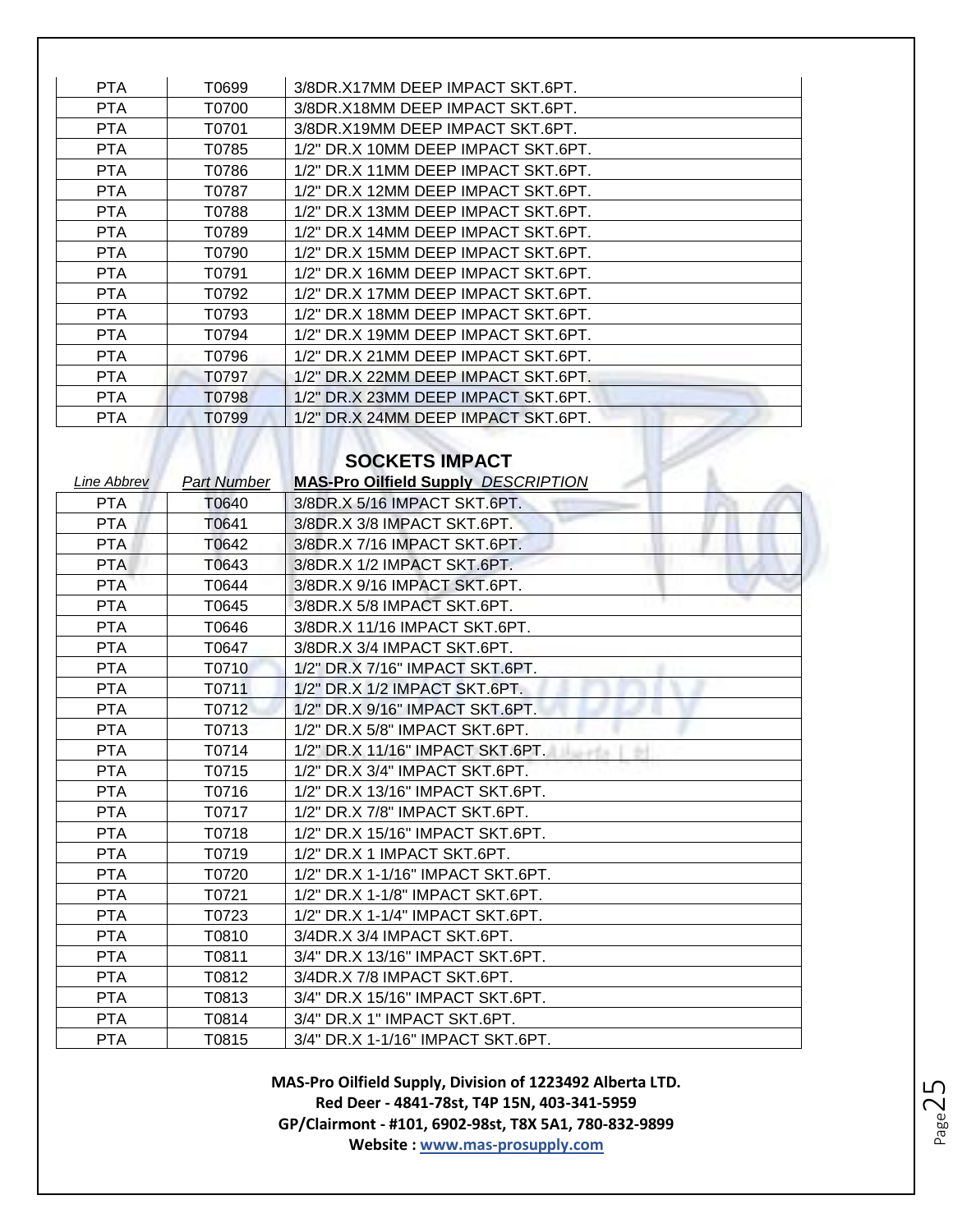| <b>PTA</b>               | T0816          | 3/4" DR.X 1-1/8" IMPACT SKT.6PT.                               |
|--------------------------|----------------|----------------------------------------------------------------|
| <b>PTA</b>               | T0817          | 3/4" DR.X 1-3/16" IMPACT SKT.6PT.                              |
| <b>PTA</b>               | T0818          | 3/4" DR.X 1-1/4" IMPACT SKT.6PT.                               |
| <b>PTA</b>               | T0819          | 3/4" DR.X 1-5/16" IMPACT SKT.6PT.                              |
| <b>PTA</b>               | T0820          | 3/4" DR.X 1-3/8" IMPACT SKT.6PT.                               |
| <b>PTA</b>               | T0821          | 3/4" DR.X 1-7/16" IMPACT SKT.6PT.                              |
| <b>PTA</b>               | T0822          | 3/4" DR.X 1-1/2" IMPACT SKT.6PT.                               |
| <b>PTA</b>               | T0823          | 3/4" DR.X 1-9/16" IMPACT SKT.6PT.                              |
| <b>PTA</b>               | T0824          | 3/4" DR.X 1-5/8" IMPACT SKT.6PT.                               |
| <b>PTA</b>               | T0825          | 3/4" DR.X 1-11/16" IMPACT SKT.6PT.                             |
| <b>PTA</b>               | T0826          | 3/4" DR.X 1-3/4" IMPACT SKT.6PT.                               |
| <b>PTA</b>               | T0827          | 3/4" DR.X 1-13/16" IMPACT SKT.6PT.                             |
| <b>PTA</b>               | T0828          | 3/4" DR.X 1-7/8" IMPACT SKT.6PT.                               |
| <b>PTA</b>               | T0829          | 3/4" DR.X 1-15/16" IMPACT SKT.6PT.                             |
| <b>PTA</b>               | T0830          | 3/4" DR.X 2" IMPACT SKT.6PT.                                   |
| <b>PTA</b>               | T0831          | 3/4" DR.X 2-1/16" IMPACT SKT.6PT.                              |
| <b>PTA</b>               | T0832          | 3/4DR.X 2-1/8 IMPACT SKT.6PT.                                  |
| <b>PTA</b>               | T0833          | 3/4DR.X 2-3/16 IMPACT SKT.6PT.                                 |
| <b>PTA</b>               | T0834          | 3/4" DR.X 2-1/4" IMPACT SKT.6PT.                               |
| <b>PTA</b>               | T0835          | 3/4DR.X 2-5/16 IMPACT SKT.6PT.                                 |
| <b>PTA</b>               | T0836          | 3/4DR.X 2-3/8 IMPACT SKT.6PT.                                  |
| <b>PTA</b>               | T0837          | 3/4DR.X 2-7/16 IMPACT SKT.6PT.                                 |
| <b>PTA</b>               | T0838          | 3/4" DR.X 2-1/2" IMPACT SKT.6PT.                               |
| <b>PTA</b><br><b>PTA</b> | T0940          | 1" DR.X 7/8" IMPACT SKT.6PT.<br>1" DR.X 15/16" IMPACT SKT.6PT. |
| <b>PTA</b>               | T0941          | 1" DR.X 1" IMPACT SKT.6PT.                                     |
| <b>PTA</b>               | T0942<br>T0943 | 1" DR.X 1-1/16" IMPACT SKT.6PT.                                |
| <b>PTA</b>               | T0944          | 1" DR.X 1-1/8" IMPACT SKT.6PT.                                 |
| <b>PTA</b>               | T0945          | 1" DR.X 1-3/16" IMPACT SKT.6PT.                                |
| <b>PTA</b>               | T0946          | 1" DR.X 1-1/4" IMPACT SKT.6PT.                                 |
| <b>PTA</b>               | T0947          | 1" DR.X 1-5/16" IMPACT SKT.6PT.                                |
| <b>PTA</b>               | T0948          | 1" DR.X 1-3/8" IMPACT SKT.6PT.                                 |
| <b>PTA</b>               | T0967          | 1" DR.X 2-9/16" IMPACT SKT.6PT.<br>single I ad                 |
| <b>PTA</b>               | T0949          | 1" DR.X 1-7/16" IMPACT SKT.6PT.                                |
| <b>PTA</b>               | T0968          | 1" DR.X 2-5/8" IMPACT SKT.6PT.                                 |
| <b>PTA</b>               | T0950          | 1" DR.X 1-1/2" IMPACT SKT.6PT.                                 |
| <b>PTA</b>               | T0969          | 1" DR.X 2-11/16" IMPACT SKT.6PT.                               |
| <b>PTA</b>               | T0951          | 1" DR.X 1-9/16" IMPACT SKT.6PT.                                |
| <b>PTA</b>               | T0970          | 1" DR.X 2-3/4" IMPACT SKT.6PT.                                 |
| <b>PTA</b>               | T0952          | 1" DR.X 1-5/8" IMPACT SKT.6PT.                                 |
| <b>PTA</b>               | T0971          | 1" DR.X 2-13/16" IMPACT SKT.6PT.                               |
| <b>PTA</b>               | T0953          | 1" DR.X 1-11/16" IMPACT SKT.6PT.                               |
| <b>PTA</b>               | T0972          | 1" DR.X 2-7/8" IMPACT SKT.6PT.                                 |
| <b>PTA</b>               | T0954          | 1" DR.X 1-3/4" IMPACT SKT.6PT.                                 |
| <b>PTA</b>               | T0973          | 1" DR.X 2-15/16" IMPACT SKT.6PT.                               |
| <b>PTA</b>               | T0955          | 1" DR.X 1-13/16" IMPACT SKT.6PT.                               |
| <b>PTA</b>               | T0974          | 1" DR.X 3" IMPACT SKT.6PT.                                     |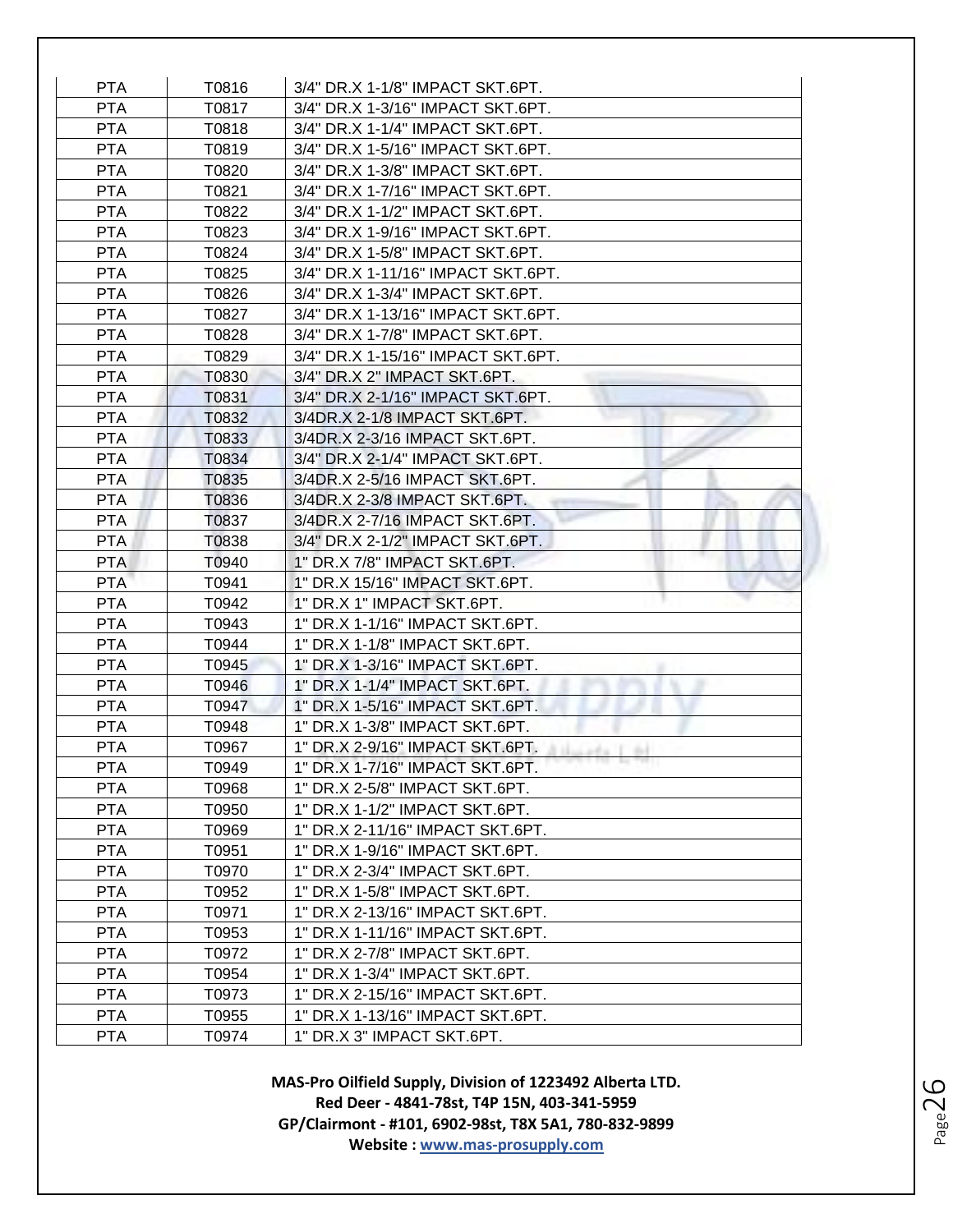| <b>PTA</b> | T0956 | 1" DR.X 1-7/8" IMPACT SKT.6PT.   |
|------------|-------|----------------------------------|
| PTA        | T0976 | 1" DR.X 3-1/8" IMPACT SKT.6PT.   |
| <b>PTA</b> | T0957 | 1" DR.X 1-15/16" IMPACT SKT.6PT. |
| <b>PTA</b> | T0978 | 1" DR.X 3-1/4" IMPACT SKT.6PT.   |
| <b>PTA</b> | T0958 | 1" DR.X 2" IMPACT SKT.6PT.       |
| PTA.       | T0980 | 1" DR.X 3-3/8" IMPACT SKT.6PT.   |
| <b>PTA</b> | T0959 | 1" DR.X 2-1/16" IMPACT SKT.6PT.  |
| <b>PTA</b> | T0982 | 1" DR.X 3-1/2" IMPACT SKT.6PT.   |
| <b>PTA</b> | T0960 | 1" DR.X 2-1/8" IMPACT SKT.6PT.   |
| PTA.       | T0961 | 1" DR.X 2-3/16" IMPACT SKT.6PT.  |
| PTA.       | T0962 | 1" DR.X 2-1/4" IMPACT SKT.6PT.   |
| <b>PTA</b> | T0963 | 1" DR.X 2-5/16" IMPACT SKT.6PT.  |
| PTA.       | T0964 | 1" DR.X 2-3/8" IMPACT SKT.6PT.   |
| <b>PTA</b> | T0965 | 1" DR.X 2-7/16" IMPACT SKT.6PT.  |
| <b>PTA</b> | 70966 | 1" DR.X 2-1/2" IMPACT SKT.6PT.   |
|            |       |                                  |
|            |       | <b>SOCKETS IMPACT MM</b>         |

#### **SOCKETS IMPACT MM**

| Line Abbrev | <b>Part Number</b> | <b>MAS-Pro Oilfield Supply DESCRIPTION</b> |
|-------------|--------------------|--------------------------------------------|
| <b>PTA</b>  | T0669              | 3/8DR.X 7MM IMPACT SKT.6PT.                |
| <b>PTA</b>  | T0670              | 3/8DR.X 8MM IMPACT SKT.6PT.                |
| <b>PTA</b>  | T0671              | 3/8DR.X 9MM IMPACT SKT.6PT.                |
| <b>PTA</b>  | T0672              | 3/8DR.X 10MM IMPACT SKT.6PT.               |
| <b>PTA</b>  | T0673              | 3/8DR.X 11MM IMPACT SKT.6PT.               |
| <b>PTA</b>  | T0674              | 3/8DR.X 12MM IMPACT SKT.6PT.               |
| <b>PTA</b>  | T0675              | 3/8DR.X 13MM IMPACT SKT.6PT.               |
| <b>PTA</b>  | T0676              | 3/8DR.X 14MM IMPACT SKT.6PT.               |
| <b>PTA</b>  | T0677              | 3/8DR.X 15MM IMPACT SKT.6PT.               |
| <b>PTA</b>  | T0678              | 3/8DR.X 16MM IMPACT SKT.6PT.               |
| <b>PTA</b>  | T0679              | 3/8DR.X 17MM IMPACT SKT.6PT.               |
| <b>PTA</b>  | T0680              | 3/8DR.X 18MM IMPACT SKT.6PT.               |
| <b>PTA</b>  | T0681              | 3/8DR.X 19MM IMPACT SKT.6PT.               |
| <b>PTA</b>  | T0760              | 1/2" DR.X 10MM IMPACT SKT.6PT.             |
| <b>PTA</b>  | T0761              | 1/2" DR.X 11MM IMPACT SKT.6PT.             |
| <b>PTA</b>  | T0762              | 1/2" DR.X 12MM IMPACT SKT.6PT.             |
| <b>PTA</b>  | T0763              | 1/2" DR.X 13MM IMPACT SKT.6PT.             |
| <b>PTA</b>  | T0764              | 1/2" DR.X 14MM IMPACT SKT.6PT.             |
| <b>PTA</b>  | T0765              | 1/2" DR.X 15MM IMPACT SKT.6PT.             |
| <b>PTA</b>  | T0766              | 1/2" DR.X 16MM IMPACT SKT.6PT.             |
| <b>PTA</b>  | T0767              | 1/2" DR.X 17MM IMPACT SKT.6PT.             |
| <b>PTA</b>  | T0768              | 1/2" DR.X 18MM IMPACT SKT.6PT.             |
| <b>PTA</b>  | T0769              | 1/2" DR.X 19MM IMPACT SKT.6PT.             |
| <b>PTA</b>  | T0771              | 1/2" DR.X 21MM IMPACT SKT.6PT.             |
| <b>PTA</b>  | T0772              | 1/2" DR.X 22MM IMPACT SKT.6PT.             |
| <b>PTA</b>  | T0773              | 1/2" DR.X 23MM IMPACT SKT.6PT.             |
| <b>PTA</b>  | T0774              | 1/2" DR.X 24MM IMPACT SKT.6PT.             |

Page27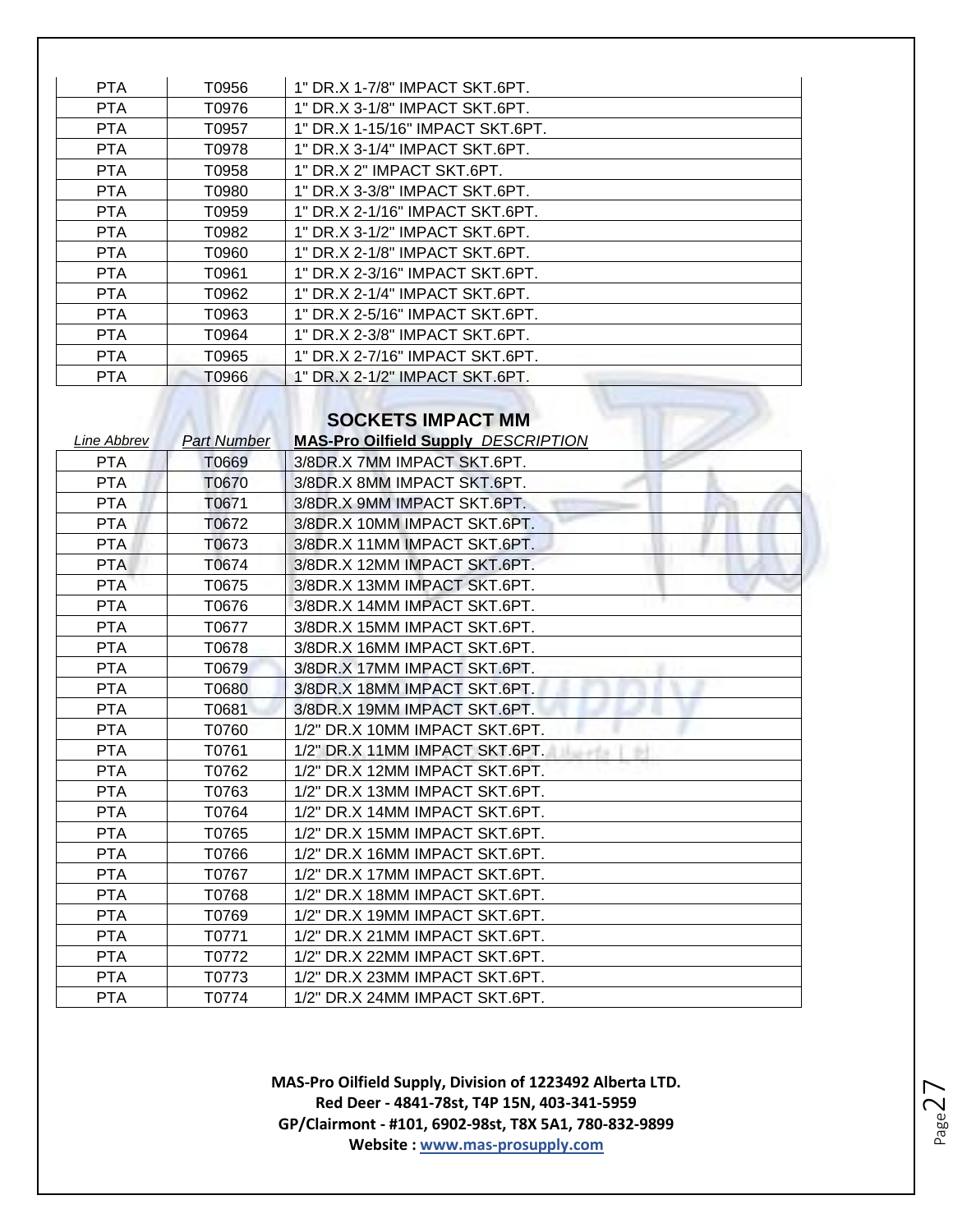# **SOCKETS SPARK PLUG**

| Line Abbrev | <b>Part Number</b> | <b>MAS-Pro Oilfield Supply DESCRIPTION</b> |
|-------------|--------------------|--------------------------------------------|
| <b>PTA</b>  | T0280              | 3/8DR.X 5/8 SPARK PLUG SKT.                |
| <b>PTA</b>  | T0281              | 3/8DR.X 13/16 SPARK PLUG SKT.              |

**TOOL SETS**

| Line Abbrev | <b>Part Number</b> | <b>MAS-Pro Oilfield Supply DESCRIPTION</b>   |
|-------------|--------------------|----------------------------------------------|
| <b>PTA</b>  | T0005              | 1/4" DR.SAE./METRIC SKT.WR.SET 42PC.6PT.     |
| <b>PTA</b>  | T0040              | 1/4" DR.SAE REG.SKT.SET 9PC.6PT.             |
| <b>PTA</b>  | T0042              | 1/4" DR.SAE DEEP SKT.SET 9PC.6PT.            |
| <b>PTA</b>  | T0044              | 1/4" DR.METRIC REG.SKT.SET 10P6PT            |
| <b>PTA</b>  | T0046              | 1/4" DR.METRIC DEEP SKT.SET11PC              |
| <b>PTA</b>  | T0103              | 3/8DR.METRIC DEEP IM.SKT.SET 13P             |
| <b>PTA</b>  | T0066              | 3/8DR.METRIC DEEP SKT.SET 15P                |
| <b>PTA</b>  | T0102              | 3/8DR.METRIC REG.IM.SKT.SET 13PC             |
| <b>PTA</b>  | T0064              | 3/8DR.METRIC REG.SKT.SET 19P                 |
| <b>PTA</b>  | T0019              | 3/8DR.METRIC SKT.WR.SET 30PC.6PT.            |
| <b>PTA</b>  | T0015              | 3/8DR.METRIC SKT.WR.SET15PC.6PT.             |
| <b>PTA</b>  | T0101              | 3/8DR. SAE DEEP IMPACT SKTSET 8P             |
| <b>PTA</b>  | T0058              | 3/8DR.SAE DEEP SKT.SET 11PC.6PT.             |
| <b>PTA</b>  | T0100              | 3/8DR.SAE REG.IMPACT SKTSET 8P               |
| <b>PTA</b>  | T0056              | 3/8DR.SAE REG.SKT.SET 13PC.6PT.              |
| <b>PTA</b>  | T0013              | 3/8DR.SAE SKT.WR.SET 15PC.6PT.               |
| <b>PTA</b>  | T0017              | 3/8DR.SAE SKT.WR.SET 21PC.6PT.               |
| <b>PTA</b>  | T0020              | 3/8DR.SAE./METRIC SKT.WR.SET 28PC.6PT.       |
| <b>PTA</b>  | T0022              | 3/8DR.SAE./METRIC SKT.WR.SET 45PC.6PT.       |
| <b>PTA</b>  | T0027              | 1/2" DR.SAE SKT.WR.SET 19PC.6PT.             |
| <b>PTA</b>  | T0029              | 1/2" DR.METRIC SKT.WR.SET19PC.6PT.           |
| <b>PTA</b>  | T0030              | 1/2" DR.SAE SKT.WR.SET 27PC.6PT.             |
| <b>PTA</b>  | T0031              | 1/2" DR.SAE/METRIC SKT.WR.SET 36PC.6PT.      |
| <b>PTA</b>  | T0032              | 1/2" DR.SAE/METRIC SKT.WR. SET 54PC.         |
| <b>PTA</b>  | T0080              | 1/2" DR.SAE REG.SKT.SET 15PC.6PT.            |
| <b>PTA</b>  | T0082              | 1/2" DR.SAE DEEP SKT.SET 14PC.6PT.           |
| <b>PTA</b>  | T0088              | 1/2" DR.METRIC REG.SKT.SET 23PC              |
| <b>PTA</b>  | T0090              | 1/2" DR.METRIC DEEP SKT.SET 21PC             |
| <b>PTA</b>  | T0106              | 1/2" DR.SAE DEEP IM.SKT.SET 10PC             |
| <b>PTA</b>  | T0107              | 1/2" DR.SAE REG.IMPACT SKTSET 13P XION-DR    |
| <b>PTA</b>  | T0108              | 1/2" DR.SAE DEEP IM. SKT SET 13P XION-DR     |
| <b>PTA</b>  | T0109              | 1/2" DR.METRIC REG.IM.SKT.SET 12PC XION-     |
| <b>PTA</b>  | T0110              | 1/2" DR.METRIC DEEP IM. SKT.SET 12PC XION-DR |
| <b>PTA</b>  | T0116              | 3/4" DR.SAE DEEP IMPCT SKT.SET 8P            |
| <b>PTA</b>  | T0115              | 3/4" DR.SAE REG.IMPACT SKT.SET 8P.           |
| <b>PTA</b>  | T0117              | 3/4" DR.SAE REG.IMPACT SKTSET 16P            |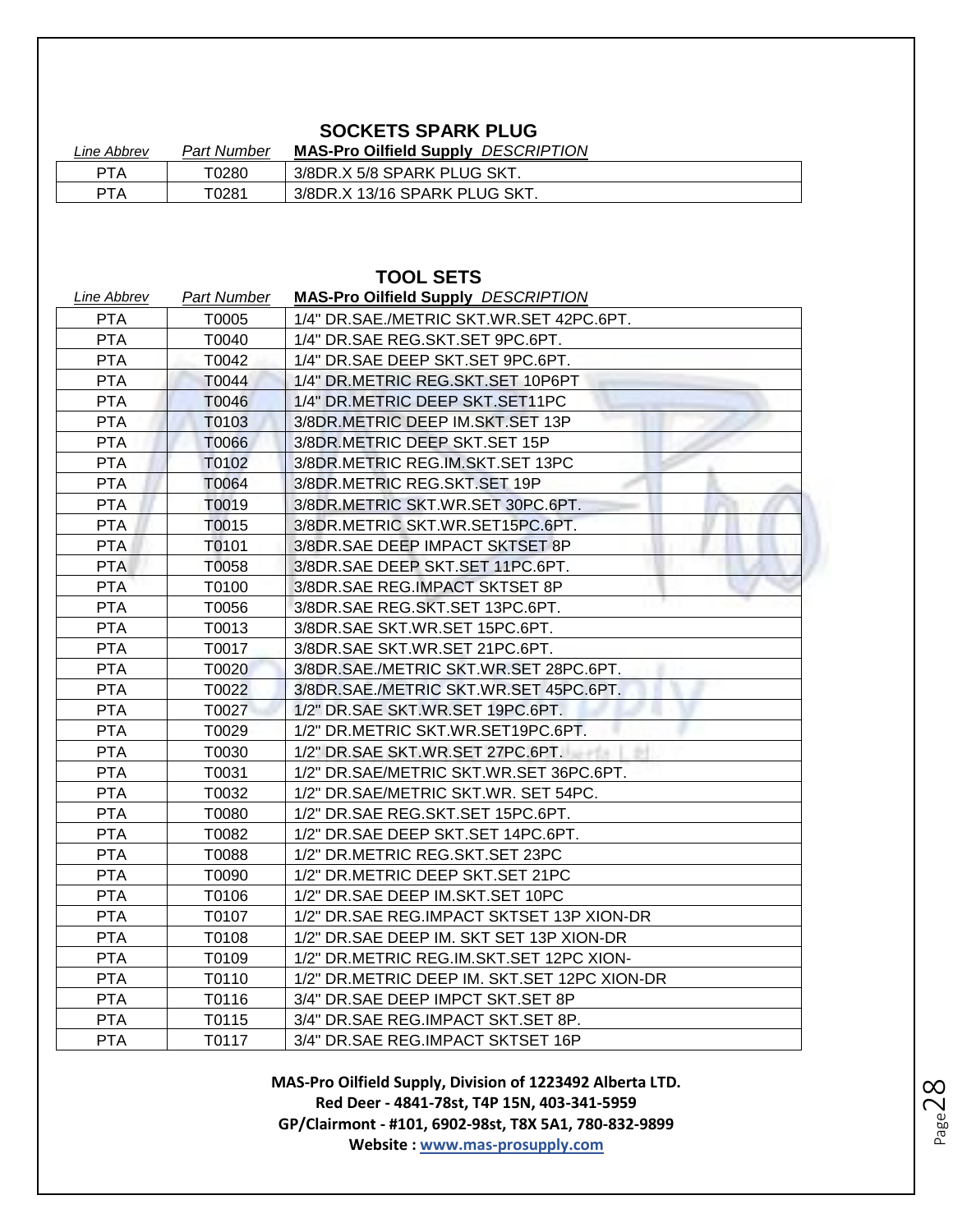| PTA        | T0035 | 3/4" DR. SAE SKT. WR. SET 21PC. 12PT. |
|------------|-------|---------------------------------------|
| <b>PTA</b> | T0120 | 1" DR.SAE REG.IMPACT SKT.SET 9P       |
| PTA        | T0121 | 1" DR.SAE DEEP IMPACT SKT.SET 9P      |
| PTA        | T0038 | 1" DR.SAE SKT.WR.SET 21PC.12PT.       |

# **TAPE MEASURE**

| Line Abbrev | Part Number | <b>MAS-Pro Oilfield Supply DESCRIPTION</b> |
|-------------|-------------|--------------------------------------------|
| <b>PTA</b>  | T2215       | TAPE MEASURE 16'/5M X 1 IMP./METRIC        |
| <b>PTA</b>  | T2225       | TAPE MEASURE 25'/7.5M X 1 IMP./METRIC      |

#### **TORKS BIT**

| Line Abbrev | <b>Part Number</b> | <b>MAS-Pro Oilfield Supply DESCRIPTION</b> |
|-------------|--------------------|--------------------------------------------|
| PTA         | T1525              | 1/4" DR.X T10 TORKS BIT SOCKET             |
| <b>PTA</b>  | T1526              | 1/4" DR.X T15 TORKS BIT SOCKET             |
| <b>PTA</b>  | T <sub>1527</sub>  | 1/4" DR.X T20 TORKS BIT SOCKET             |
| <b>PTA</b>  | T <sub>1528</sub>  | 1/4" DR.X T25 TORKS BIT SOCKET             |
| <b>PTA</b>  | T <sub>1529</sub>  | 1/4" DR.X T27 TORKS BIT SOCKET             |
| PTA         | T <sub>1530</sub>  | 1/4" DR.X T30 TORKS BIT SOCKET             |
| <b>PTA</b>  | T1534              | 3/8DR.X T25 TORKS BIT SOCKET               |
| PTA         | T1537              | 3/8DR.X T40 TORKS BIT SOCKET               |
| <b>PTA</b>  | T1538              | 3/8DR.X T45 TORKS BIT SOCKET               |
| PTA         | T <sub>1504</sub>  | 3/8" DR.EXTERNAL TORKS SKT.SET 6PC         |
| PTA.        | T <sub>1500</sub>  | 3/8" DR.TORKS BIT SOCKET SET 6PC.          |
| PTA         | T2838              | FOLDING TORKS KEY SET 8PC                  |
| <b>PTA</b>  | T2778              | SHORT ARM TORX KEY SET 9PC                 |
|             |                    |                                            |

#### **ULTRA-KUT**

| Line Abbrev | Part Number | <b>MAS-Pro Oilfield Supply DESCRIPTION</b> |
|-------------|-------------|--------------------------------------------|
| PTA.        | U0100       | 1/16" ULTRA-KUT JOBBER DRIL                |
| <b>PTA</b>  | U0101       | 5/64" ULTRA-KUT JOBBER DRIL                |
| <b>PTA</b>  | U0102       | 3/32" ULTRA-KUT JOBBER DRIL                |
| <b>PTA</b>  | U0103       | 7/64" ULTRA-KUT JOBBER DRIL                |
| <b>PTA</b>  | U0104       | 1/8" ULTRA-KUT JOBBER DRILL                |
| <b>PTA</b>  | U0105       | 9/64" ULTRA-KUT JOBBER DRIL                |
| <b>PTA</b>  | U0106       | 5/32" ULTRA-KUT JOBBER DRIL                |
| <b>PTA</b>  | U0107       | 11/64" ULTRA-KUT JOBBER DRI                |
| PTA.        | U0108       | 3/16" ULTRA-KUT JOBBER DRIL                |
| PTA         | U0109       | 13/64" ULTRA-KUT JOBBER DRI                |
| <b>PTA</b>  | U0110       | 7/32" ULTRA-KUT JOBBER DRIL                |
| <b>PTA</b>  | U0111       | 15/64" ULTRA-KUT JOBBER DRI                |
| <b>PTA</b>  | U0112       | 1/4" ULTRA-KUT JOBBER DRILL                |
| <b>PTA</b>  | U0113       | 17/64" ULTRA-KUT JOBBER DRI                |
| <b>PTA</b>  | U0114       | 9/32" ULTRA-KUT JOBBER DRIL                |
| <b>PTA</b>  | U0115       | 19/64" ULTRA-KUT JOBBER DRI                |
| <b>PTA</b>  | U0116       | 5/16" ULTRA-KUT JOBBER DRIL                |
| <b>PTA</b>  | U0117       | 21/64" ULTRA-KUT JOBBER DRI                |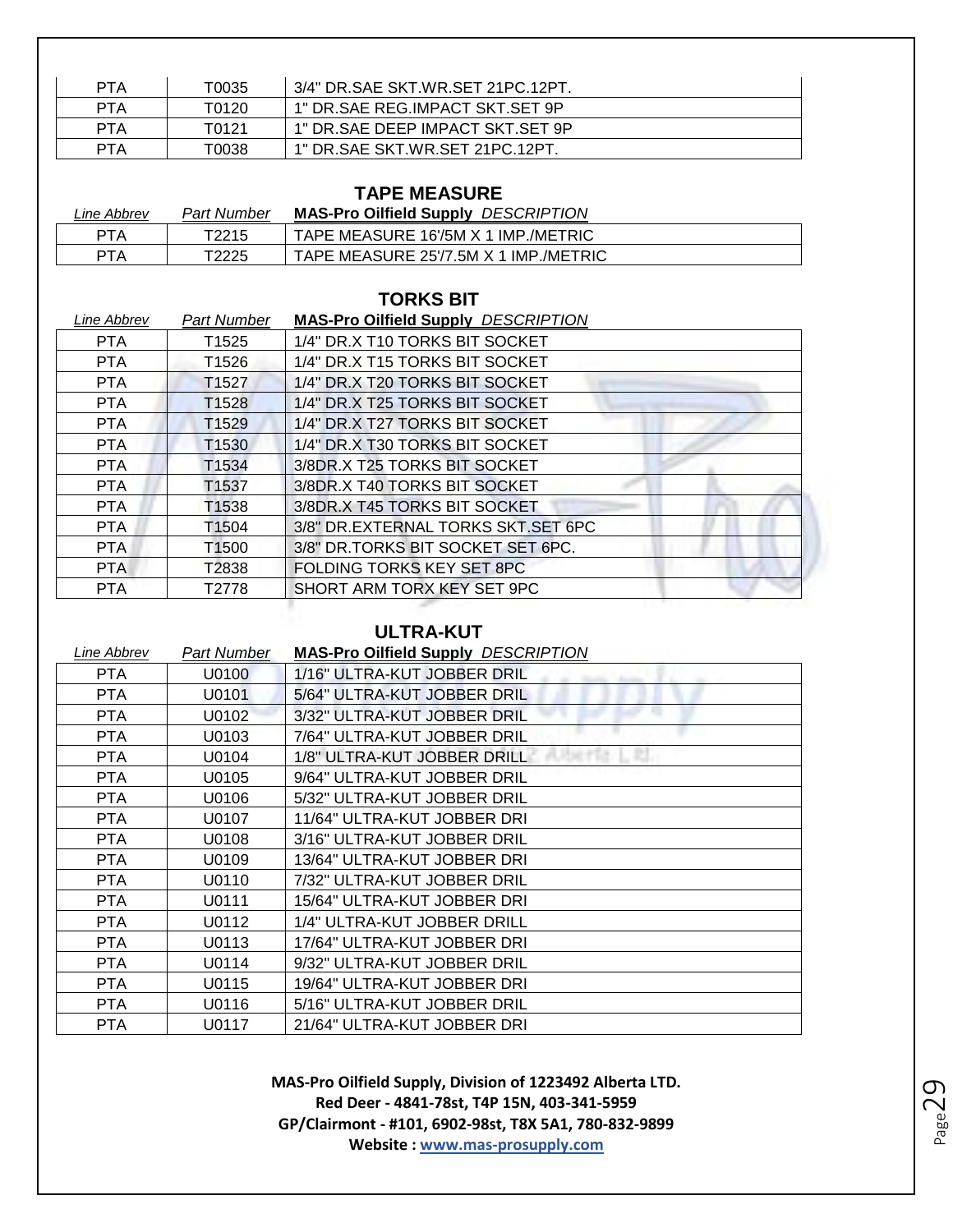| <b>PTA</b><br>U0118<br>11/32" ULTRA-KUT JOBBER DRI<br><b>PTA</b><br>23/64" ULTRA-KUT JOBBER DRI<br>U0119<br>U0120<br>3/8" ULTRA-KUT JOBBER DRILL<br><b>PTA</b><br><b>PTA</b><br>25/64" ULTRA-KUT JOBBER DRI<br>U0121<br>13/32" ULTRA-KUT JOBBER DRI<br>PTA.<br>U0122 |
|----------------------------------------------------------------------------------------------------------------------------------------------------------------------------------------------------------------------------------------------------------------------|
|                                                                                                                                                                                                                                                                      |
|                                                                                                                                                                                                                                                                      |
|                                                                                                                                                                                                                                                                      |
|                                                                                                                                                                                                                                                                      |
|                                                                                                                                                                                                                                                                      |
| <b>PTA</b><br>27/64" ULTRA-KUT JOBBER DRI<br>U0123                                                                                                                                                                                                                   |
| 29/64" ULTRA-KUT JOBBER DRI<br><b>PTA</b><br>U0125                                                                                                                                                                                                                   |
| <b>PTA</b><br>U0126<br>15/32" ULTRA-KUT JOBBER DRI                                                                                                                                                                                                                   |
| <b>PTA</b><br>31/64" ULTRA-KUT JOBBER DRI<br>U0127                                                                                                                                                                                                                   |
| 1/2" ULTRA-KUT JOBBER DRILL<br><b>PTA</b><br>U0128                                                                                                                                                                                                                   |
| <b>PTA</b><br>U0142<br>21 PC ULTRA-KUT JOBBER DRI                                                                                                                                                                                                                    |
| 29 PC ULTRA-KUT JOBBER DRI<br><b>PTA</b><br>U0148                                                                                                                                                                                                                    |
| <b>PTA</b><br>U0149<br>500 PC ULTRA-KUT JOBBER DI                                                                                                                                                                                                                    |
| <b>PTA</b><br>33PC ULTRA-KUT PRENITCE DI<br>U0249                                                                                                                                                                                                                    |
| 3/4" ULTRA-KUT PRENTICE BIT<br><b>PTA</b><br>U0215                                                                                                                                                                                                                   |

| UNIVERSAL JOINTS |                    |                                            |
|------------------|--------------------|--------------------------------------------|
| Line Abbrev      | <b>Part Number</b> | <b>MAS-Pro Oilfield Supply DESCRIPTION</b> |
| <b>PTA</b>       | T0182              | 1/4" DR.UNIVERSAL JOINT 1/4M X 1/4F        |
| <b>PTA</b>       | T0705              | 3/8DR.IMPACT U.JOINT 3/8X3/8               |
| PTA.             | T0276              | 3/8DR.UNIVERSAL JOINT 3/8M X 3/8F          |
| PTA.             | T0805              | 1/2" DR.IMPACT U.JOINT 1/2" X 1/2"         |
| <b>PTA</b>       | T0403              | 1/2" DR.UNIVERSAL JOINT 1/2M X 1/2F        |
| <b>PTA</b>       | T0933              | 3/4" DR.IMPACT U.JOINT 3/4" X 3/4"         |
| <b>PTA</b>       | T1087              | 1" DR.IMPACT UNIVERSAL JOINT 1X1           |

AMAINS

| <b>WIRE ROPE GRIP PULLER</b> |  |
|------------------------------|--|

| Line Abbrev | Part Number | <b>MAS-Pro Oilfield Supply DESCRIPTION</b> |
|-------------|-------------|--------------------------------------------|
| PTA         | TM0600      | WIRE ROPE GRIP PULLER 800K                 |
| PTA         | TM0605      | WIRE ROPE GRIP PULLER 1600                 |
| <b>PTA</b>  | TM0610      | WIRE ROPE GRIP PULLER 3200                 |

#### **WRENCH ADJUSTABLE**

| Line Abbrev | <b>Part Number</b> | <b>MAS-Pro Oilfield Supply DESCRIPTION</b> |
|-------------|--------------------|--------------------------------------------|
| <b>PTA</b>  | T3000              | ADJUSTABLE WRENCH 6"                       |
| <b>PTA</b>  | T3005              | ADJUSTABLE WRENCH 8"                       |
| <b>PTA</b>  | T3010              | ADJUSTABLE WRENCH 10"                      |
| <b>PTA</b>  | T3015              | <b>ADJUSTABLE WRENCH 12"</b>               |
| <b>PTA</b>  | T3020              | <b>ADJUSTABLE WRENCH 15"</b>               |
| <b>PTA</b>  | T3025              | ADJUSTABLE WRENCH 18"                      |
| <b>PTA</b>  | T3030              | <b>ADJUSTABLE WRENCH 24"</b>               |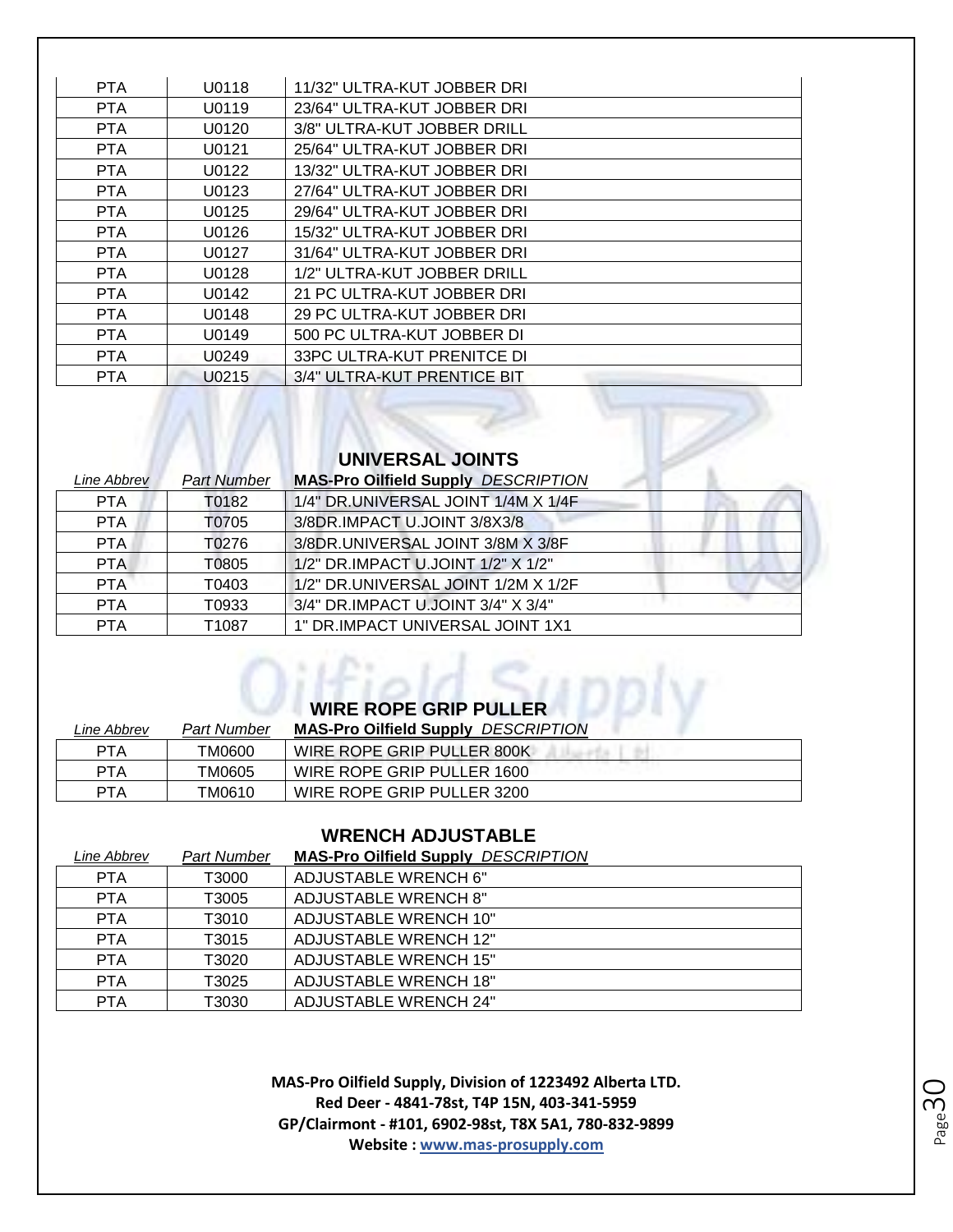|             |             | MILITU COMPINATION INJULP I ANLL           |
|-------------|-------------|--------------------------------------------|
| Line Abbrev | Part Number | <b>MAS-Pro Oilfield Supply DESCRIPTION</b> |
| <b>PTA</b>  | T3952       | 3/8" COMBINATION WRENCH RAISED PANEL       |
| <b>PTA</b>  | T3953       | 7/16" COMBINATION WRENCH RAISED PANEL      |
| <b>PTA</b>  | T3954       | 1/2" COMBINATION WRENCH RAISED PANEL       |
| <b>PTA</b>  | T3955       | 9/16" COMBINATION WRENCH RAISED PANEL      |
| <b>PTA</b>  | T3956       | 5/8" COMBINATION WRENCH RAISED PANEL       |
| <b>PTA</b>  | T3957       | 11/16" COMBINATION WRENCH RAISED PNL.      |
| <b>PTA</b>  | T3958       | 3/4" COMBINATION WRENCH RAISED PANEL       |
| <b>PTA</b>  | T3959       | 13/16" COMBINATION WRENCH RASIED PANEL     |
| <b>PTA</b>  | T3960       | 7/8" COMBINATION WRENCH RAISED PANEL       |
| <b>PTA</b>  | T3961       | 15/16" COMBINATION WRENCH RASIEDPANEL      |
| <b>PTA</b>  | T3962       | 1" COMBINATION WRENCH RAISED PANEL         |
| <b>PTA</b>  | T3963       | 1-1/16" COMBINATION WRENCH RAISED PNL.     |
| <b>PTA</b>  | T3964       | 1-1/8" COMBINATION WRENCH RAISEDPANEL      |
| <b>PTA</b>  | T3965       | 1-1/4" COMBINATION WRENCH RAISEDPANEL      |
| <b>PTA</b>  | T4080       | 1-5/16" COMBINATION WRENCH RAISED PNL.     |
| <b>PTA</b>  | T4085       | 1-3/8" COMBINATION WRENCH RAISEDPANEL      |
| <b>PTA</b>  | T4090       | 1-7/16" COMBINATION WRENCH RAISED PNL.     |
| <b>PTA</b>  | T4097       | 1-9/16" COMBINATION WRENCH RAISED PNL.     |
| <b>PTA</b>  | T4095       | 1-1/2" COMBINATION WRENCH RAISEDPANEL      |
| <b>PTA</b>  | T4100       | 1-5/8" COMBINATION WRENCH RAISED PNL.      |
| <b>PTA</b>  | T4105       | 1-11/16" COMBINATION WRENCH RAISED PNL.    |
| <b>PTA</b>  | T4110       | 1-3/4" COMBINATION WRENCH RAISED PNL.      |
| <b>PTA</b>  | T4115       | 1-13/16" COMBINATION WRENCH RAISED PNL     |
| <b>PTA</b>  | T4120       | 1-7/8" COMBINATION WRENCH PNL.             |
| <b>PTA</b>  | T4122       | 1-15/16" COMBINATION WRENCH RASIED PNL     |
| <b>PTA</b>  | T4125       | 2" COMB.WRENCH RAISED PANEL                |
| <b>PTA</b>  | T4126       | 2-1/16" COMBINATION WRENCH RAISDED PNL.    |
| <b>PTA</b>  | T4130       | 2-1/8" COMBINATION WRENCH RAISED PANEL     |
| <b>PTA</b>  | T4131       | 2-3/16" COMBINATION WRENCH RAISED PNL.     |
| <b>PTA</b>  | T4135       | 2-1/4" COMBINATION WRENCH RASIED PANEL     |
| <b>PTA</b>  | T4137       | 2-5/16" COMBINATION WRENCH RAISED PANEL    |
| <b>PTA</b>  | T4140       | 2-3/8" COMBINATION WRENCH RAISED PANEL     |
| <b>PTA</b>  | T4142       | 2-7/16" COMBINATION WRENCH RAISED PANEL    |
| <b>PTA</b>  | T4145       | 2-1/2" COMBINATION WRENCH RAISED PANEL     |

### **WRENCH COMBINATION RAISED PANEL**

#### **WRENCH COMBINATION POLISHED**

| Line Abbrev | <b>Part Number</b> | <b>MAS-Pro Oilfield Supply DESCRIPTION</b> |
|-------------|--------------------|--------------------------------------------|
| <b>PTA</b>  | T4000              | 1/4" COMBINATION WRENCH (POLISHED)         |
| <b>PTA</b>  | T4005              | 5/16" COMBINATION WRENCH (POLISHED)        |
| <b>PTA</b>  | T4010              | 3/8" COMBINATION WRENCH (POLISHED)         |
| <b>PTA</b>  | T4015              | 7/16" COMBINATION WRENCH (POLISHED)        |
| <b>PTA</b>  | T4020              | 1/2" COMBINATION WRENCH (POLISHED)         |
| <b>PTA</b>  | T4025              | 9/16" COMBINATION WRENCH(POLISHED)         |
| <b>PTA</b>  | T4030              | 5/8" COMBINATION WRENCH (POLISHED)         |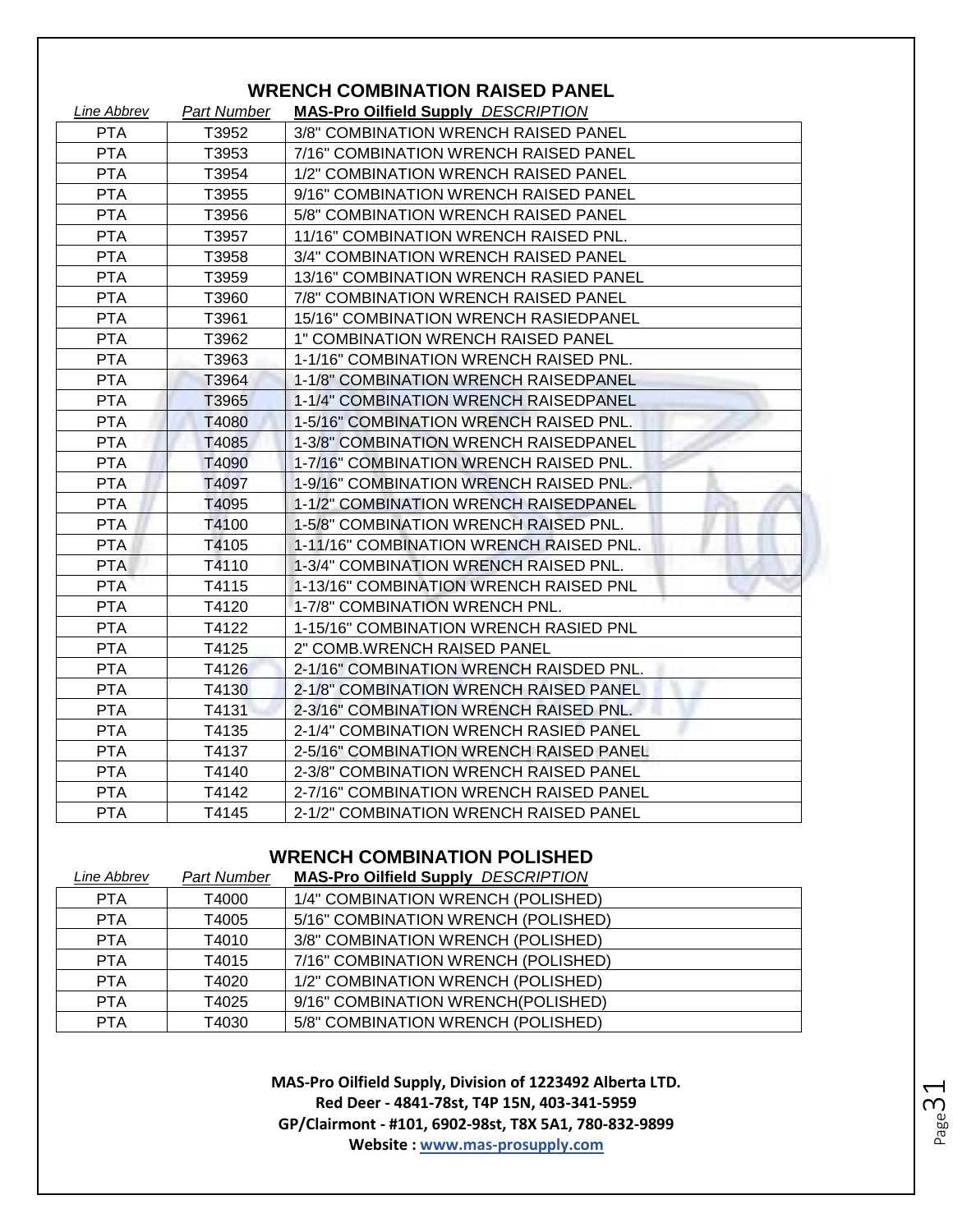| <b>PTA</b> | T4035 | 11/16" COMBINATION WRENCH (POLISHED)  |
|------------|-------|---------------------------------------|
| <b>PTA</b> | T4040 | 3/4" COMBINATION WRENCH (POLISHED)    |
| <b>PTA</b> | T4045 | 13/16" COMBINATION WRENCH (POLISHED)  |
| <b>PTA</b> | T4050 | 7/8" COMBINATION WRENCH (POLISHED)    |
| <b>PTA</b> | T4055 | 15/16" COMBINATION WRENCH (POLISHED)  |
| <b>PTA</b> | T4060 | 1" COMBINATION WRENCH (POLISHED)      |
| <b>PTA</b> | T4065 | 1-1/16" COMBINATION WRENCH (POLISHED) |
| <b>PTA</b> | T4070 | 1-1/8" COMBINATION WRENCH (POLISHED)  |
| <b>PTA</b> | T4072 | 1-3/16" COMBINATION WRENCH (POLISHED) |
| <b>PTA</b> | T4075 | 1-1/4 COMB.WRENCH (POLISHED)          |

#### **WRENCH COMBINATION POLISHED MM**

| <b>Line Abbrev</b> | <b>Part Number</b> | <b>MAS-Pro Oilfield Supply DESCRIPTION</b> |
|--------------------|--------------------|--------------------------------------------|
| <b>PTA</b>         | T4200              | 7mm COMBINATION WRENCH (POLISHED)          |
| <b>PTA</b>         | T4205              | 8mm COMBINATION WRENCH (POLISHED)          |
| PTA                | T4210              | 9mm COMBINATION WRENCH (POLISHED)          |
| <b>PTA</b>         | T4215              | 10mm COMBINATION WRENCH (POLISHED)         |
| <b>PTA</b>         | T4220              | 11mm COMBINATION WRENCH (POLISHED)         |
| <b>PTA</b>         | T4225              | 12mm COMBINATION WRENCH (POLISHED)         |
| <b>PTA</b>         | T4230              | 13mm COMBINATION WRENCH (POLISHED)         |
| <b>PTA</b>         | T4235              | 14mm COMBINATION WRENCH (POLISHED)         |
| <b>PTA</b>         | T4240              | 15mm COMBINATION WRENCH (POLISHED)         |
| <b>PTA</b>         | T4245              | 16mm COMBINATION WRENCH (POLISHED)         |
| <b>PTA</b>         | T4250              | 17mm COMBINATION WRENCH (POLISHED)         |
| <b>PTA</b>         | T4255              | 18mm COMBINATION WRENCH (POLISHED)         |
| <b>PTA</b>         | T4260              | 19mm COMBINATION WRENCH (POLISHED)         |
| <b>PTA</b>         | T4265              | 20mm COMBINATION WRENCH (POLISHED)         |
| <b>PTA</b>         | T4270              | 21mm COMBINATION WRENCH (POLISHED)         |
| <b>PTA</b>         | T4275              | 22mm COMBINATION WRENCH (POLISHED)         |
| <b>PTA</b>         | T4280              | 23mm COMBINATION WRENCH (POLISHED)         |
| <b>PTA</b>         | T4285              | 24mm COMBINATION WRENCH (POLISHED)         |
| <b>PTA</b>         | T4290              | 26mm COMBINATION WRENCH (POLISHED)         |
| <b>PTA</b>         | T4295              | 27mm COMBINATION WRENCH (POLISHED)         |
| <b>PTA</b>         | T4300              | 28mm COMBINATION WRENCH (POLISHED)         |
| <b>PTA</b>         | T4305              | 29mm COMBINATION WRENCH (POLISHED)         |
| <b>PTA</b>         | T4310              | 30mm COMBINATION WRENCH (POLISHED)         |
| <b>PTA</b>         | T4315              | 31mm COMBINATION WRENCH (POLISHED)         |
| <b>PTA</b>         | T4320              | 32mm COMBINATION WRENCH (POLISHED)         |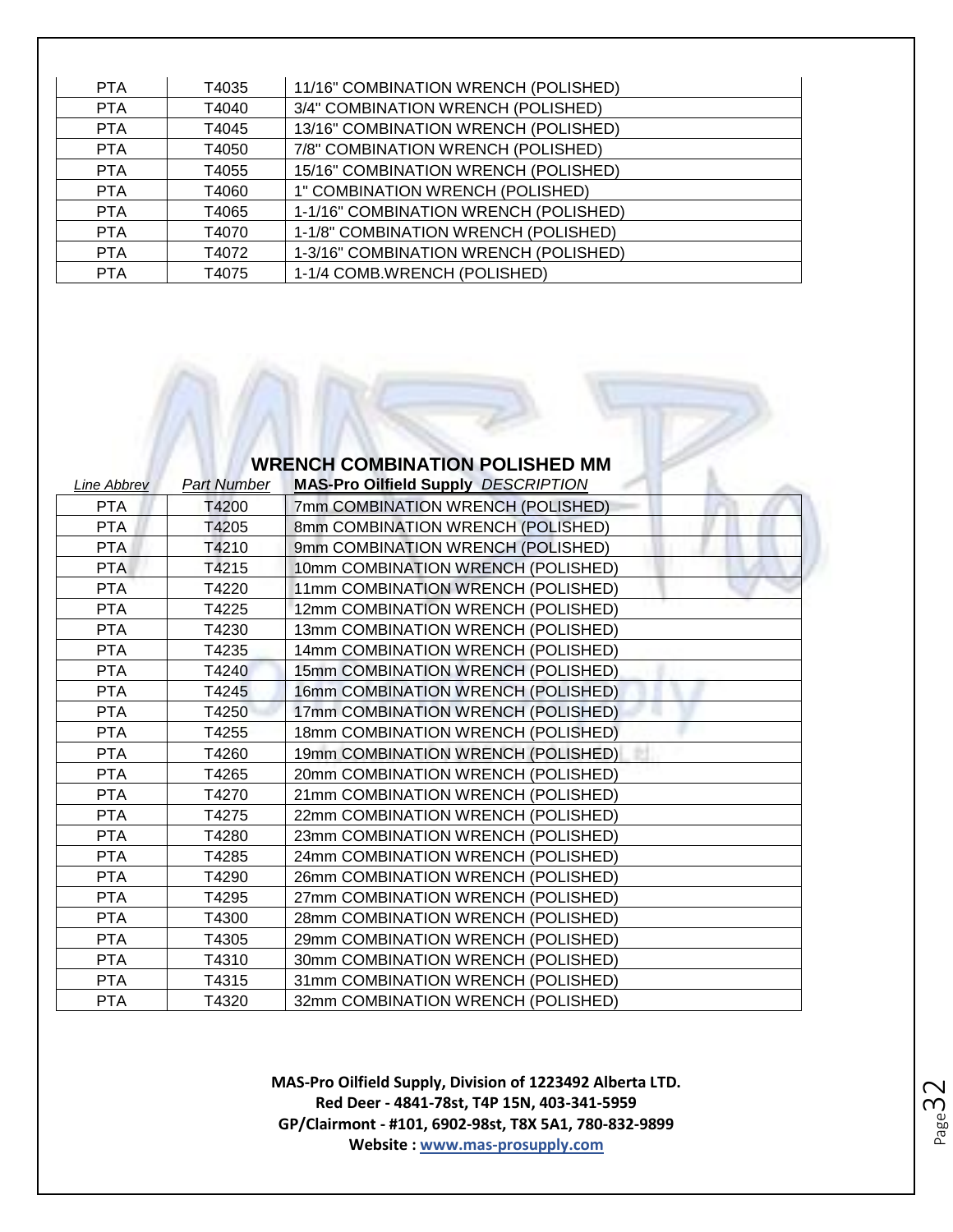# **WRENCH COMBINATION STUBBY POLISHED**

| <b>Part Number</b> | <b>MAS-Pro Oilfield Supply DESCRIPTION</b>  |
|--------------------|---------------------------------------------|
| T4410              | 10mm STUBBY COMBINATION WRENCH (POLISHED)   |
| T4411              | 11mm STUB. COMBINATION WRENCH (POLISHED)    |
| T4412              | 12mm STUB. COMBINATION WRENCH(POLISHED)     |
| T4413              | 13mm STUB. COMBINATION WRENCH (POLISHED)    |
| T4414              | 14mm STUBBY COMBINATION WRENCH (POLISHED)   |
| T4417              | 17mm STUBBY COMBINATION WRENCH (POLISHED)   |
| T4419              | 19mm STUBBY COMBINATION WRENCH (POLISHED)   |
| T4400              | 3/8" STUBBY COMBINATION WRENCH (POLISHED)   |
| T4401              | 7/16" STUBBY COMBINATION WRENCH (POLISHED)  |
| T4402              | 1/2" STUBBY COMBINATION WRENCH (POLISHED)   |
| T4403              | 9/16" STUBBY COMBINATION WRENCH (POLISHED)  |
| T4404              | 5/8" STUBBY COMBINATION WRENCH (POLISHED)   |
| T4405              | 11/16" STUBBY COMBINATION WRENCH (POLISHED) |
| T4406              | 3/4" STUBBY COMBINATION WRENCH (POLISHED)   |
|                    |                                             |



 $\sqrt{1 + \frac{1}{2}}$ 

| Line Abbrev | <b>Part Number</b> | <b>MAS-Pro Oilfield Supply DESCRIPTION</b> |
|-------------|--------------------|--------------------------------------------|
| <b>PTA</b>  | T4350              | 1/4" RATCHETING COMBINATION WRENCH         |
| <b>PTA</b>  | T4351              | 5/16" RATCHETING COMBINATION WRENCH        |
| <b>PTA</b>  | T4352              | 3/8" RATCHETING COMBINATION WRENCH         |
| <b>PTA</b>  | T4353              | 7/16" RATCHETING COMBINATION WRENCH        |
| <b>PTA</b>  | T4354              | 1/2" RATCHETING COMBINATION WRENCH         |
| <b>PTA</b>  | T4355              | 9/16" RATCHETING COMBINATION WRENCH        |
| <b>PTA</b>  | T4356              | 5/8" RATCHETING COMBINATION WRENCH         |
| <b>PTA</b>  | T4357              | 11/16" RATCHETING COMBINATION WRENCH       |
| <b>PTA</b>  | T4358              | 3/4" RATCHETING COMBINATION WRENCH         |
| <b>PTA</b>  | T4359              | 13/16" RATCHETING COMBINATION WRENCH       |
| <b>PTA</b>  | T4360              | 7/8" RATCHETING COMBINATION WRENCH         |
| <b>PTA</b>  | T4361              | 15/16" RATCHETING COMBINATION WRENCH       |
| <b>PTA</b>  | T4362              | 1" RATCHETING COMBINATION WRENCH           |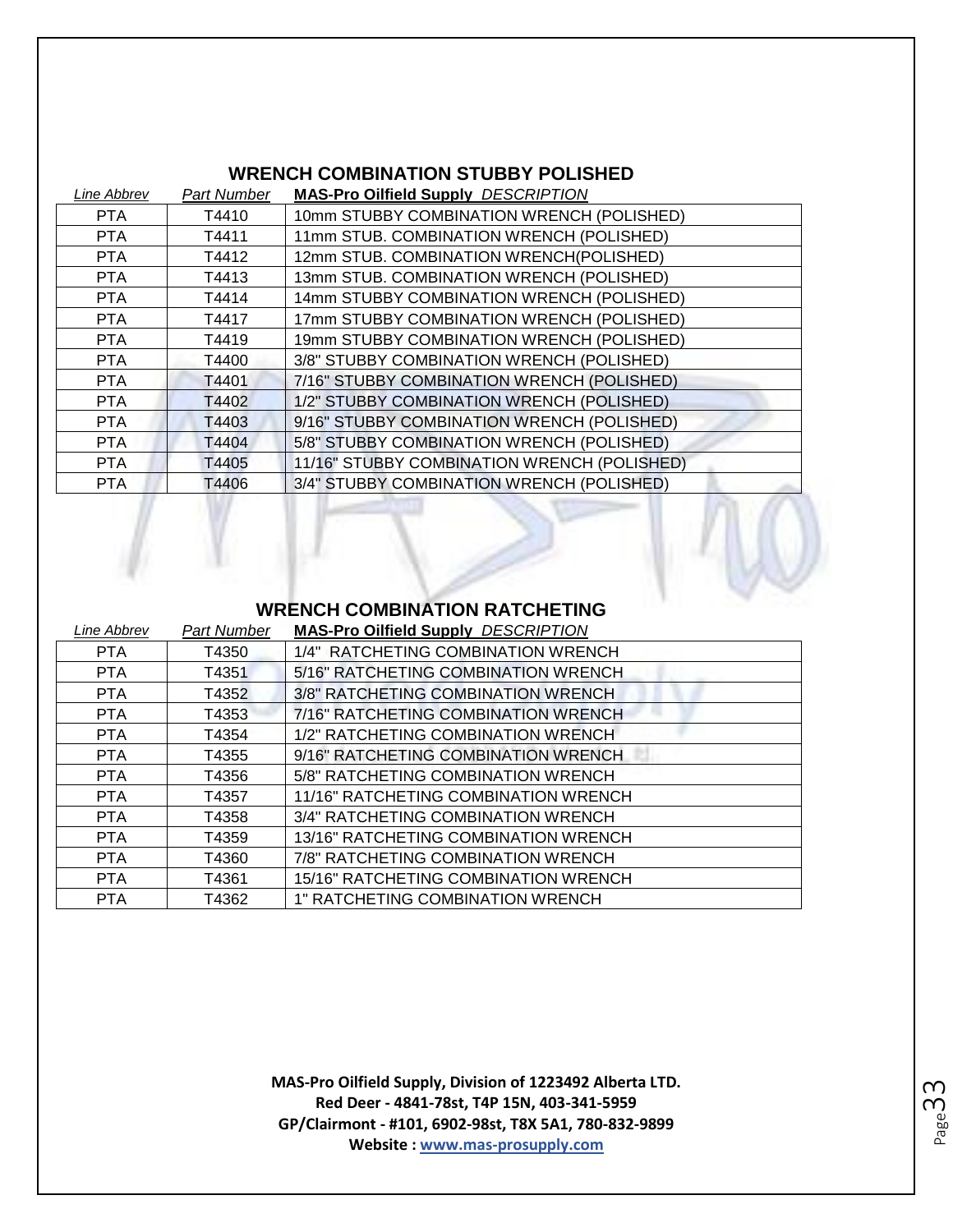#### **WRENCH COMBINATION RATCHETING MM**

| Line Abbrev | <b>Part Number</b> | <b>MAS-Pro Oilfield Supply DESCRIPTION</b> |
|-------------|--------------------|--------------------------------------------|
| <b>PTA</b>  | T4369              | 8mm RATCHETING COMB.WRENCH                 |
| <b>PTA</b>  | T4370              | 9mm RATCHETING COMB.WRENCH                 |
| <b>PTA</b>  | T4371              | 10mm RATCHETING COMB.WRENCH                |
| <b>PTA</b>  | T4372              | 11mm RATCHETING COMB.WRENCH                |
| <b>PTA</b>  | T4373              | 12mm RATCHETING COMB.WRENCH                |
| <b>PTA</b>  | T4374              | 13mm RATCHETING COMB.WRENCH                |
| <b>PTA</b>  | T4375              | 14mm RATCHETING COMB.WRENCH                |
| <b>PTA</b>  | T4376              | 15mm RATCHETING COMB.WRENCH                |
| <b>PTA</b>  | T4377              | 16mm RATCHETING COMB.WRENCH                |
| <b>PTA</b>  | T4378              | 17mm RATCHETING COMB.WRENCH                |
| <b>PTA</b>  | T4379              | 18mm RATCHETING COMB.WRENCH                |
| <b>PTA</b>  | T4380              | 19mm RATCHETING COMB.WRENCH                |

#### **WRENCH FLARE NUT**

| Line Abbrev | <b>Part Number</b> | <b>MAS-Pro Oilfield Supply DESCRIPTION</b> |  |
|-------------|--------------------|--------------------------------------------|--|
| <b>PTA</b>  | T4426              | FLARE NUT WRENCH 1/2" X 9/16"              |  |
| <b>PTA</b>  | T4428              | FLARE NUT WRENCH 3/4" X 13/16"             |  |
| <b>PTA</b>  | T4425              | FLARE NUT WRENCH 3/8" X 7/16"              |  |
| PTA.        | T4427              | FLARE NUT WRENCH 5/8" X 11.6"              |  |
| <b>PTA</b>  | T4432              | FLARE NUT WRENCH 10mm X 12mm               |  |
| <b>PTA</b>  | T4433              | FLARE NUT WRENCH 13mm X 14mm               |  |
| <b>PTA</b>  | T4434              | FLARE NUT WRENCH 15mm X 17mm               |  |

## **WRENCHES PIPE ALUMINUM**

| Line Abbrev | <b>Part Number</b> | <b>MAS-Pro Oilfield Supply DESCRIPTION</b> |
|-------------|--------------------|--------------------------------------------|
| <b>PTA</b>  | T2983              | ALUMINUM PIPE WRENCH H.D. 14"              |
| <b>PTA</b>  | T2984              | ALUMINUM PIPE WRENCH H.D. 18"              |
| <b>PTA</b>  | T2985              | ALUMINUM PIPE WRENCH H.D. 24"              |
| <b>PTA</b>  | T2986              | ALUMINUM PIPE WRENCH H.D. 36"              |
| <b>PTA</b>  | T2987              | ALUMINUM PIPE WRENCH H.D. 48"              |

#### **WRENCHES PIPE STEEL**

#### *Line Abbrev Part Number* **MAS-Pro Oilfield Supply** *DESCRIPTION*

| <b>PTA</b> | T2960 | STEEL PIPE WRENCH H.D. 8"  |
|------------|-------|----------------------------|
| <b>PTA</b> | T2961 | STEEL PIPE WRENCH H.D. 10" |
| <b>PTA</b> | T2962 | STEEL PIPE WRENCH H.D. 12" |
| <b>PTA</b> | T2963 | STEEL PIPE WRENCH H.D. 14" |
| <b>PTA</b> | T2964 | STEEL PIPE WRENCH H.D. 18" |
| <b>PTA</b> | T2965 | STEEL PIPE WRENCH H.D. 24" |
| <b>PTA</b> | T2966 | STEEL PIPE WRENCH H.D. 36" |
| <b>PTA</b> | T2967 | STEEL PIPE WRENCH H.D. 48" |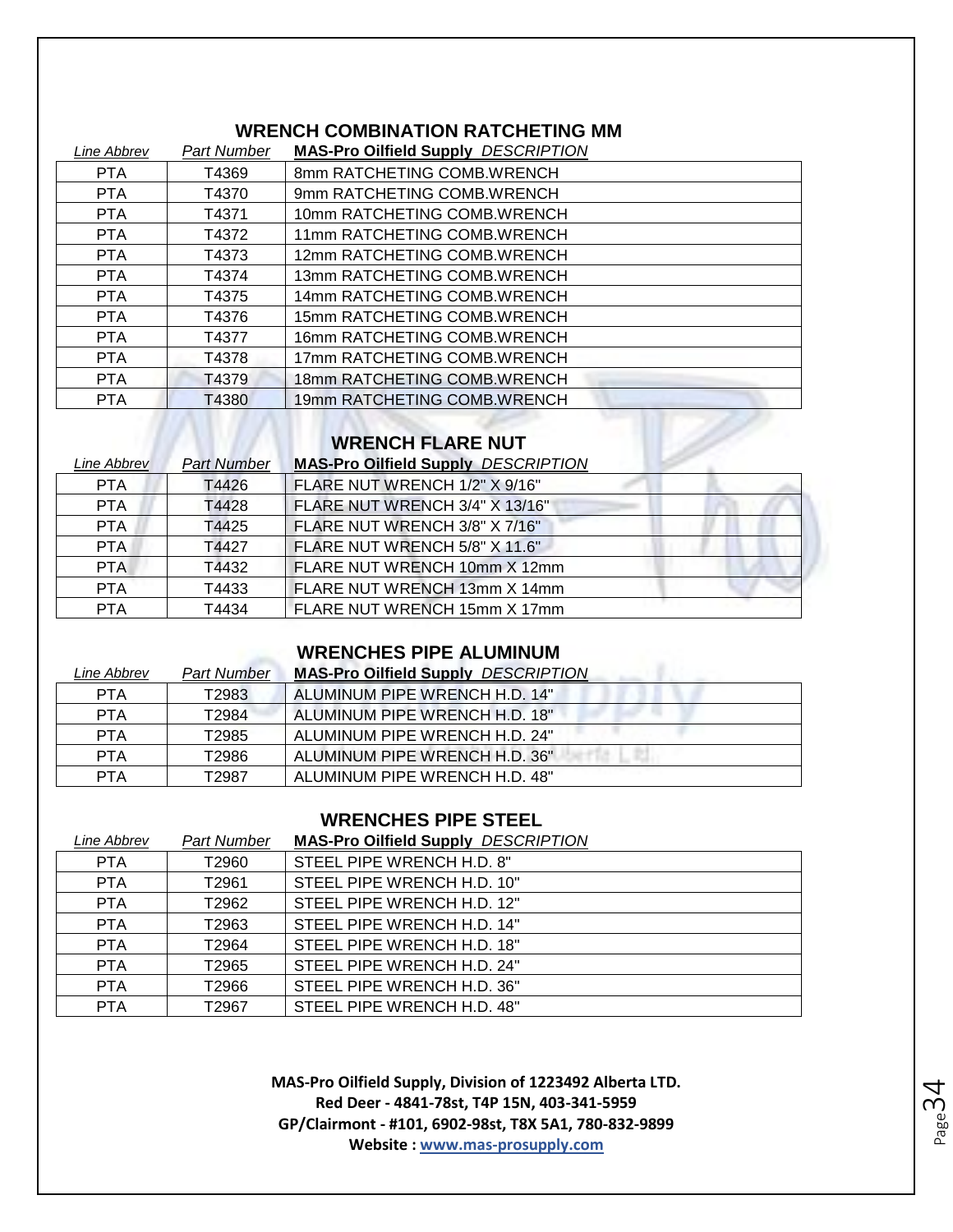| <b>WRENCH SETS</b> |             |                                                |  |
|--------------------|-------------|------------------------------------------------|--|
| Line Abbrev        | Part Number | <b>MAS-Pro Oilfield Supply DESCRIPTION</b>     |  |
| <b>PTA</b>         | T4505       | <b>COMBINATION WRENCH SET 11PC SAE</b>         |  |
| <b>PTA</b>         | T4705       | COMBINATION WRENCH SET 14PC.SAE. R.P.          |  |
| <b>PTA</b>         | T4710       | COMBINATION WRENCH SET #T4710 16PC METRIC R.P. |  |
| <b>PTA</b>         | T4515       | COMBINATION WRENCH SET 18PC.METRIC             |  |
| <b>PTA</b>         | T4510       | COMBINATION WRENCH SET 17 PC SAE               |  |
| <b>PTA</b>         | T4440       | FLARE NUT WRENCH SET 3PC METRIC                |  |
| PTA.               | T4439       | FLARE NUT WRENCH SET 3PC S.A.E.                |  |
| <b>PTA</b>         | T4712       | JUMBO COMBINATION WRENCH SET 6PC SAE           |  |
| <b>PTA</b>         | T4713       | JUMBO COMBINATION WRENCH SET 10 PC SAE         |  |
| <b>PTA</b>         | T4714       | JUMBO COMBINATION WRENCH SET 20PC SAE          |  |
| PTA.               | T4394       | RATCHETING WRENCH SET 9PC SAE                  |  |
| <b>PTA</b>         | T4396       | RATCHETING WRENCH SET 13PC SAE                 |  |
| <b>PTA</b>         | T4398       | RATCHETING WRENCH SET 12PC METRIC              |  |
| <b>PTA</b>         | T4420       | STUBBY COMBINATION WRENCH SET 7PC SAE          |  |
| <b>PTA</b>         | T4421       | STUBBY COMB.WRENCH SET 7PC METRIC              |  |

# **WRENCH STRIKING OFFSET**

| Line Abbrev | <b>Part Number</b> | <b>MAS-Pro Oilfield Supply DESCRIPTION</b> |
|-------------|--------------------|--------------------------------------------|
| <b>PTA</b>  | T6300              | 1" STRIKING WRENCH OFFSET 12 PT            |
| <b>PTA</b>  | T6301              | 1-1/16" STRIKING WRENCH OFFSET 12PT        |
| PTA         | T6302              | 1-1/8" STRIKING WRENCH OFFSET 12PT         |
| <b>PTA</b>  | T6303              | 1-3/16" STRIKING WRENCH OFFSET 12PT        |
| <b>PTA</b>  | T6304              | 1-1/4" STRIKING WRENCH OFFSET 12PT         |
| <b>PTA</b>  | T6305              | 1-5/16" STRIKING WRENCH OFFSET 12PT        |
| <b>PTA</b>  | T6306              | 1-3/8" STRIKING WRENCH OFFSET 12PT         |
| <b>PTA</b>  | T6307              | 1-7/16" STRIKING WRENCH OFFSET 12PT        |
| <b>PTA</b>  | T6308              | 1-1/2" STRIKING WRENCH OFFSET 12PT         |
| <b>PTA</b>  | T6309              | 1-9/16" STRIKING WRENCH OFFSET 12PT        |
| <b>PTA</b>  | T6310              | 1-5/8" STRIKING WRENCH OFFSET 12PT         |
| <b>PTA</b>  | T6311              | 1-11/16" STRIKING WRENCH OFFSET 12P        |
| <b>PTA</b>  | T6312              | 1-3/4" STRIKING WRENCH OFFSET 12PT         |
| <b>PTA</b>  | T6313              | 1-13/16" STRIKING WRENCH OFFSET 12P        |
| <b>PTA</b>  | T6314              | 1-7/8" STRIKING WRENCH OFFSET 12PT         |
| <b>PTA</b>  | T6315              | 1-15/16" STRIKING WRENCH OFFSET 12P        |
| <b>PTA</b>  | T6316              | 2" STRIKING WRENCH OFFSET 12PT             |
| <b>PTA</b>  | T6317              | 2-1/16" STRIKING WRENCH OFFSET 12PT        |
| <b>PTA</b>  | T6318              | 2-1/8" STRIKING WRENCH OFFSET 12PT         |
| <b>PTA</b>  | T6319              | 2-3/16" STRIKING WRENCH OFFSET 12PT        |
| <b>PTA</b>  | T6320              | 2-1/4" STRIKING WRENCH OFFSET 12PT         |
| <b>PTA</b>  | T6321              | 2-5/16" STRIKING WRENCH OFFSET 12PT        |
| <b>PTA</b>  | T6322              | 2-3/8" STRIKING WRENCH OFFSET 12PT         |
| <b>PTA</b>  | T6323              | 2-7/16" STRIKING WRENCH OFFSET 12PT        |
| <b>PTA</b>  | T6324              | 2-1/2" STRIKING WRENCH OFFSET 12PT         |
| <b>PTA</b>  | T6325              | 2-9/16" STRIKING WRENCH OFFSET 12PT        |
|             |                    |                                            |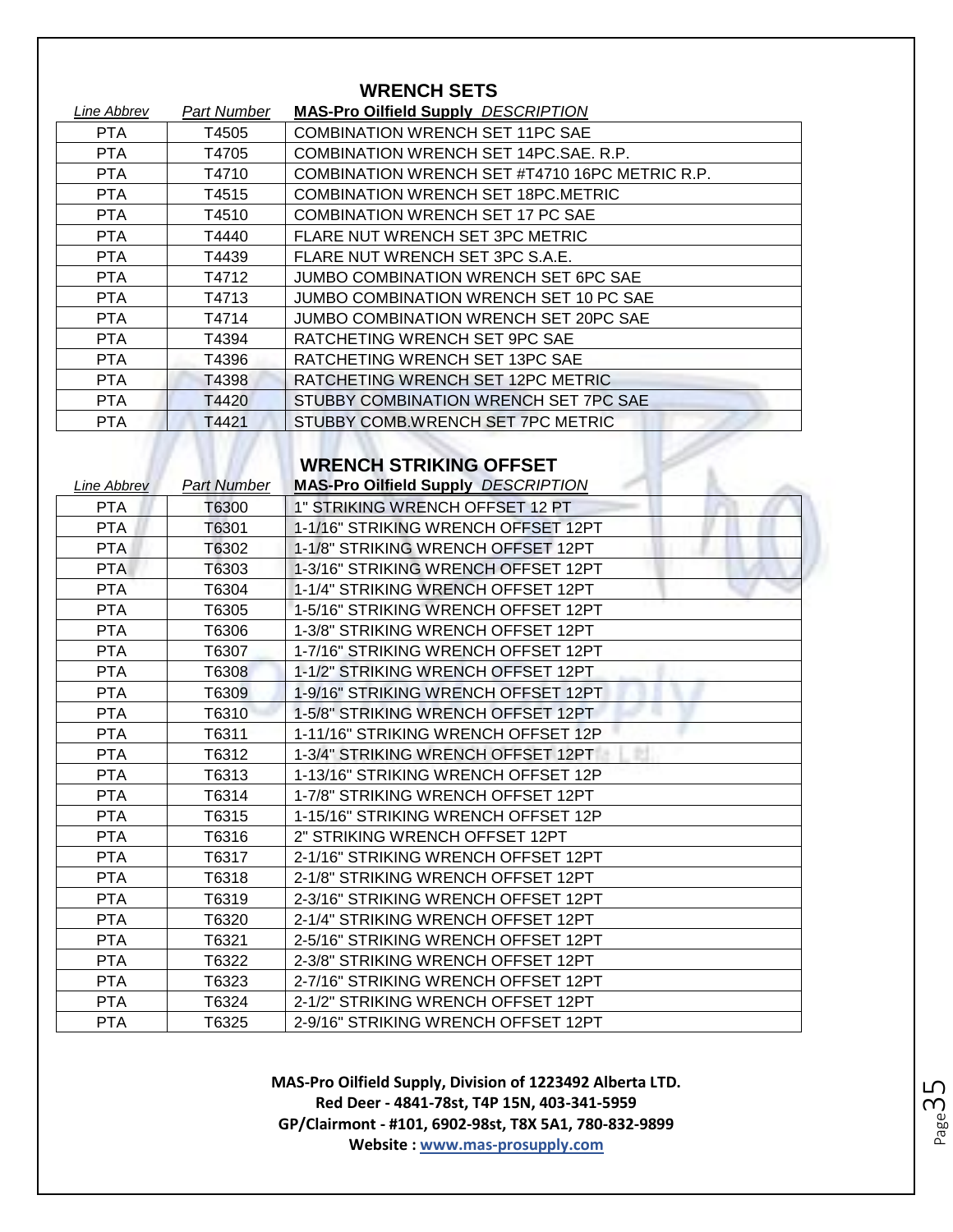| <b>PTA</b> | T6326 | 2-5/8" STRIKING WRENCH OFFSET 12PT   |
|------------|-------|--------------------------------------|
| <b>PTA</b> | T6327 | 2-11/16" STRIKING WRENCH OFFSET 12PT |
| <b>PTA</b> | T6328 | 2-3/4" STRIKING WRENCH OFFSET 12PT   |
| <b>PTA</b> | T6329 | 2-13/16" STRIKING WRENCH OFFSET 12PT |
| <b>PTA</b> | T6330 | 2-7/8" STRIKING WRENCH OFFSET 12PT   |
| <b>PTA</b> | T6331 | 2-15/16" STRIKING WRENCH OFFSET 12PT |
| <b>PTA</b> | T6332 | 3" STRIKING WRENCH OFFSET12PT        |
| <b>PTA</b> | T6333 | 3-1/16" STRIKING WRENCH OFFSET 12PT  |
| <b>PTA</b> | T6334 | 3-1/8" STRIKING WRENCH OFFSET 12PT   |
| <b>PTA</b> | T6339 | 32 MM STRIKING WRENCH OFFSET 12PT    |
| <b>PTA</b> | T6341 | 36 MM STRIKING WRENCH OFFSET 12PT    |
| <b>PTA</b> | T6343 | 41 MM STRIKING WRENCH OFFSET 12PT    |
| <b>PTA</b> | T6345 | 46 MM STRIKING WRENCH OFFSET 12PT    |
| <b>PTA</b> | T6346 | 50 MM STRIKING WRENCH OFFSET 12PT    |
| <b>PTA</b> | T6349 | 55 MM STRIKING WRENCH OFFSET 12PT    |
| <b>PTA</b> | T6351 | 60 MM STRIKING WRENCH OFFSET 12PT    |
| <b>PTA</b> | T6353 | 65 MM STRIKING WRENCH OFFSET 12PT    |
| <b>PTA</b> | T6354 | 70 MM STRIKING WRENCH OFFSET 12PT    |
| <b>PTA</b> | T6356 | 75 MM STRIKING WRENCH OFFSET 12PT    |
| <b>PTA</b> | T6357 | 80 MM STRIKING WRENCH OFFSET 12PT    |
|            |       |                                      |

# **WRENCH STRIKING STRAIGHT**

 $\perp$ 

| Line Abbrev | Part Number | <b>MAS-Pro Oilfield Supply DESCRIPTION</b> |
|-------------|-------------|--------------------------------------------|
| PTA         | T6360       | 1-1/16" STRIKING WRENCH STRAIGHT 6PT       |
| <b>PTA</b>  | T6363       | 1-1/4" STRIKING WRENCH STRAIGHT 6PT        |
| <b>PTA</b>  | T6366       | 1-7/16" STRIKING WRENCH STRAIGHT 6PT       |
| <b>PTA</b>  | T6369       | 1-5/8" STRIKING WRENCH STRAIGHT 6PT        |
| <b>PTA</b>  | T6372       | 1-13/16" STRIKING WRENCH STRAIGHT 6P       |
| <b>PTA</b>  | T6375       | 2" STRIKING WRENCH STRAIGHT 6PT            |
| <b>PTA</b>  | T6378       | 2-3/16" STRIKING WRENCH STRAIGHT 6PT       |
| <b>PTA</b>  | T6381       | 2-3/8" STRIKING WRENCH STRAIGHT 6PT        |
| <b>PTA</b>  | T6384       | 2-9/16" STRIKING WRENCH STRAIGHT 6PT       |
| <b>PTA</b>  | T6387       | 2-3/4" STRIKING WRENCH STRAIGHT 6PT        |
| <b>PTA</b>  | T6390       | 2-15/16" STRIKING WRENCH STRAIGHT 6P       |
| <b>PTA</b>  | T6393       | 3-1/8" STRIKING WRENCH STRAIGHT 6PT        |
| <b>PTA</b>  | T6397       | 3-1/2" STRIKING WRENCH STRAIGHT 6PT        |